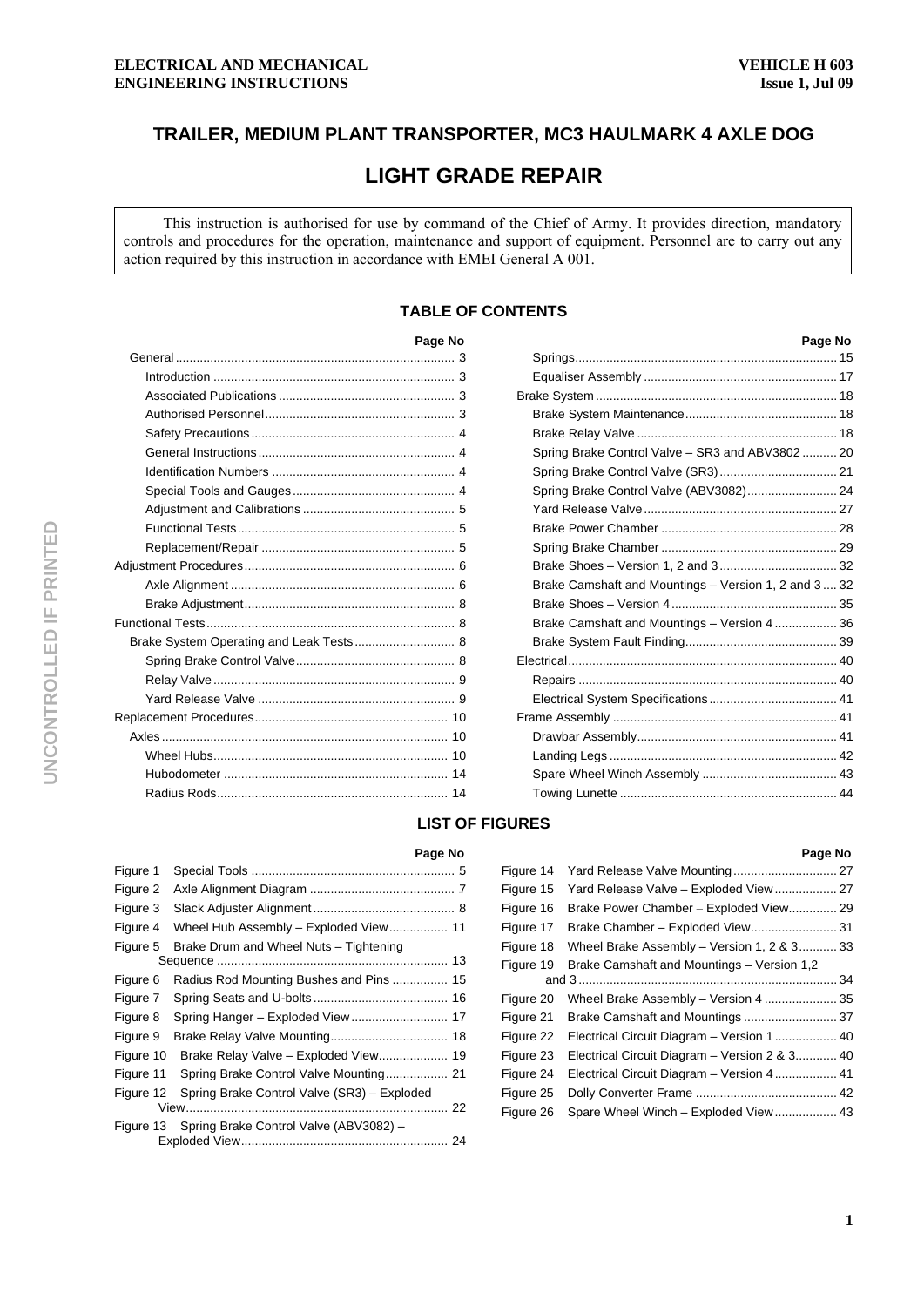# **LIST OF TABLES**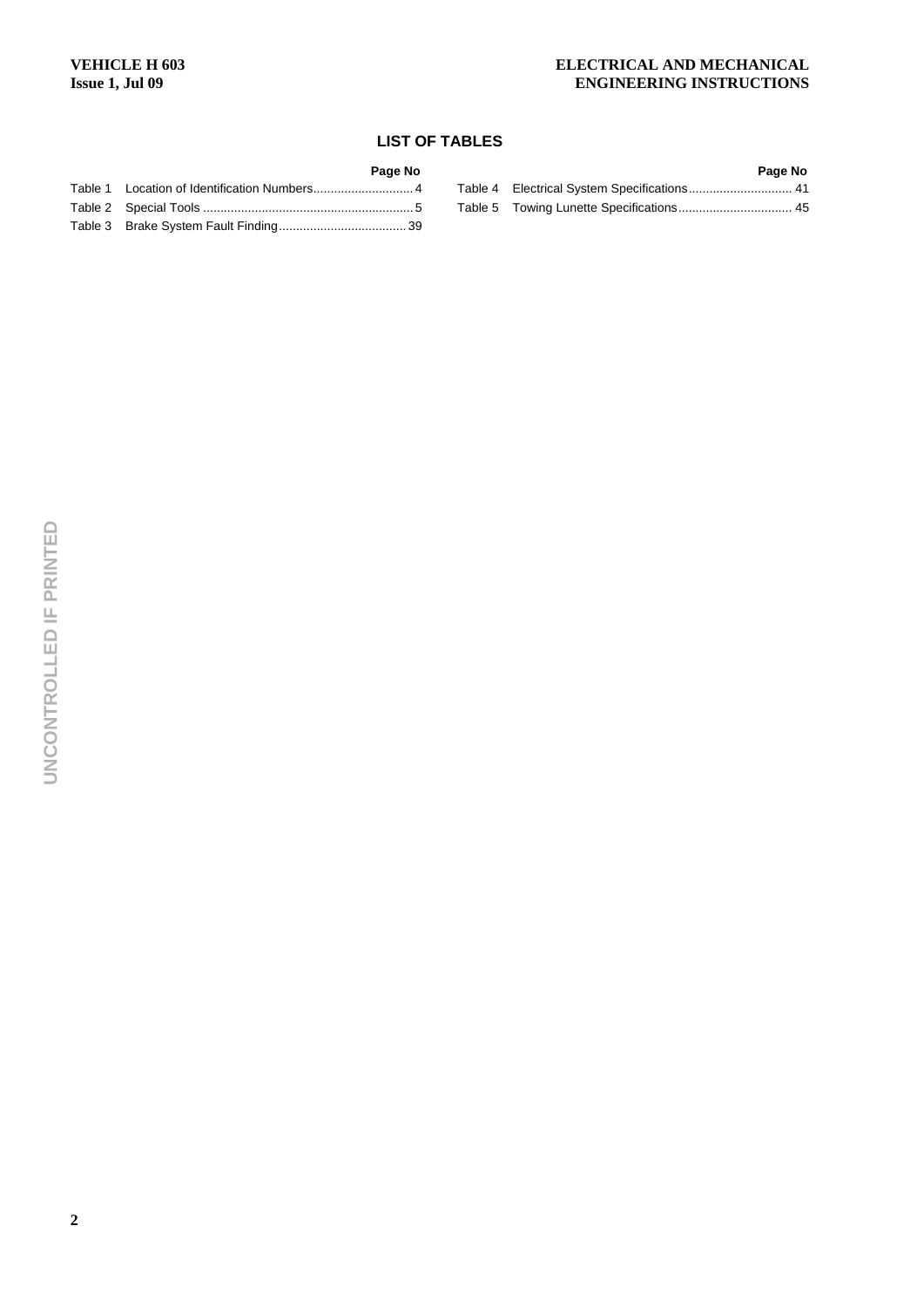# **GENERAL**

# **Introduction**

**1.** This EMEI details all Light Grade Repair procedures for the Trailer, Medium Plant Transporter, MC3 Haulmark 4 Axle Dog.

# **Associated Publications**

**2. Reference may be necessary to the latest issue of the following documents:** 

- **a.** Defence Road Transport Instructions (DRTI);
- **b. EMEI Vehicle A 291-1** Tyres and Tubes Care and Maintenance of B Vehicles;
- **c. EMEI Vehicle A 291-5 Tyres and Tubes General Service B Vehicles Tyre Guide;**
- **d. EMEI Workshop D 701** Painting of Army Equipment Repair Policy for Equipment Painted in Polyurethane Paint – General Instruction;
- **e.** EMEI Workshop E 410 Occupational Health and Safety Instructions Asbestos General Instruction;
- **f.** EMEI Workshop  $E 652 Occupational Health and Safety Instruments Application and Removal of$ Polyurethane Paints and Solvents – General Instruction;
- **g.** EMEI Vehicle H 600 Trailer, Medium Plant Transporter, MC3 Haulmark 4 Axle Dog Data Summary;
- **h. EMEI Vehicle H 602 Trailer, Medium Plant Transporter, MC3 Haulmark 4 Axle Dog Technical** Description;
- **i. EMEI Vehicle H 609 Trailer, Medium Plant Transporter, MC3 Haulmark 4 Axle Dog Servicing** Instruction;
- **j.** Repair Parts Scale 02203;
- **k.** User Handbook Trailer, Medium Plant Transporter, MC3 Haulmark 4 Axle Dog NSN 7610-66-131-5119;
- **l.** Defence Safety Manual (SAFETYMAN);
- **m.** Material Safety Data Sheets (MSDS) Product Information Sheets; and
- **n. Technical Regulation of Army Material Manual (TRAMM).**

# **Authorised Personnel**

- **3.** Repairs are to be carried out by the following technical tradespersons:
	- **a.** Vehicle Mechanic ECN 229;
	- **b. Technician Electrical ECN 418;**
	- **c.** Fitter Armament ECN 146;
	- **d.** Metalsmith ECN 235-2; and
	- **e.** civilian equivalents qualified in accordance with the requirements of the TRAMM.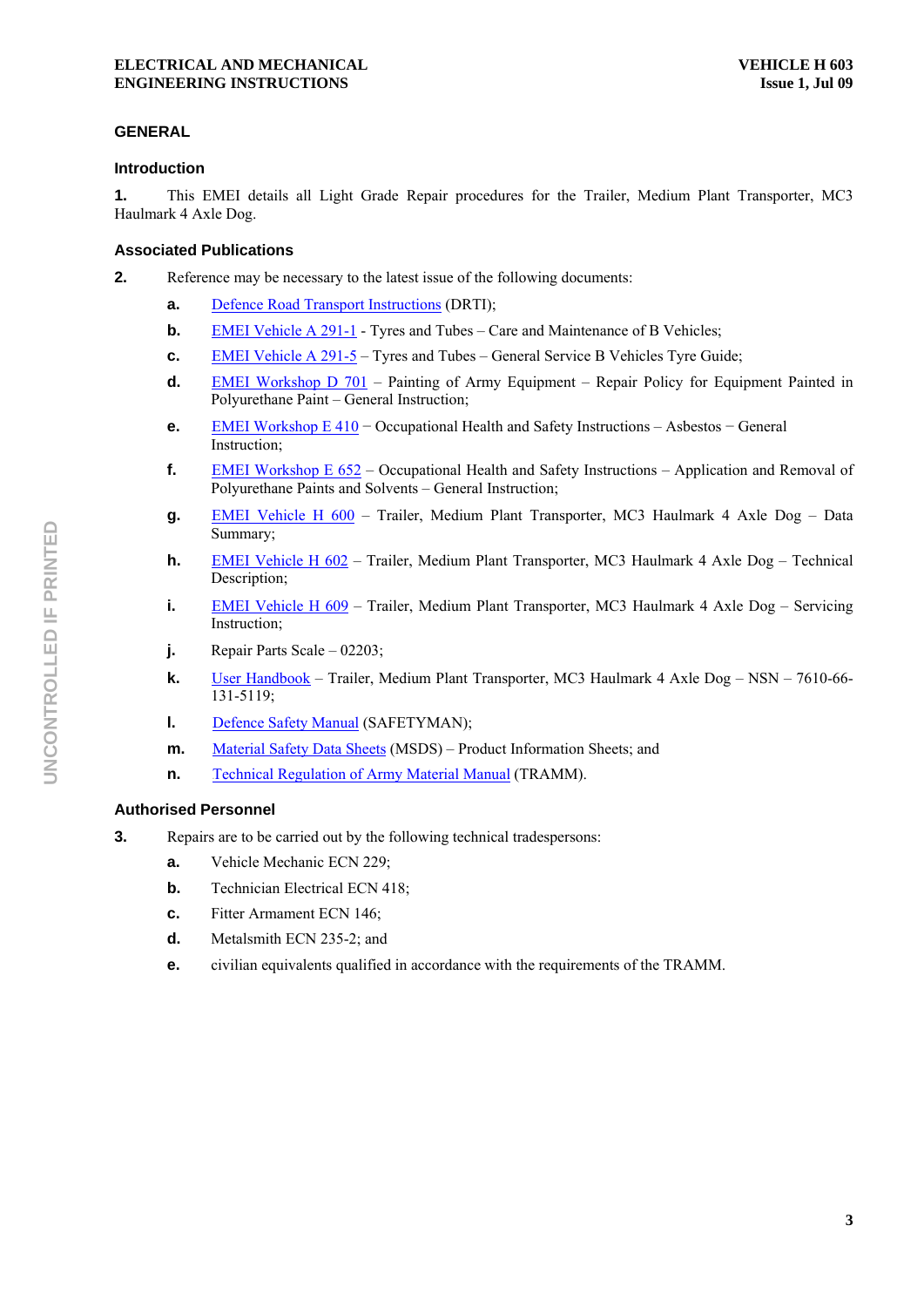# **Safety Precautions**

# **WARNING**

**Do not work on the trailer, when raised, without the use of an safety stand beneath the axle. Place the safety stand as close to the raised wheel as possible. This procedure is required for all repairs and maintenance activities involving positioning of body parts in potential crush zones of the vehicle. Failure to comply may result in serious injury or death.** 

**Personnel working on this equipment are to adhere to all industrial safety standards, work practices and equipment operating and maintenance instructions relating to the equipment.** 

**Some assemblies contain powerful springs and injury can result if they are not properly disassembled. Use only proper tools and observe all precautions relevant to the use of the tools.** 

### **General Instructions**

**4.** It is vitally important that dirt and other foreign matter are not allowed to enter the hydraulic system during repairs. Dirt or fluid other than clean hydraulic fluid in the system will cause almost immediate failure. Plug or protect openings to prevent dirt entering the system. Use plastic plugs or covers only for this purpose. Do not use cloth or paper as plugs or covers.

**5.** Disconnect the trailer electrical connector from the towing vehicle before removing any electrical system components.

**6.** When disconnecting electrical connectors, hoses and fittings, remove sufficient clamps in order to gain the necessary slack to avoid damage to connectors and fittings. Re-install all clamps and supporting devices as installed by the manufacturer.

**7.** Use only authorised replacement parts and components.

**8.** Replacement hardware, tubing, hose fittings, etc. are to be of equivalent size, type, length and strength to the original equipment.

**9.** Use only those lubricants specified in the Servicing Instruction EMEI Vehicle H 609 and the User Handbook.

**10.** Any fastenings of fittings being tightened to prescribed torques are to have dry, clean threads unless otherwise specified. When specified, thread sealants are to be applied to dry, clean, oil free threads.

**11.** Replace all components with stripped threads or damaged parts.

# **Identification Numbers**

**12.** The location of identification numbers on components of the vehicle are described in Table 1.

**Table 1 Location of Identification Numbers** 

| <b>Serial</b>  |                   | Location                                              |
|----------------|-------------------|-------------------------------------------------------|
|                | Axle assemblies   | Centre of axle beam, opposite brake chamber mountings |
| 2              | Ballrace          | Outer circumference, to rear of trailer               |
| 3              | Support legs      | Gear case                                             |
| $\overline{4}$ | Spare wheel winch | Front panel of winch assembly                         |

#### **Special Tools and Gauges**

**13.** The special tools, listed in Table 2 and illustrated in Figure 1, are required as indicated, to perform the tasks detailed.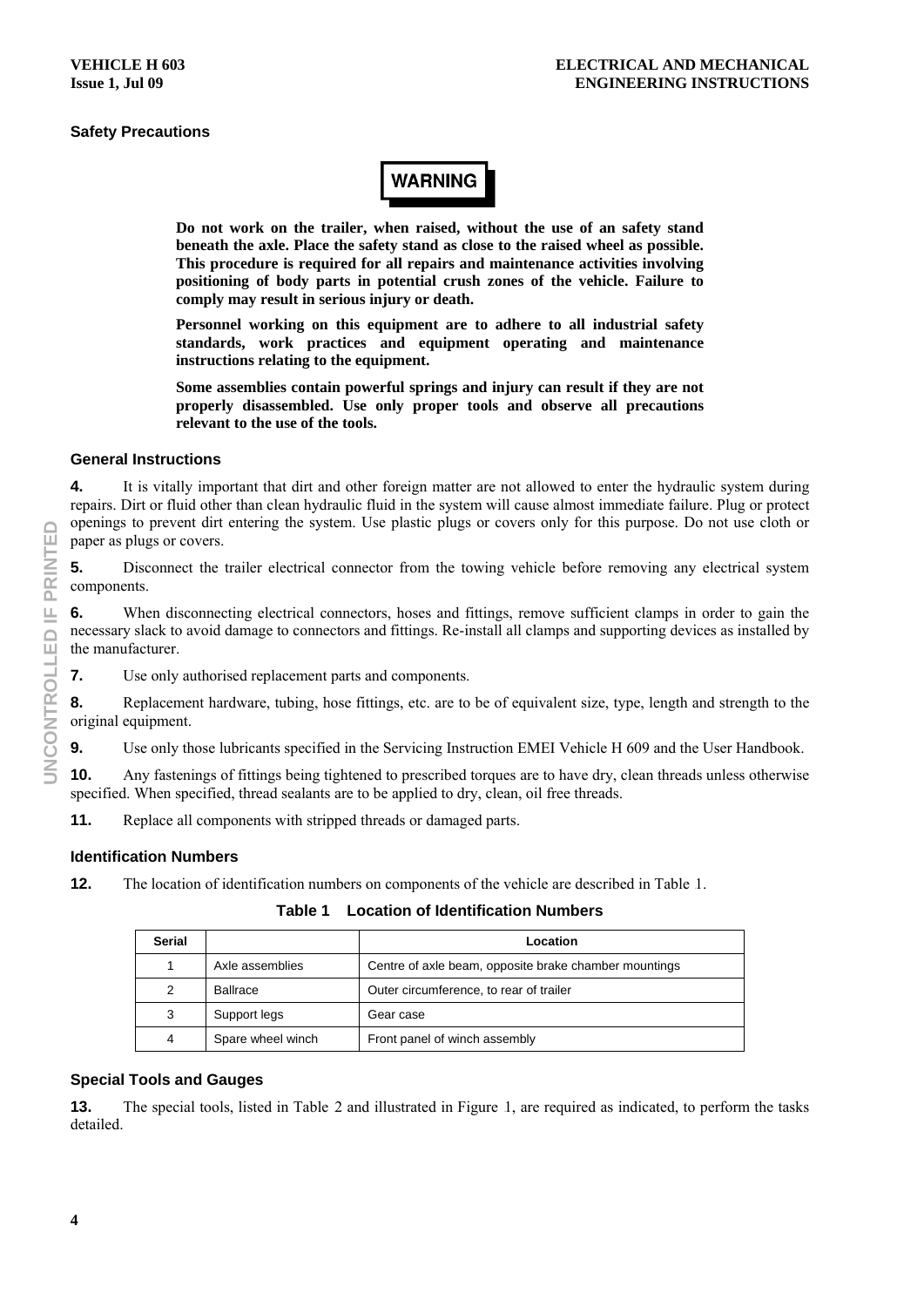| <b>Serial</b> | Part No  | <b>NSN</b>       | <b>Name</b>               | Para No |
|---------------|----------|------------------|---------------------------|---------|
|               | 550-5039 | 4910-99-930-6356 | Hub seal installing tool  | 34      |
| 2             | CS 39/2  | 5120-66-156-0824 | Hub lock nut wrench       | 29, 36  |
| 3             | CS 213   |                  | Hub nut tube wrench       | 29, 36  |
| 4             | M9007003 |                  | Spring brake release tool | 29, 69  |

# **Table 2 Special Tools**



Hub seal installing tool Manuf. No. 550-5039

Hub lock nut wrench Manuf. No. CS 39/2



Hub nut tube wrench Manuf. No. CS 213



Spring brake release tool Manuf. No. M9007003



#### **Adjustment and Calibrations**

- **14.** Light Grade Repair includes the following procedures:
	- **a.** axle alignment, and
	- **b.** brake adjustment.

#### **Functional Tests**

**15.** Light Grade Repair includes the brake system operating and leak test.

# **Replacement/Repair**

- **16.** Light Grade Repair includes replacement and/or repair of the following components:
	- **a.** wheels, including: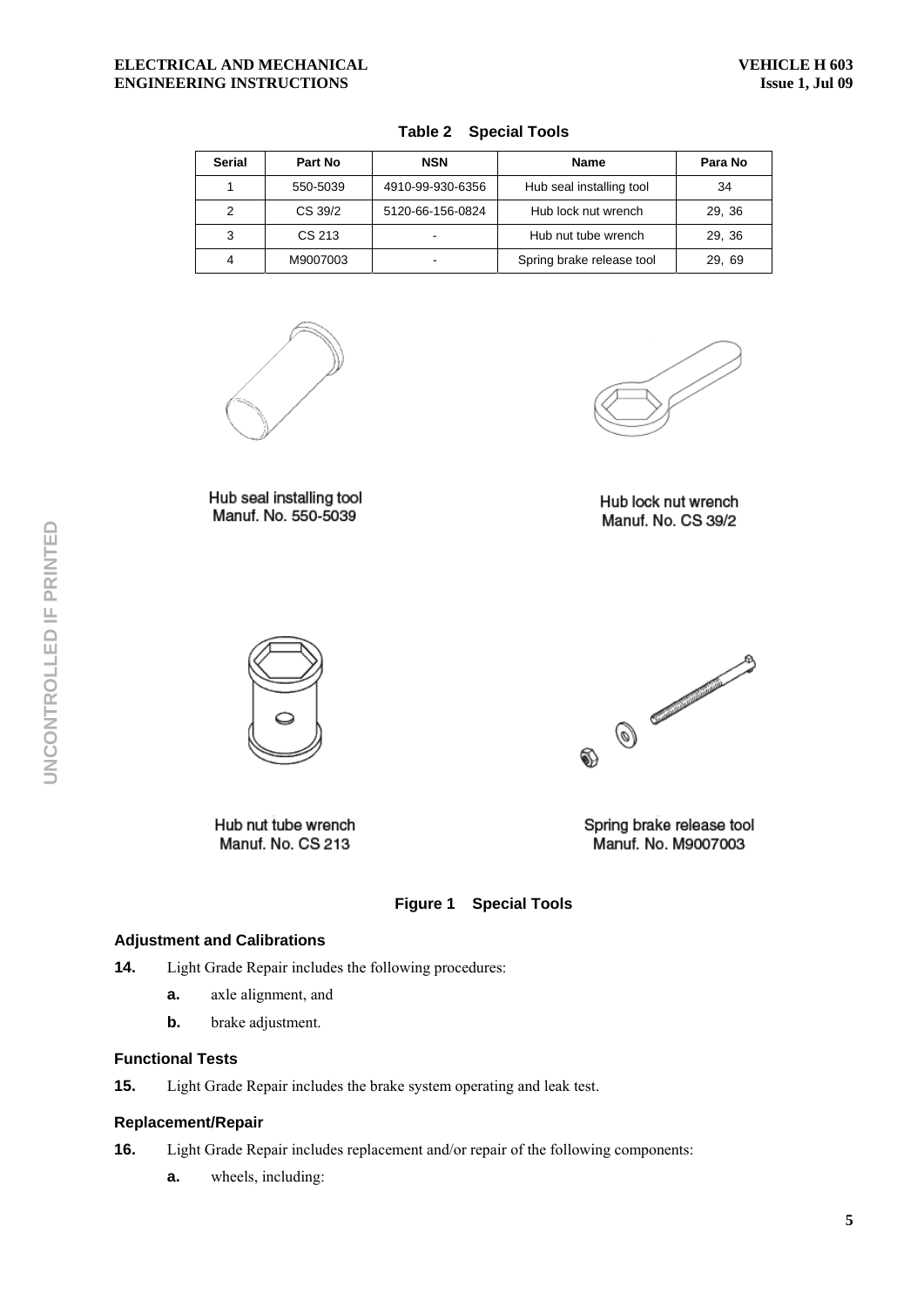- **(1)** hubs,
- **(2)** hub seals,
- **(3)** hub bearing cups, and
- **(4)** hubodometer.
- **b.** brakes, including:
	- **(1)** brake relay valve;
	- **(2)** spring brake control valve SR3 and ABV3082;
	- **(3)** yard release valve;
	- **(4)** brake power chamber;
	- **(5)** spring brake assembly; and
	- **(6)** wheel brake assembly all versions.
- **c.** suspension, including:
	- **(1)** springs,
	- **(2)** equaliser assembly,
	- **(3)** spring hangers, and
	- **(4)** radius rods.
- **d.** electrics, and
- **e.** frame, including:
	- **(1)** drawbar assembly;
	- **(2)** loading ramps all versions;
	- **(3)** loading ramp pivot bushes;
	- **(4)** landing legs;
	- **(5)** spare wheel winch assembly; and
	- **(6)** towing lunette.

# **ADJUSTMENT PROCEDURES**

#### **Axle Alignment**

**17.** When the trailer axles are correctly aligned, the centre lines of the axles are parallel to each other and at right angles to the centre line of the trailer frame (Figure 2). The allowable tolerance for each dimension is  $\pm 1$  mm.

# **18.** Preliminary Checks. Prior to carrying out any axle alignment adjustment:

- **a.** Ensure that all suspension components are in good condition.
- **b.** Ensure that all tyre pressures are correct.
- **c.** Ensure the trailer is on flat, level ground.
- **d.** Ensure that the trailer has travelled in a straight line for a minimum of 20 metres before checking any adjustment (this removes any stresses from the suspension components).
- **e.** Ensure that the trailer is unladen.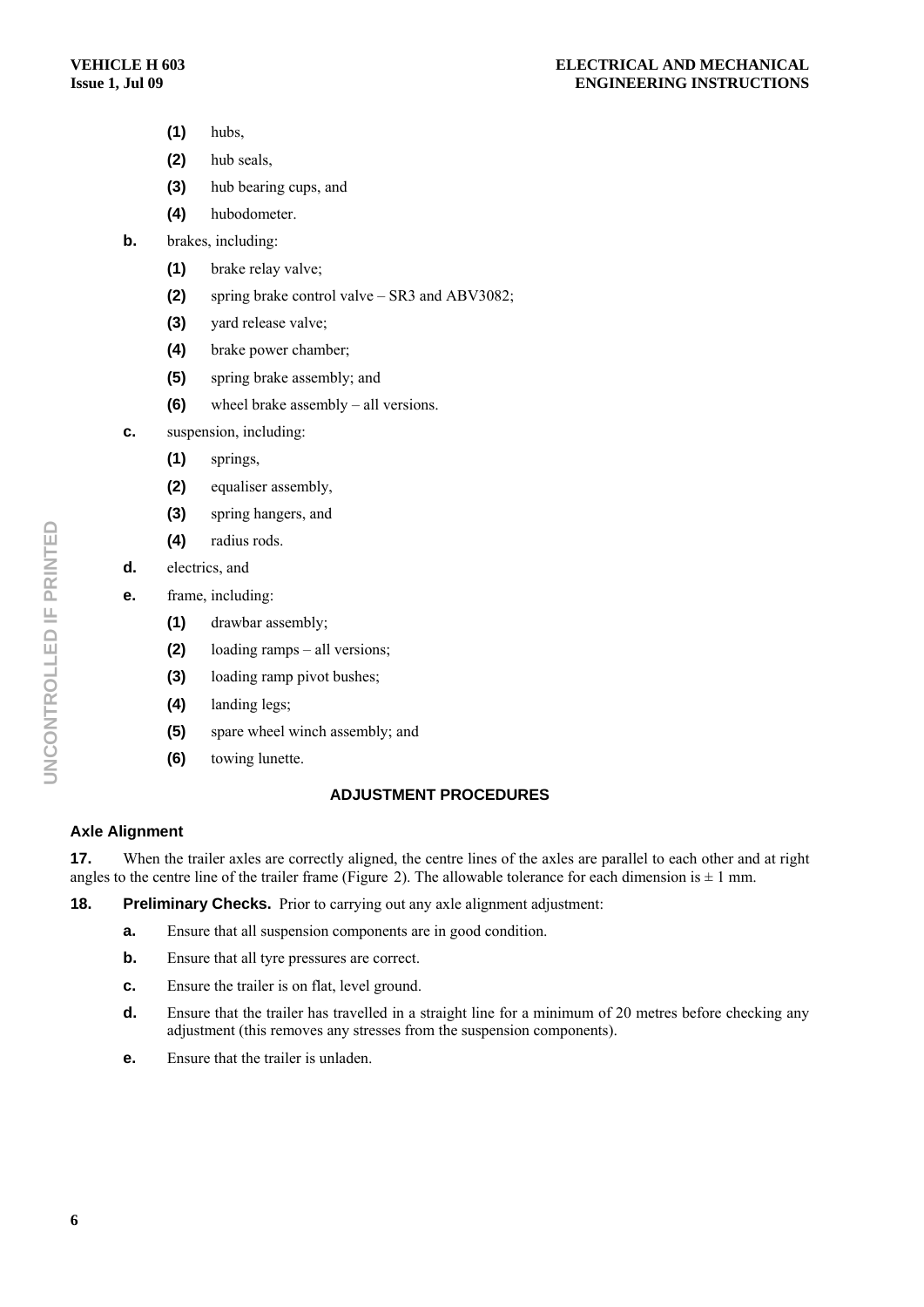

**Figure 2 Axle Alignment Diagram** 

**19. Dolly Converter.** Align the front axle of the dolly converter so that the distances from the axle axis at each end of the axle, points B and C (Figure 2) to a fixed point at the towing eye, on the centre line of the dolly converter, point A, are equal. Align the rear axle with the front axle so that the centre lines of both axles are parallel.

- **20.** Check the axle alignment as follows:
	- **a.** Clearly establish and mark a point on the centre line of the dolly converter drawbar at the towing eye (Figure 2, point A).
	- **b.** Measure the distance from point A to the centre line of the front axle on the left-hand end (point B).
	- **c.** Measure the distance from point A to the centre line of the front axle on the right-hand end (point C). This distance should be equal to the measurement obtained in Para 20.b.
	- **d.** Measure the distance between the centre lines of the front and rear axles (points B to D and C to E). These two measurements should be equal.
	- **e.** For adjustment details refer to Para 23.

**21.** Main Trailer. Align the front axle of the main trailer so that the distance from the axle axis at each end of the axle, (points G and H), to a fixed point on the centre line of the main frame, (point F), are equal. Establish Point F just rearward of the ballrace. Align the rear axle with the front axle, so that the centre lines of both axles are parallel.

- **22.** Check the axle alignment as follows:
	- **a.** Clearly establish and mark a point on the centre line of the main frame (Figure 2, point F).
	- **b.** Measure the distance from point F to the centre line of the front axle on the left-hand end (point G).
	- **c.** Measure the distance from point F to the centre line of the front axle on the right-hand end (point H). This distance should be equal to the measurement obtained in Para 22.b.
	- **d.** Measure the distance between the centre lines of the front and rear axles (points G to L and H to J). These two measurements should be equal.
	- **e.** For adjustment details refer to Para 23.
- **23.** To adjust the axle alignment:
	- **a.** Loosen the four clamp bolts on the adjustable (right-hand) radius rods.
	- **b.** Turn the centre section of the applicable radius rod to alter the axle alignment as required.
	- **c.** When the axle alignment is correct, torque the radius rod clamp bolts to 100 N.m.
	- **d.** Recheck the axle alignment after tightening the clamp bolts.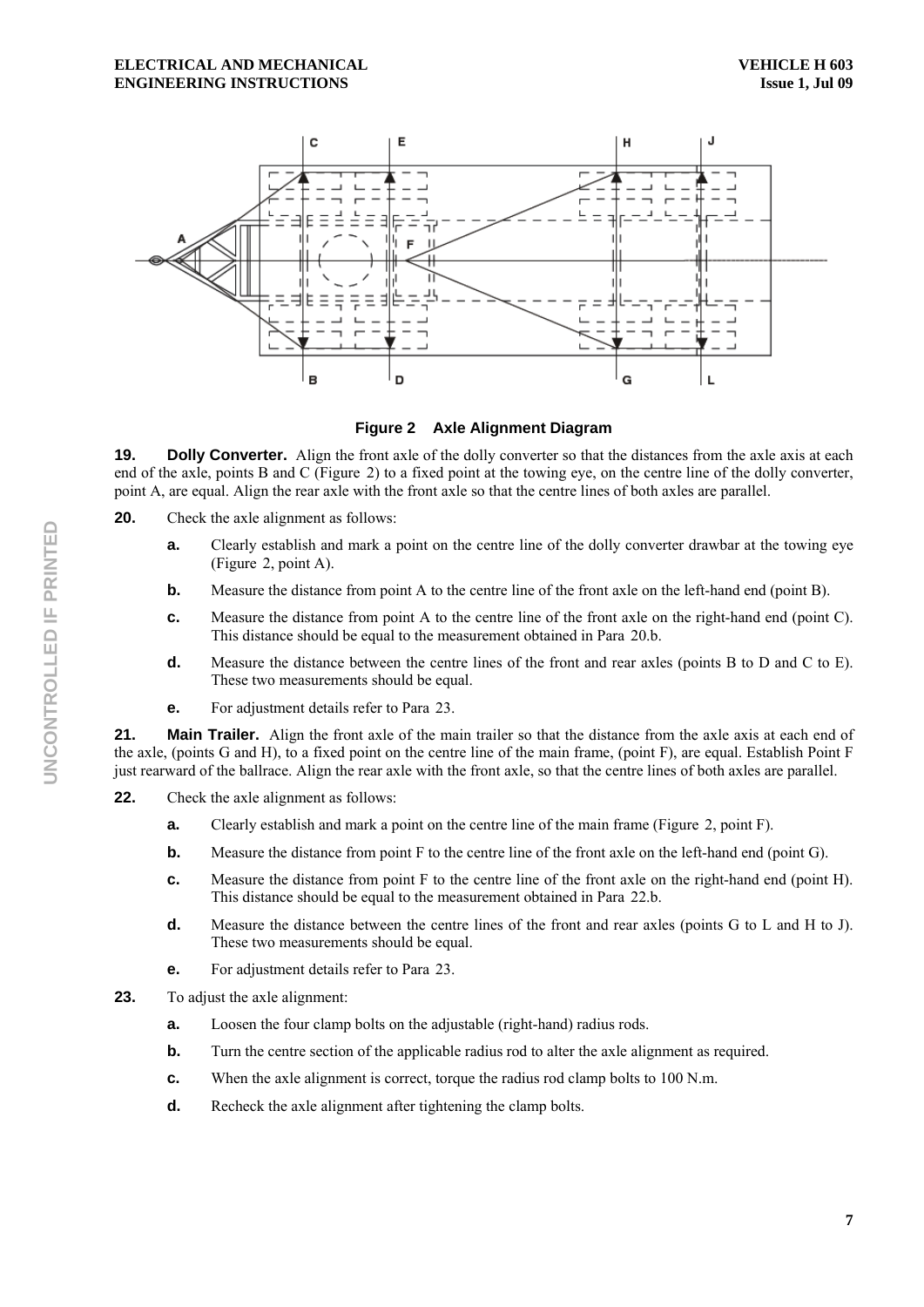Align the front axle of the applicable bogie group correctly before attempting to align the rear axle. Adjustment of the adjustable radius rod affects the measurement obtained at both ends of the axle assembly.

#### **Brake Adjustment**

**24.** With the brakes applied, the correct brake adjustment is obtained when the angle formed by the centreline of the slack adjuster and the brake chamber push rod is just over  $90^{\circ}$  (Figure 3).



### **Figure 3 Slack Adjuster Alignment**

**25.** To adjust the brakes, depress the locking ring around the adjusting screw and use a  $\frac{9}{16}$  in AF wrench to turn the adjusting screw.

# **NOTE**

Rotating the screw clockwise applies the brakes and anticlockwise releases the brakes.

# **FUNCTIONAL TESTS**

## **BRAKE SYSTEM OPERATING AND LEAK TESTS**

#### **Spring Brake Control Valve**

**26.** Test the spring brake control valve using the following procedure:

- **a.** Check the towing vehicle dash gauge against a calibrated test gauge prior to performing these tests.
- **b.** Chock all the wheels.
- **c.** Connect the towing vehicle air lines to the trailer.
- **d.** Allow the towing vehicle and trailer to attain full system pressure.
- **e.** Place the trailer supply valve in the towing vehicle to the exhaust position (the spring brakes should apply). Disconnect the trailer supply line and apply a soap solution to the hose coupling to check for leaks.

#### **NOTE**

A 25 mm soap bubble in not less than five seconds is permissible.

- **f.** Reconnect the supply hose coupling and push the trailer supply valve into the charge position. The spring brakes should release.
- **g.** Shut off the engine, leaving the ignition on. Open the drain cock on the trailer service reservoir.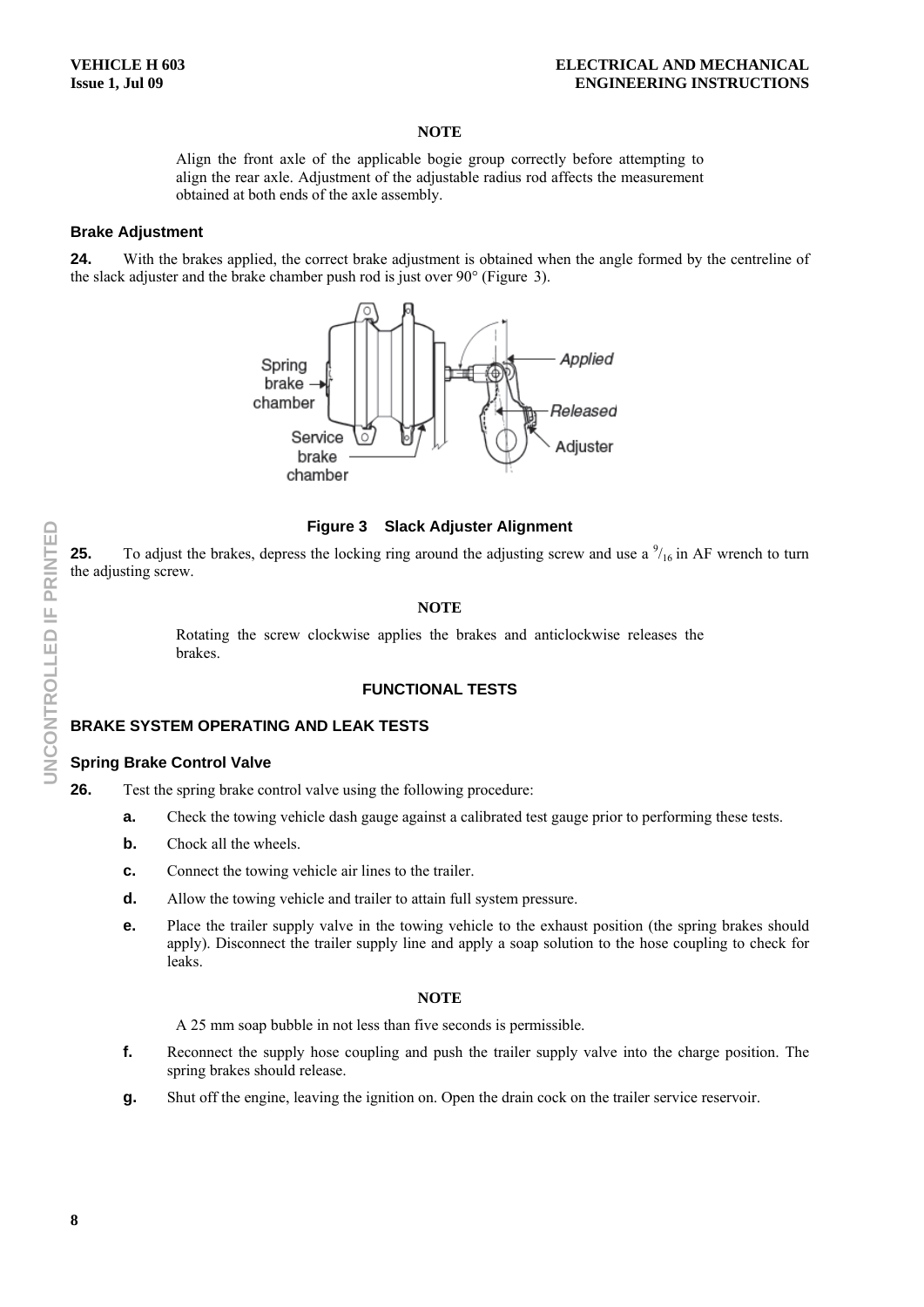The towing vehicle air system should bleed down to approximately 310 kPa with low pressure indication occurring at 413 kPa. The trailer spring brakes should remain released.

**h.** Apply a soap solution to the exhaust port of the spring brake control valve to check for leaks.

#### **NOTE**

A 25 mm soap bubble in not less than three seconds is permissible.

- **i.** Leaving the towing vehicle air system pressure at approximately 310 kPa, place the trailer supply valve in the exhaust position.
- **j.** Ensure the trailer spring brakes are applied and place the trailer supply valve in the charge position. The spring brakes should release.

#### **NOTE**

The trailer supply valve and possibly the parking control valve may have to be held in.

- **k.** If the system functions as described, close the service reservoir drain cock as a final step in completing these tests.
- **l.** Replace or overhaul the spring brake valve if it does not function as described above or if leaks are excessive.

### **Relay Valve**

- **27.** Test the relay valve as follows:
	- **a.** Fully charge the air brake system.
	- **b.** Adjust the brakes (ref Para 24).
	- **c.** Make several brake applications whilst checking for prompt application and release at all appropriate wheels.
	- **d.** With the brake valve in the released position, coat the exhaust port with soap solution and check for inlet valve and O ring leaks.

#### **NOTE**

A 25 mm soap bubble in not less than five seconds is permissible.

- **e.** Make and hold a brake valve application.
- **f.** Coat the exhaust port with soap solution and check for leaks.

#### **NOTE**

A 25 mm soap bubble in three seconds is permitted.

- **g.** Make and hold a brake valve application.
- **h.** Apply soap solution to the outside of the valve body in the area where the cover joins the body. Observe the area for leakage from the O ring.

#### **NOTE**

No leaks are permitted.

**i.** Replace or overhaul the relay valve if it does not function as described or if leaks are evident.

#### **Yard Release Valve**

**28.** Test the vard release valve as follows: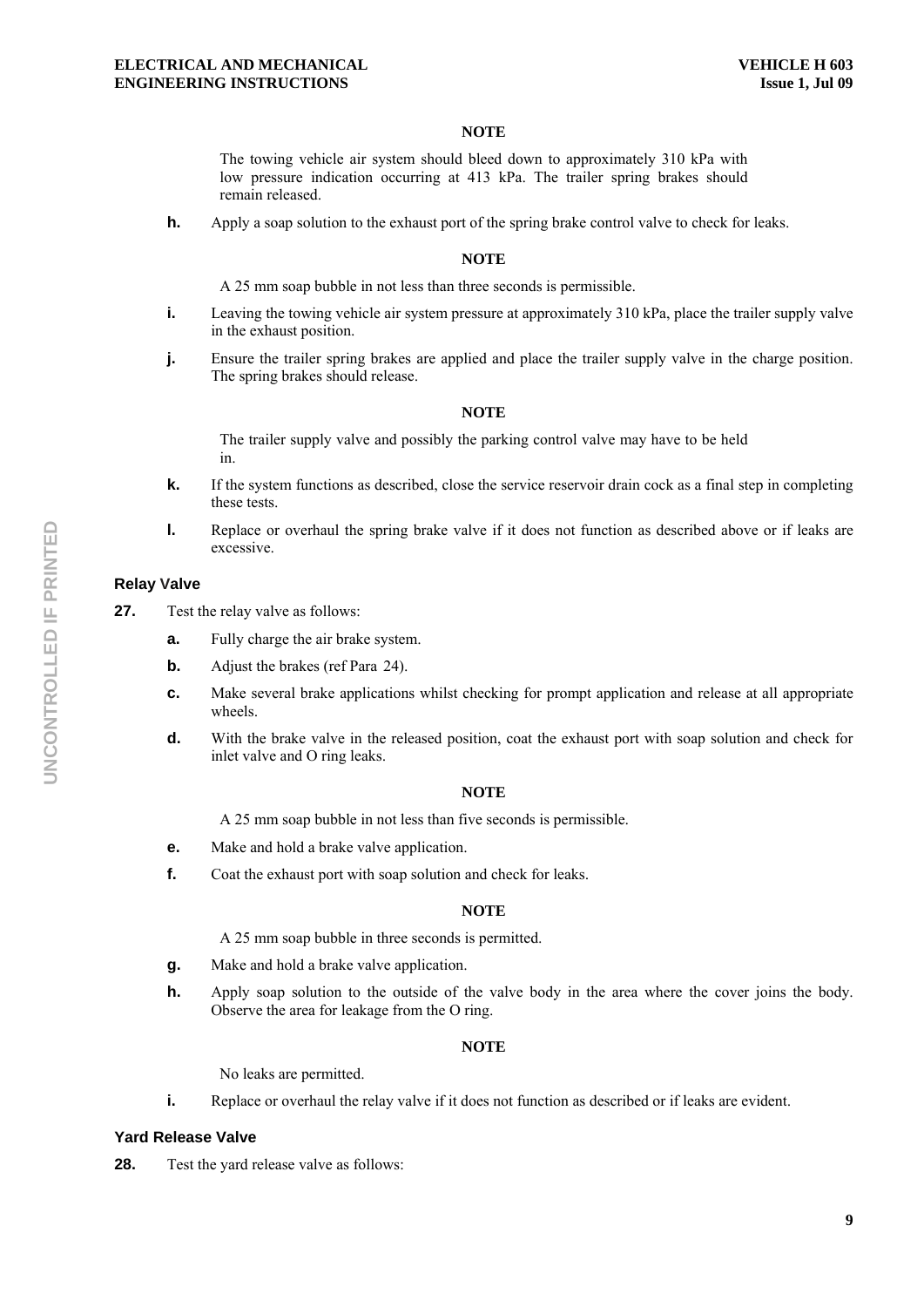- **a.** Fully charge the air brake system.
- **b.** Apply soap solution to the outside of the yard release valve body.

A 25 mm soap bubble in not less than five seconds at the exhaust port is permissible.

There should be no leaks between upper and lower body.

- **c.** Disconnect the trailer air lines from the truck. Push in the yard release valve to release the spring brakes. Ensure that all spring brakes are released. Failure to do so indicates a faulty yard release valve.
- **d.** Apply soap solution to the outside of the yard release valve body.

#### **NOTE**

Leaks at the exhaust port and the plunger should not exceed a 25 mm bubble in three seconds.

- **e.** Drain the air from the trailer air tank and note the spring brakes are applied before all air is exhausted from the air tank. Failure of all spring brake chambers to apply indicates a faulty spring brake control valve. Failure of individual brake chambers to apply indicates a faulty brake chamber or air line.
- **f.** Replace or overhaul the yard release valve if it does not function as described or if leaks are evident.

# **REPLACEMENT PROCEDURES**

# **AXLES**

#### **Wheel Hubs**

**29.** Removal. Remove the wheel hubs as follows (Figure 4):

- **a.** Chock the wheels.
- **b.** Loosen the wheel nuts.

# **WARNING**

**Do not work on the trailer, when raised, without the use of a safety stand beneath the axle. Place the safety stand as close to the raised wheel as possible. This procedure is required for all repairs and maintenance activities involving positioning of body parts in potential crush zones of the vehicle. Failure to comply may result in serious injury or death** 

- **c.** Place a suitable jack beneath the applicable axle and raise the wheels clear of the ground.
- **d.** Place a safety stand beneath the axle.
- **e.** Lower the axle to the stand ensuring that the wheels remain clear of the ground.
- **f.** Remove the wheel clamp nuts and the wheel clamps (8 and 7) securing the wheels to the wheel hub (5).
- **g.** Remove the two wheels and spacer.
- **h.** Remove the six hexagon headed screws securing the hub cap (15 or 18).
- **i.** Remove the hub cap and wheel hub cap gasket (14) from the hub.
- **j.** Mechanically release the spring brakes (ref Para 70. a. to d.).
- **k.** Remove the wheel hub locknut (13) using the hub locknut wrench (Figure 1, Item 2).
- **l.** Remove the nut lock plate (12).
- **m.** Remove the bearing adjusting nut (11) using the hub nut tube wrench (Figure 1, Item 3).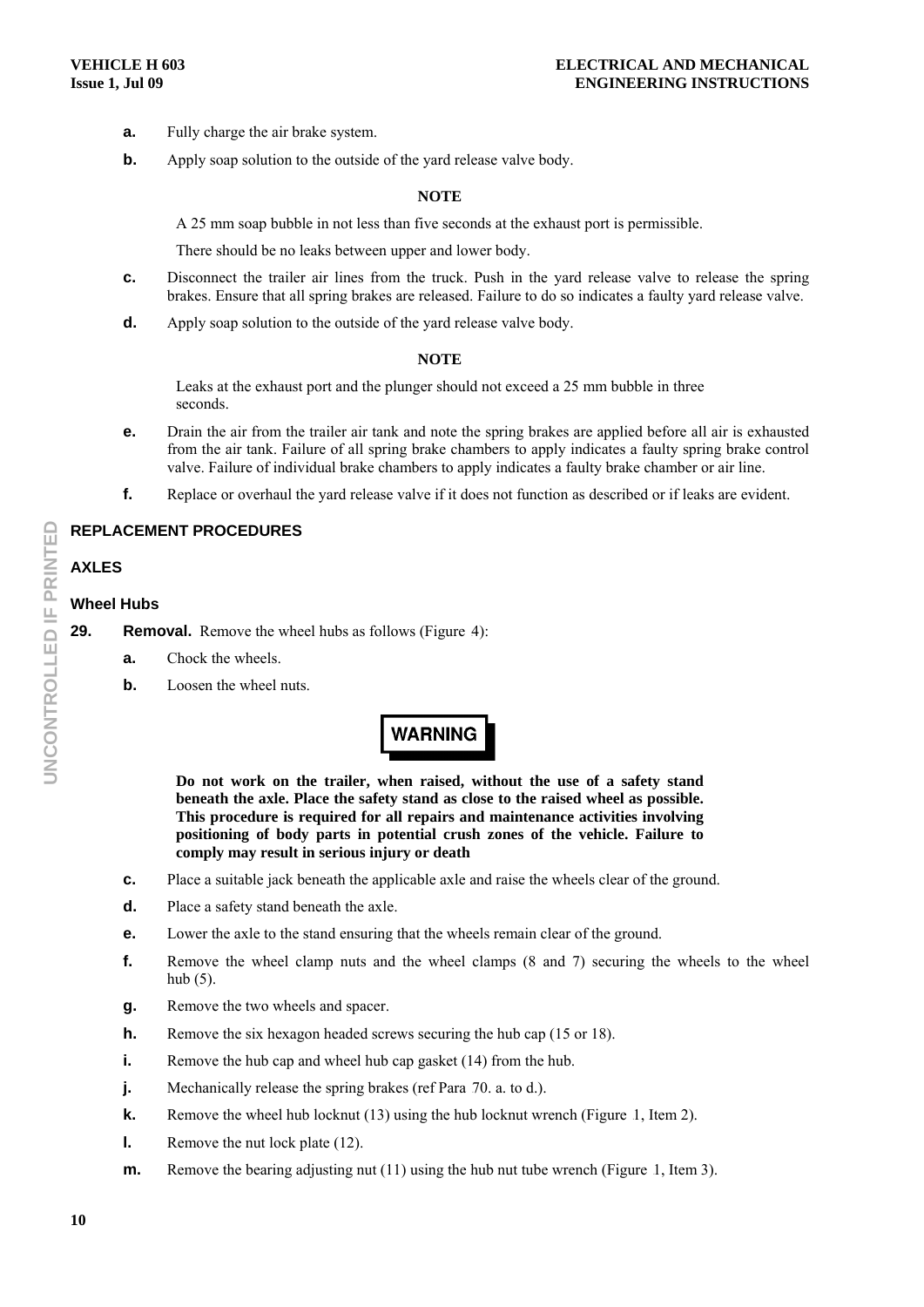- **n.** Support the wheel hub and brake drum assembly with a suitable jack.
- **o.** Remove the outer bearing cone (10) from the hub and stub axle.
- **p.** Slide the hub off the stub axle.



- **30. Hub Seal Removal.** Remove the inner hub seal as follows (Figure 4):
	- **a.** Remove the wheel hub assembly (ref Para 29).
	- **b.** Position the hub and brake drum assembly on a solid surface with the wheel studs facing upwards.
	- **c.** Using a long steel drift, inserted through the centre of the hub and placed against the inner race of the inner wheel bearing, drive the inner hub seal (2) and bearing from the hub.
- **31.** Bearing Cup Removal. Remove the bearing cups as follows:
	- **a.** Remove the hub and hub seals (ref Para 30).



**Drifts used for removing bearing cups must be free of all burrs and jagged edges, to prevent steel chips being dislodged into the wheel hub and bearings.** 

**b.** Place a long steel drift, through the hub centre, against the inner face of the respective bearing cup.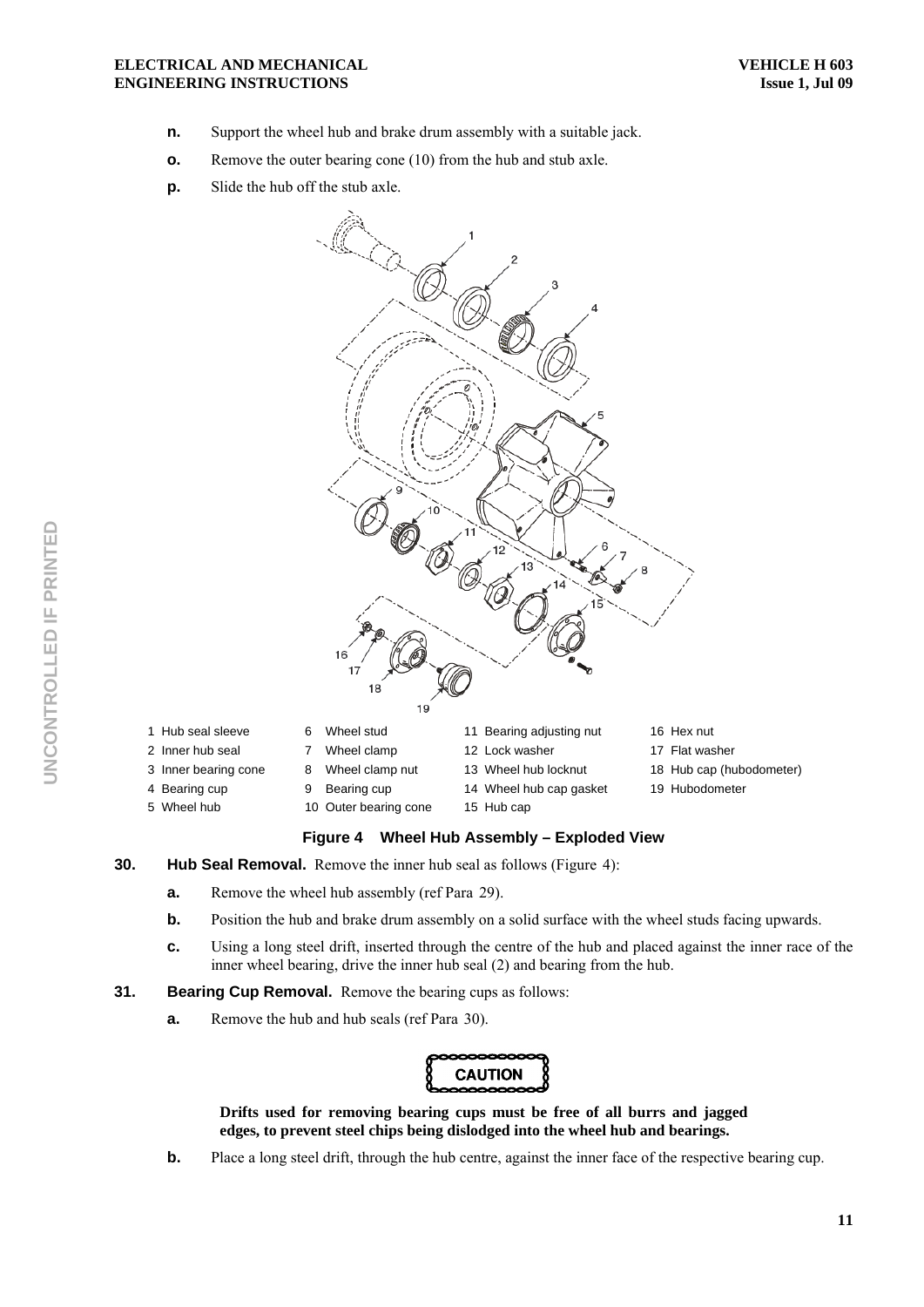

**Place the drift in alternate positions around the bearing cup, to ensure that it is driven evenly from the hub.** 

**c.** Drive out the bearing cups.

# **NOTE**

If the bearing cups removed are to be refitted, ensure that they are matched, and remain with their respective bearing cones.

**32. Bearing Cleaning and Inspection.** Clean and inspect the bearings as follows:



**Do not use a steel brush to clean the bearings.** 

#### **Avoid spinning the cones when cleaning.**

- **a.** Wash the bearing cups and cones in a suitable clean solvent, using a stiff brush, but not steel. Avoid spinning the cones when cleaning.
- **b.** Wipe the cleaned parts dry with clean, absorbent cloth or paper.



# **Lubricant will not adhere to a surface that is wet with solvent. Solvent will also dilute the lubricant.**

- **c.** Clean and dry hands and all tools used in the service operation.
- **d.** Inspect the bearing cup for:
	- **(1)** discolouration, straw or blue colouring;
	- **(2)** chips or scoring on the bearing surface; and
	- **(3)** flaking of the case hardening.
- **e.** Inspect the bearing cone for:
	- **(1)** discolouration of the tapered rollers;
	- **(2)** chipping or scoring of the case hardening;
	- **(3)** flaking of the case hardening;
	- **(4)** acceptable wear limits on the wear back surface (the large end of the tapered roller); and
	- **(5)** the condition of the tapered roller cage.

#### **NOTE**

Discard the bearing cup and cone if any defects are found. These must be replaced as a matched set.

- **33. Bearing Cup Installation.** To install bearing cups proceed as follows:
	- **a.** Check that the wheel hub is free from any damage.
	- **b.** Pack the bearing cones with grease.
	- **c.** Place a faint smear of grease around the inner surface of the hub through which the cup is to pass.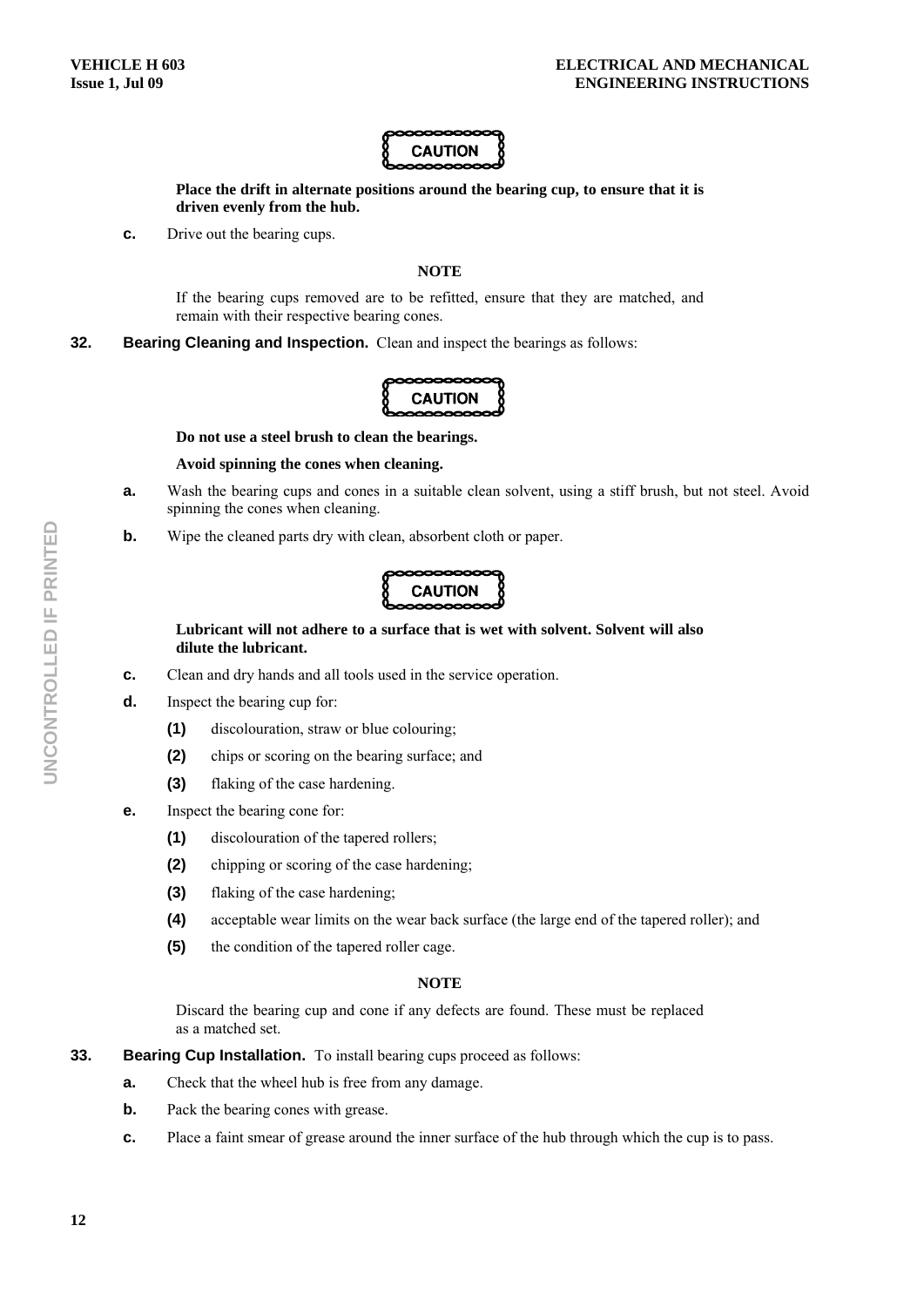

**Drifts used for fitting bearing cups must be free of all burrs and jagged edges, to prevent steel chips being dislodged into the wheel hub and bearings.** 

**d.** Place the bearing cup, smaller internal diameter innermost, in position on the hub.



Make sure that the drift is placed in alternate positions around the cup, to ensure that the cup is driven evenly into the hub.

**e.** Drive it into position using a suitable hammer and steel drift.

### **NOTE**

The cup is fully in position when a solid metallic knock is heard in all positions around the cup.

**f.** Inspect the bearing cup for any steel chips. (Remove them if any are found).

**34. Hub Seal Installation.** Install the inner hub seal as follows:

- **a.** Check that the stub axle land is clean and free from dirt and other foreign material.
- **b.** Using the hub seal installing tool (Table 2, Item 1), drive the inner hub seal into position on the stub axle.

#### **NOTE**

The two parts of the hub seal are fitted to the stub axle during assembly. The hub seal is pushed into the wheel hub during installation of the wheel hub.

- **35.** Hub Installation. Prior to installation of the hub and brake drum assembly, ensure that:
	- **a.** the brake drum mounting bolts are fit for use and correctly tensioned to 260 N.m in the sequence shown in Figure  $5$ ,



# **Figure 5 Brake Drum and Wheel Nuts – Tightening Sequence**

- **b.** the inner wheel bearing cone is properly lubricated and fitted,
- **c.** the hub cavity is filled with grease,
- **d.** the inner bearing cup is fit for use and correctly fitted, and
- **e.** the hub seal is fit for use and correctly fitted to the stub axle.
- **36.** Install the hub as follows (Figure 4):
	- **a.** Using a suitable trolley jack or similar device, slide the hub and brake drum assembly onto the stub axle, ensuring that it is pushed on as far as possible.
	- **b.** Fit the outer bearing cone (10), ensuring that it is correctly lubricated.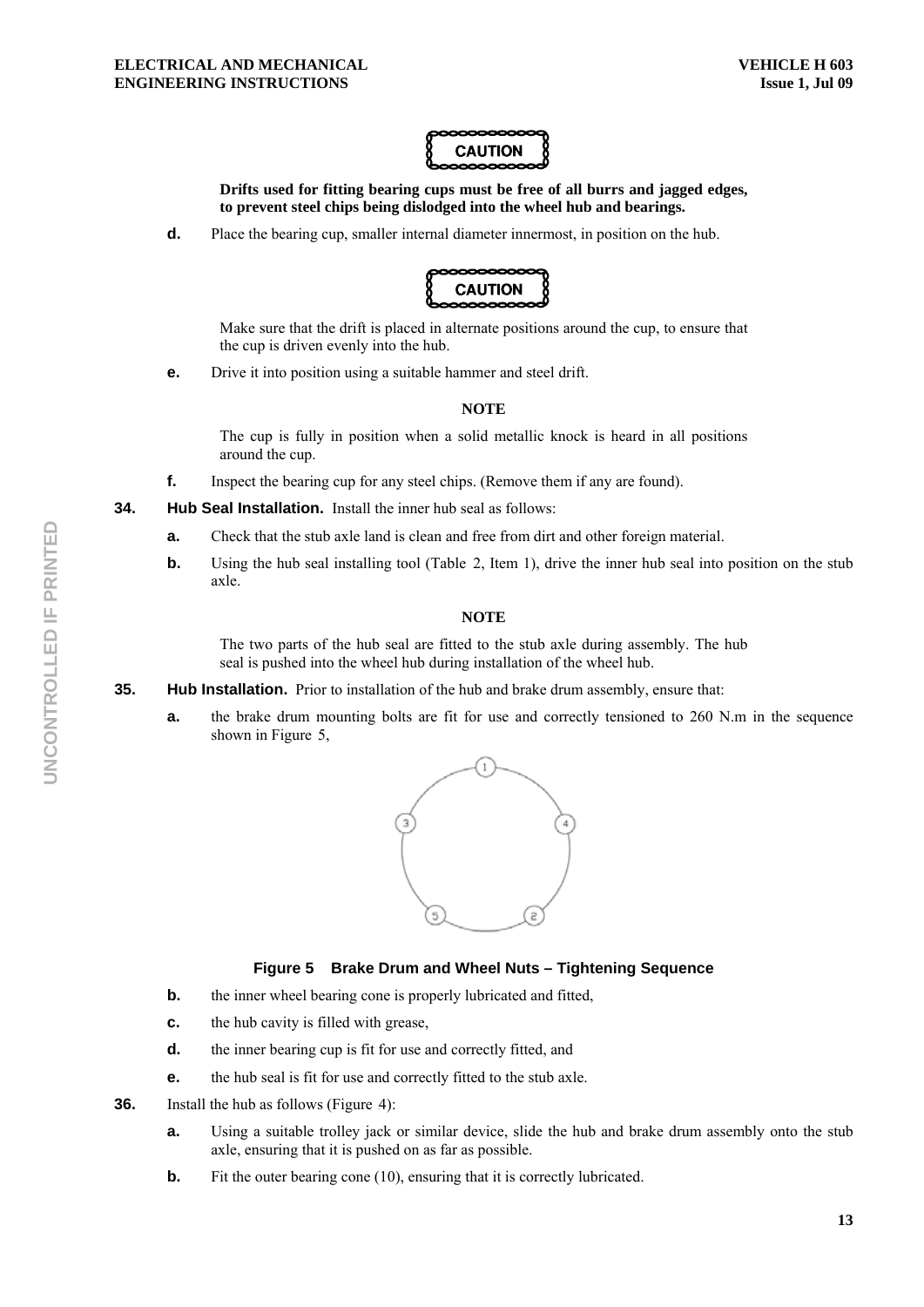- **c.** Fit the bearing adjusting nut (11) to the stub axle. Adjust the bearing preload by screwing the nut on until tight and backing off one-quarter of a turn using the hub nut tube wrench. Spin the hub while tightening the bearing adjusting nut.
- **d.** Drain the air tank and check that the brakes are released, to prevent brake shoe drag during adjustment.
- **e.** Fit the lock washer (12) to the stub axle and locate the bearing adjusting nut (11) lock pin into one of the holes around the lock washer. It may be necessary to turn the nut slightly to obtain proper alignment or to reverse the lock washer.
- **f.** Fit and tighten the wheel hub locknut (13) onto the stub axle using the hub nut lock wrench. Use a 1.5 to 2 lb hammer to tighten the nut.
- **g.** Fit the wheel hub cap gasket (14) to the wheel hub and install the hub cap (15 or 18), using the six hexagon headed screws and lock washers.
- **h.** Remove the spring brake release tool, replace it in its stowage position and secure it.
- **i.** Check for proper brake adjustment and adjust as necessary (ref Para 24.).
- **j.** Fit the inner wheel and spacer, and then the outer wheel to the hub and secure it with the five wheel clamps and wheel clamp nuts (7 and 8). Tighten the wheel nuts evenly to 245 N.m in the sequence shown (Figure 5).
- **k.** Jack the axle clear of the safety stand, remove the stand and lower the wheel to the ground.

# **CAUTION**

#### **Wheel nuts shall be checked and re-tensioned after travelling approximately 50 km, following the refitting of wheels.**

### **Hubodometer**

- **37.** Removal. Remove the hubodometer as follows:
	- **a.** Remove the six hexagonal headed screws securing the hub cap to the right-hand rear wheel hub and remove the hub cap and hubodometer assembly.
	- **b.** Remove the hexagonal nut located inside the hub cap. Remove the internal star washer and withdraw the hubodometer from the hub cap.
- **38. Installation.** Install the hubodometer as follows:
	- **a.** Fit the hubodometer to the hub cap and secure with the internal star washer and hexagonal nut. Tighten the nut to 15 N.m.



# **Ensure that the O ring is properly seated when fitting the hub cap to the wheel hub.**

**b.** Refit the hub cap and hubodometer to the wheel hub using the six hexagonal headed screws and spring washers.

# **Radius Rods**

- **39. Removal.** Remove the radius rods as follows (Figure 6):
	- **a.** Support the weight of the trailer frame, leaving the axle assemblies resting on the ground or supported.

# **NOTE**

# All weight is to be off the suspension components.

**b.** Remove the two bolts (1) securing the radius rod (5) to the spring seat (6) and the respective spring hanger.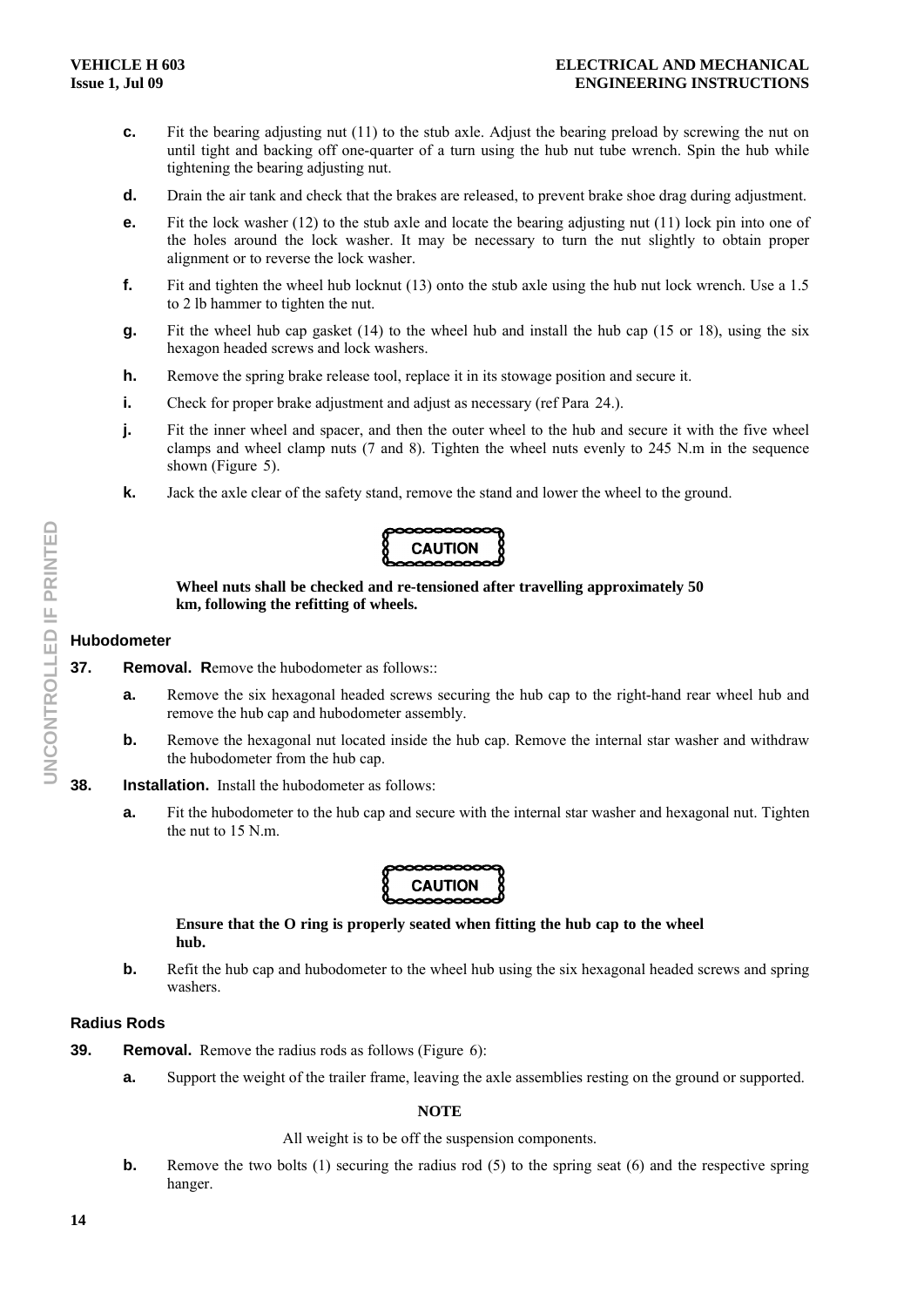- **c.** Remove the tapered bushes (3) and the steel sleeve (4) from the radius rod ends.
- **d.** Remove the radius rod (5).



# **Figure 6 Radius Rod Mounting Bushes and Pins**

- **40.** Installation. Install the radius rods as follows (Figure 6):
	- **a.** Refit the radius rods (5), tapered bushes (3), steel sleeves (4), washers, bolts and new Nyloc nuts.
	- **b.** Tighten the nut to 100 N.m.
	- **c.** Lower the trailer frame so that the suspension is taking the weight of the trailer.
	- **d.** Check and adjust the axle alignment (Para 18).

# **Springs**

**41.** Removal. Remove the springs as follows (Figure 7):

# **WARNING**

### **The removal of the springs requires two personnel and/or a suitable jack to support the weight of the spring.**

**a.** Support the weight of the trailer frame.

#### **NOTE**

Leave the wheels resting on the ground with all the weight off the suspension components.

There should be approximately 25 mm clearance between the spring and the spring hanger seats.

- **b.** Remove the hex nuts (1) and flat washers (2) from the U-bolts (5) retaining the spring to the axle.
- **c.** Remove the U-bolts and the spring cap (3).
- **d.** Remove the hex nuts (Figure 8, Item 4) and hex bolts (Figure 8, Item 3) from the equaliser (Figure 8, Item 10).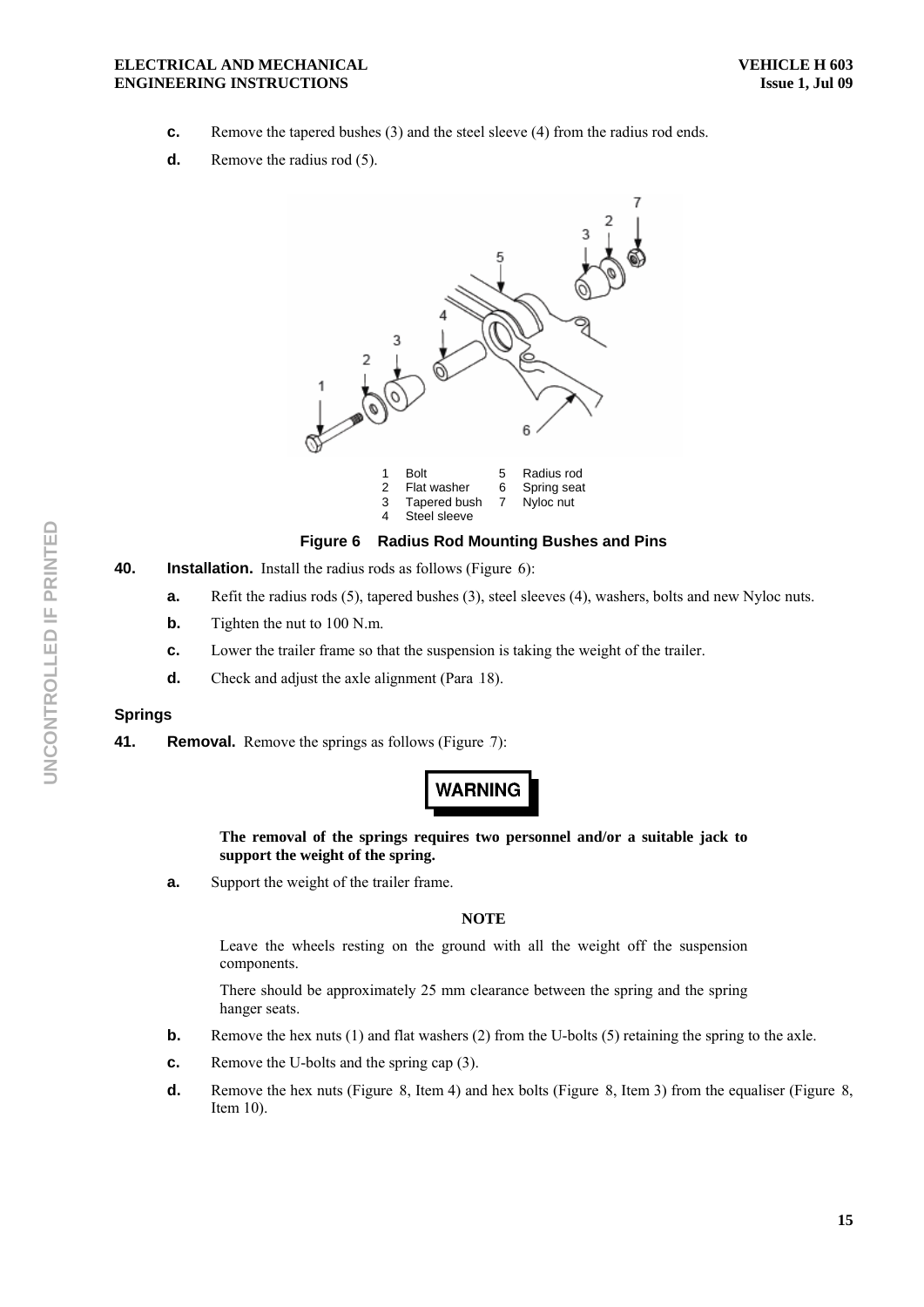The removal of the hex bolt and hex nut from the rear spring hanger may assist in the removal of the rear spring.

**e.** Slide the spring clear of the axle and frame.



**Figure 7 Spring Seats and U-bolts** 

**42.** Installation. Install the springs as follows (Figure 7):

**WARNING** 

### **The installation of the springs requires two personnel and/or a suitable jack to support the weight of the spring.**

**a.** Lift the spring up to the axle spring seat.

#### **NOTE**

Ensure that the spring ends are correctly located and that the folded leaf end is in the equaliser assembly.

- **b.** Fit the hex bolts (Figure 8, Item 3) and hex nuts (Figure 8, Item 4) to the equaliser (Figure 8, Item 10) and rear spring hanger if removed.
- **c.** Fit the spring U-bolts (5), the spring cap (3), flat washers (2) and hex nuts (1).
- **d.** Tighten the nuts evenly to 415 N.m.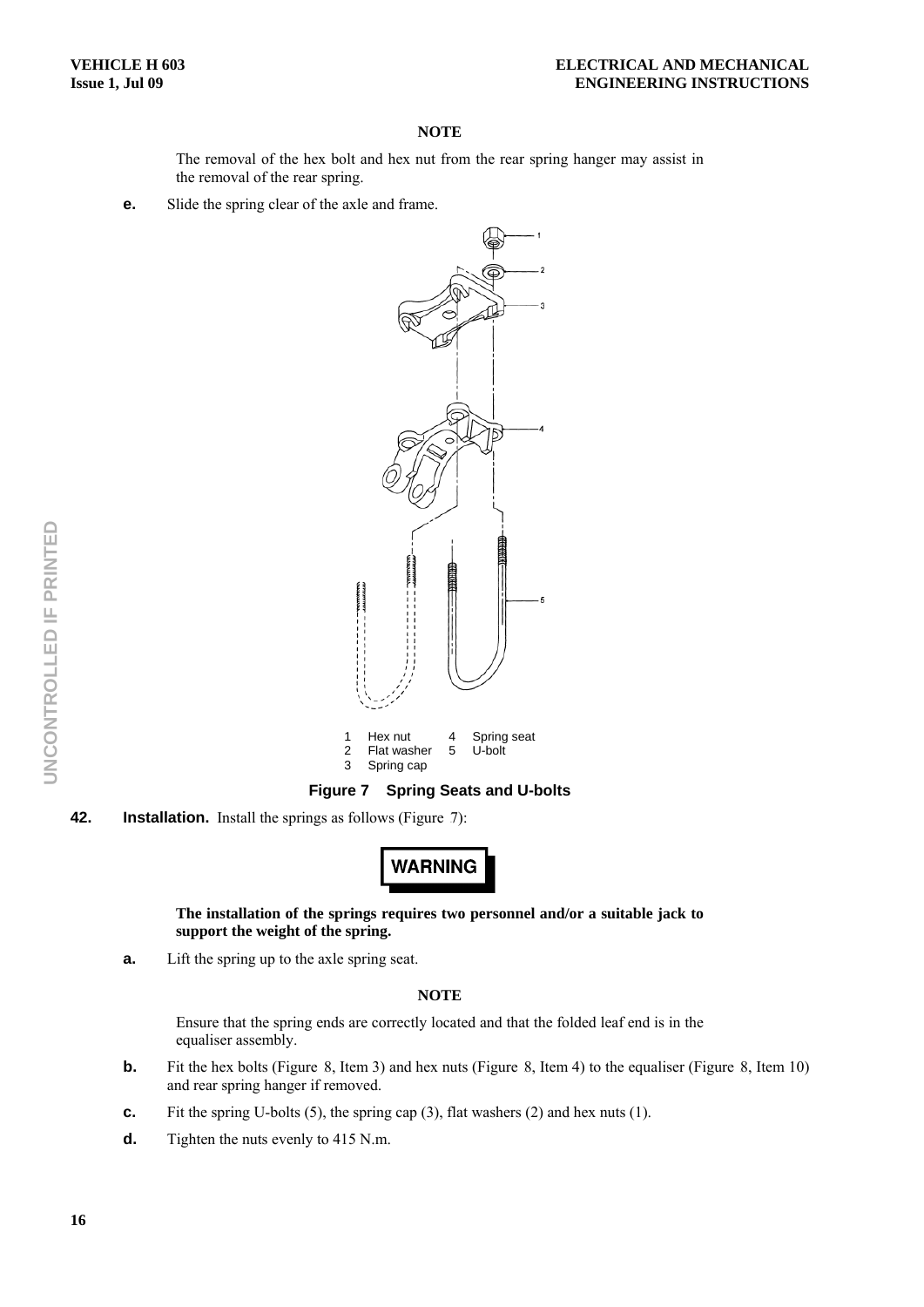

**Figure 8 Spring Hanger – Exploded View** 

# **Equaliser Assembly**

**43.** Bush replacement. Replace the equaliser bushes as follows (Figure 8):

- **a.** Support the weight of the trailer frame, leaving the axle assemblies resting on the ground or supported. All weight is to be off the suspension components.
- **b.** Remove the Nyloc nut (7), centre bolt (12), flat washer (8) and equaliser shaft (11) from the equaliser (10).
- **c.** Whilst supporting the equaliser, remove the two tapered rubber bushes (9) from the equaliser hanger and beam.
- **d.** Fit replacement bushes to the hanger and equaliser beam.
- **e.** Fit the equaliser shaft(11), flat washer(8), centre bolt(12) and a new Nyloc nut(7). Tighten the nut to 200 N.m.

#### **NOTE**

Fit the bolts from inside the trailer frame.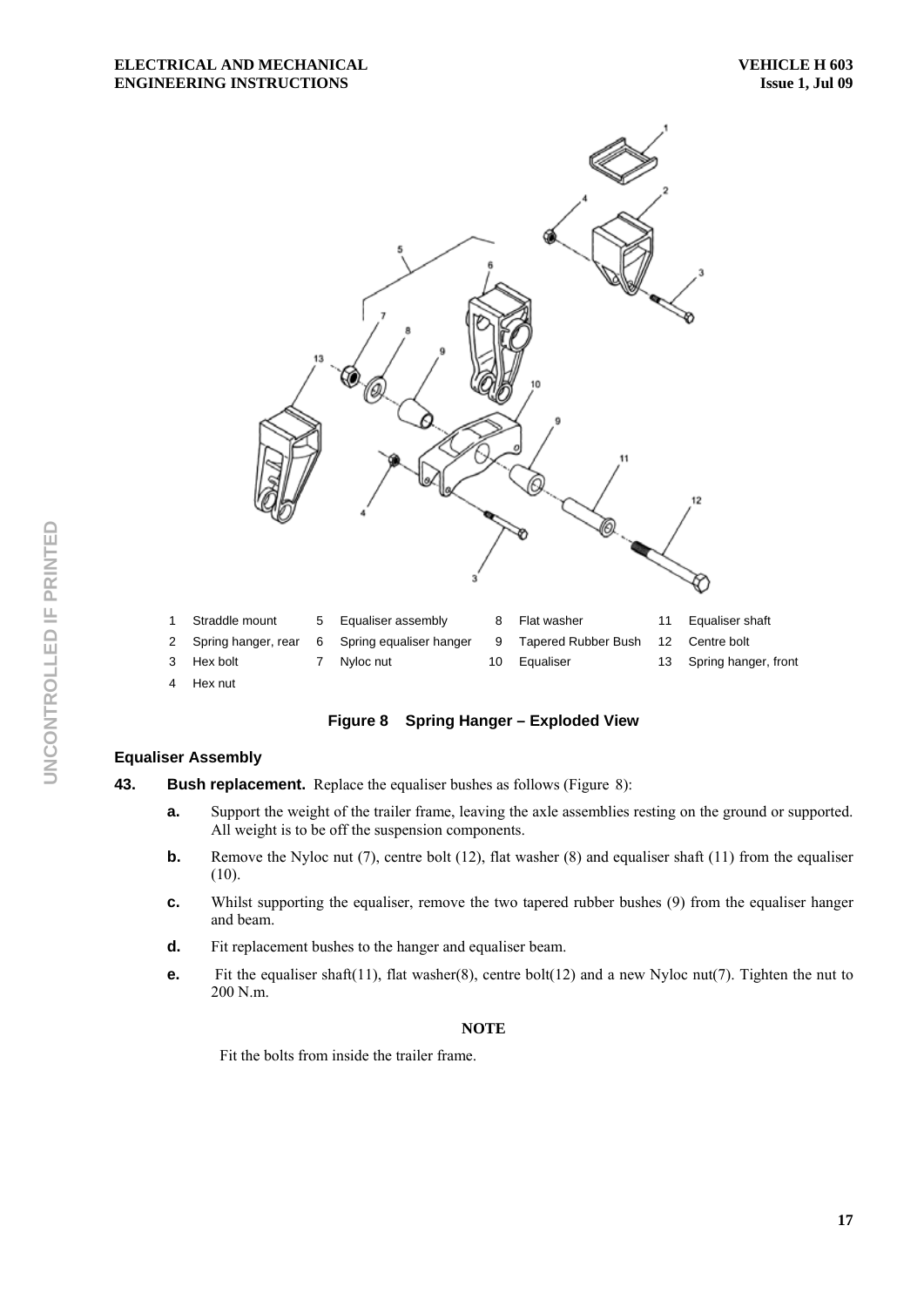# **BRAKE SYSTEM**

#### **Brake System Maintenance**

# **44. Precautions**



**If there is any doubt that asbestos free brake shoes are fitted, all handling and repairs are to be in accordance with EMEI Workshop E 410.** 

**All genuine replacement brake shoes are to be asbestos free.** 

**Some assemblies contain powerful springs and injury can result if they are not properly disassembled. Use only proper tools and observe all precautions relevant to the use of the tools.** 

**45.** When working on or around air brake systems and components, observe the following precautions:

- **a.** Always chock the wheels. Stop the engine when working under a vehicle liable to roll. Keep hands away from chamber push rods and slack adjusters; they may apply as system pressure drops.
- **b.** Never connect or disconnect a hose or line containing air pressure. It may whip as air escapes. Never remove a component or pipe plug unless you are certain all system pressure has been depleted.
- **c.** Never exceed the recommended air pressure.
- **d.** Always wear safety glasses when working with air pressure. Never look into air jets or direct them at anyone.
- **e.** Never attempt to disassemble an assembly until you have read and understand the recommended procedures.

#### **Brake Relay Valve**

**46.** Removal. Remove the brake relay valve as follows (Figure 9):



**Figure 9 Brake Relay Valve Mounting** 

- **a.** Chock the wheels.
- **b.** Drain the brake system reservoir.
- **c.** Tag all air lines connected to the valve to facilitate installation.
- **d.** Disconnect the air lines from the valve.
- **e.** Remove the valve from the reservoir.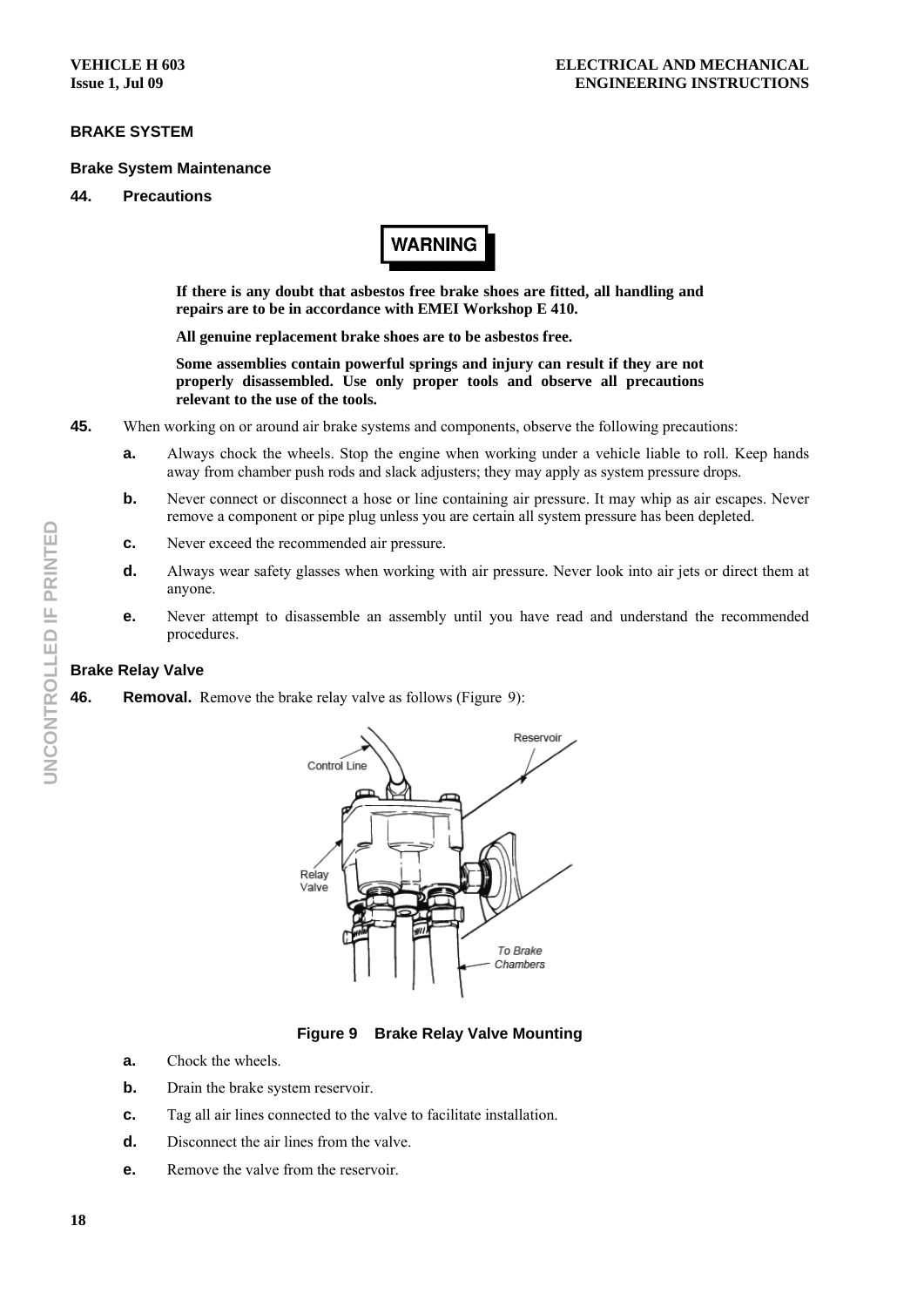- **47.** Installation. Install the brake relay valve as follows (Figure 9):
	- **a.** Clean all the connectors on the air lines to be connected to the valve.
	- **b.** Inspect all lines and/or hoses for damage and replace as necessary.
	- **c.** Install the valve to the air reservoir.
	- **d.** Connect the air lines to the valve according to the labelling attached during removal.
	- **e.** Test the valve (ref Para 27.).
- **48. Disassembly.** Disassemble the brake relay valve as follows (Figure 10):



| Brake relay valve 5 O ring |                        | 9 Inlet and exhaust valve poppet 13 Valve poppet quide |            |
|----------------------------|------------------------|--------------------------------------------------------|------------|
| 2 Top cover                |                        | 6 Valve piston 10 Valve retainer                       | 14 O ring  |
| 3 Cover bolt               |                        | 7 O ring 11 Compression spring                         | 15 Circlip |
| 4 Spring washer            | 8 Valve body 12 O ring |                                                        |            |

# **Figure 10 Brake Relay Valve – Exploded View**

- **a.** Match mark the location of the top cover in relation to the valve body.
- **b.** Remove the four cover bolts (3) and spring washers (4) securing the top cover (2) to the valve body (8).
- **c.** Remove the top cover (2) and O ring (5) from the valve body (8).
- **d.** Remove the valve piston (6) and O ring (7) from the valve body (8).
- **e.** Turn the valve body upside down and depress the valve poppet guide (13), remove the circlip (15) and slowly relax the compression spring (11) beneath the valve poppet guide.
- **f.** Remove the O ring (14) and the valve poppet guide (13).
- **g.** Remove the O ring (12) and compression spring (11) from the valve body(8).
- **h.** Remove the valve retainer (10) from the inlet/exhaust valve poppet (9).
- **i.** Remove the inlet/exhaust valve poppet (9) from the valve body (8).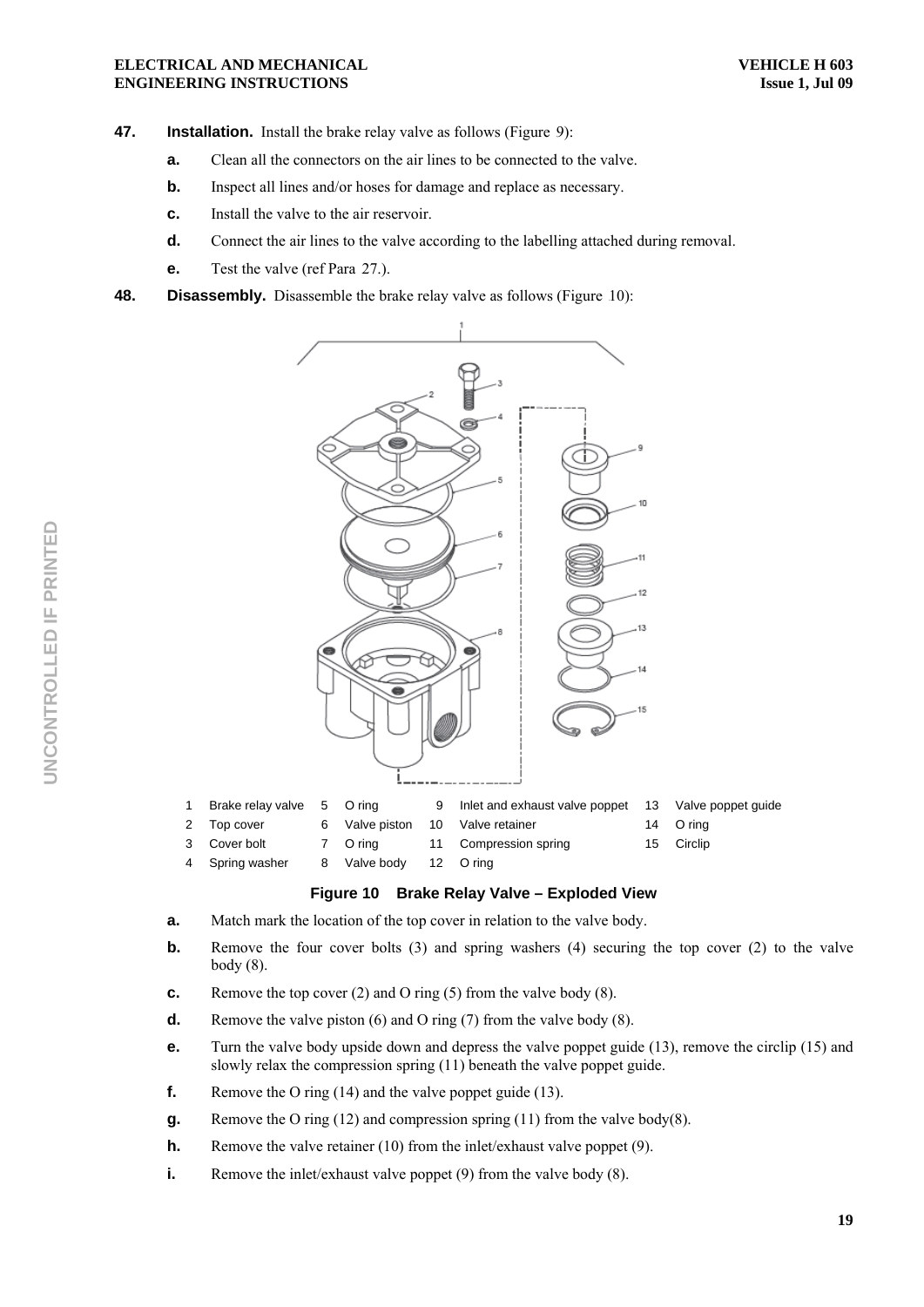# **49. Cleaning and Inspection.** Clean and inspect the parts as follows:

- **a.** Replace all rubber parts, and any other parts showing any signs of wear or deterioration.
- **b.** Wash all metal parts in a suitable solvent.
- **c.** Wipe all the metal parts dry.
- **d.** Inspect springs for cracks, distortion or corrosion and replace any defective parts.
- **e.** Inspect the inlet and exhaust seats for nicks and burrs (replace them as necessary).
- **50.** Reassembly. Reassemble the valve as follows (Figure 10):
	- **a.** Lightly coat all the components with grease XG–315.
	- **b.** Install the valve retainer (10) on the inlet and exhaust valve poppet (9) and install the inlet and exhaust valve poppet in the valve body (8).
	- **c.** Install the compression spring (11) in the valve body(8).
	- **d.** Install the inner and outer O rings (12 and 14) in the valve poppet guide (13).
	- **e.** Install the valve poppet guide (13) in the valve body (8); taking care not to damage the O ring (14).
	- **f.** Depress the valve poppet guide (13) and install the circlip (15).

#### **NOTE**

Make certain the circlip is completely seated in its groove in the body before releasing the pressure on the spring.

- **g.** Fit the large piston O ring (7) onto the valve piston (6).
- **h.** Install the valve piston (6) in the valve body (8), taking care not to damage the piston O ring.
- **i.** Install the O ring (5) on the top cover (2).
- **j.** Noting the match marks made during disassembly (Para 48.) install the top cover (2) on the valve body (8).
- **k.** Secure the top cover to the valve body using the four cover bolts (3) and spring washers (4).
- **l.** Tighten the screws to 9 to 14 N.m.

# **Spring Brake Control Valve – SR3 and ABV3802**

#### **51. Removal**

- **a.** Chock the trailer and completely drain the air system reservoir.
- **b.** Tag and then disconnect all supply, delivery and exhaust lines at the spring brake valve (Figure 11).



**Only remove the spring brake valve by applying a spanner to the hexagon area of the reservoir mounting nipple - DO NOT apply force to the valve body.** 

**c.** Remove the spring brake valve from the brake reservoir.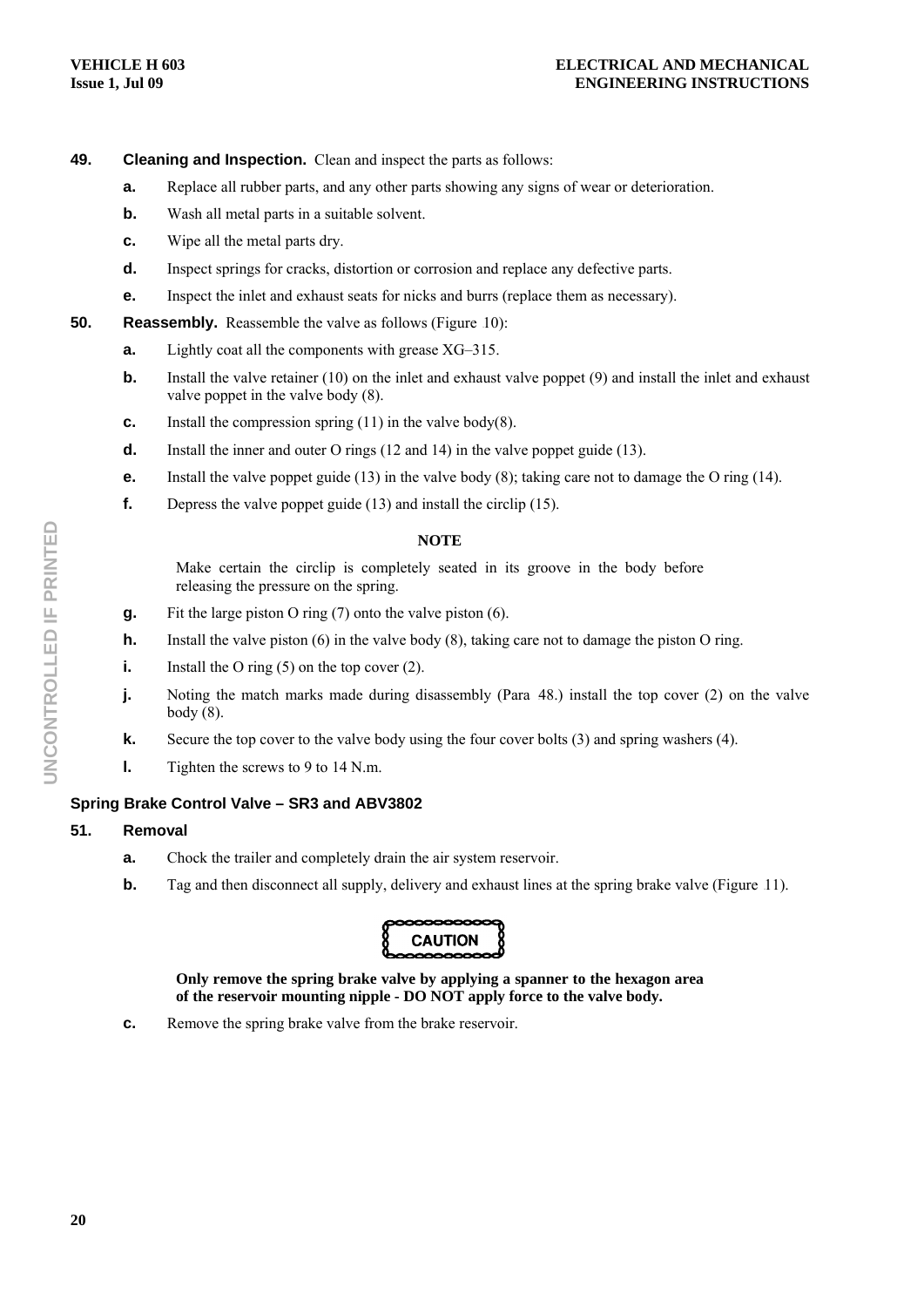

# **Figure 11 Spring Brake Control Valve Mounting**

# **52. Installation – SR3 – Versions 1, 2 & 3.**

- **a.** Clean the connectors of the air lines to be connected to the valve.
- **b.** Inspect all lines and/or hoses for damage (replace as necessary).
- **c.** Fit the valve to the air reservoir.
- **d.** Connect the air lines to the valve.
- **e.** Test the valve (ref Para 26.).

# **53. Installation – ABV3802.**

- **a.** Clean the connectors of the air lines to be connected to the valve.
- **b.** Inspect all lines and/or hoses for damage (replace as necessary).
- **c.** Fit the valve to the air reservoir; ensuring that the valve is vertical.



**Only tighten by applying a spanner to the hexagon area of the reservoir mounting nipple - DO NOT tighten via the valve body.** 

**If thread sealant is used on the adapter, take particular care to ensure that the material does not enter the valve. Do not use tape. Apply Teflon paste to the male threads, beginning with the second thread from the end.** 

- **d.** Connect the air lines to the valve.
- **e.** Test the valve (ref Para 26.).

#### **Spring Brake Control Valve (SR3)**

**54.** Disassembly. Disassemble the spring brake control valve as follows (Figure 12):

# **WARNING**

### **Take care when removing the cover as it is spring loaded.**

**a.** Remove the four cover screws (4), spring washers (5) and then the cover (6).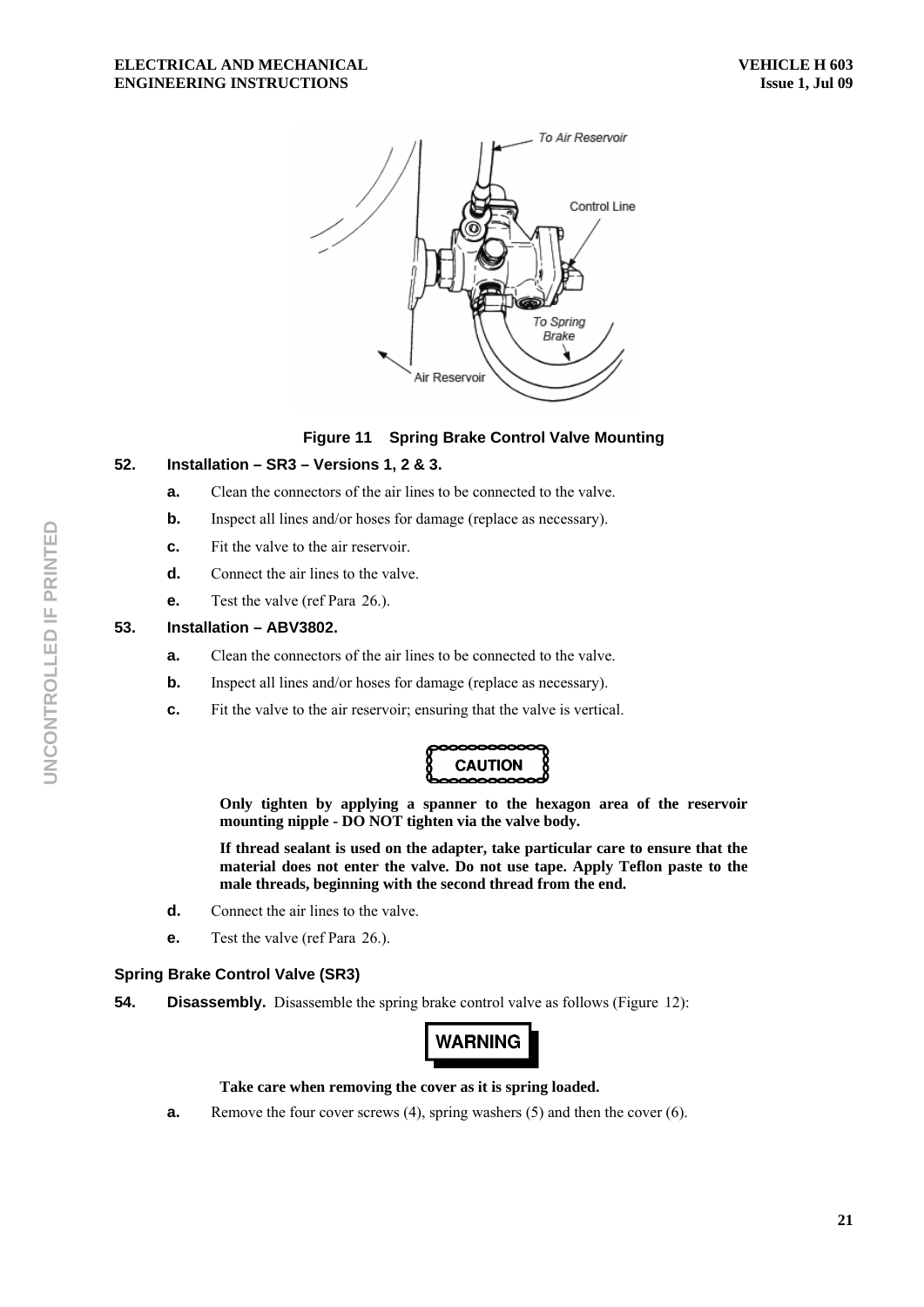

|   | Valve stem                       | 10 | O ring               | 19 | Screw             | 28 | Valve disc  |
|---|----------------------------------|----|----------------------|----|-------------------|----|-------------|
|   | Inlet/exhaust valve              |    | Spring               | 20 | Washer            | 29 | O ring      |
|   | Circlip                          | 12 | O ring               | 21 | Exhaust diaphragm | 30 | Plug        |
|   | Cover screw                      | 13 | O ring               | 22 | Adapter body      | 31 | Spring      |
| 5 | Spring washer                    | 14 | Cover screw          | 23 | Check valve       | 32 | Check valve |
| 6 | Cover                            | 15 | Spring washer        | 24 | Spring            | 33 | Valve body  |
|   | Spring                           | 16 | Control piston cover | 25 | Retainer          |    |             |
| 8 | Pressure protection valve piston |    | Gasket               | 26 | Circlip           |    |             |
|   | Spring                           | 18 | Control piston       | 27 | Spring            |    |             |





**Do not attempt to remove the circlip (3), the valve stem (1), and the spring (9) from the pressure protection valve piston (8).** 

- **b.** Remove the spring (7) and the pressure protection valve piston (8).
- **c.** Remove the inlet/exhaust valve (2).
- **d.** Remove the O ring (10) from the pressure protection valve piston (8).
- **e.** Match mark the control piston cover (16) and the valve body (33).
- **f.** Remove the four cover screws (14) and spring washers (15).
- **g.** Remove the control piston cover (8), gasket (17), control piston (18) and spring (11) from the valve body (33).
- **h.** Remove the three O rings (12 and 13) from the control piston (18).
- **i.** Remove the adapter body (22) from the valve body (33).
- **j.** Remove the O ring (29) from the adapter body (22).
- **k.** Remove the valve disc (28) and the spring (27).
- **l.** Depress the retainer (25) and remove the circlip (26).
- **m.** Slowly relax the pressure on the retainer (25) and remove the retainer, spring (24), and the check valve (23).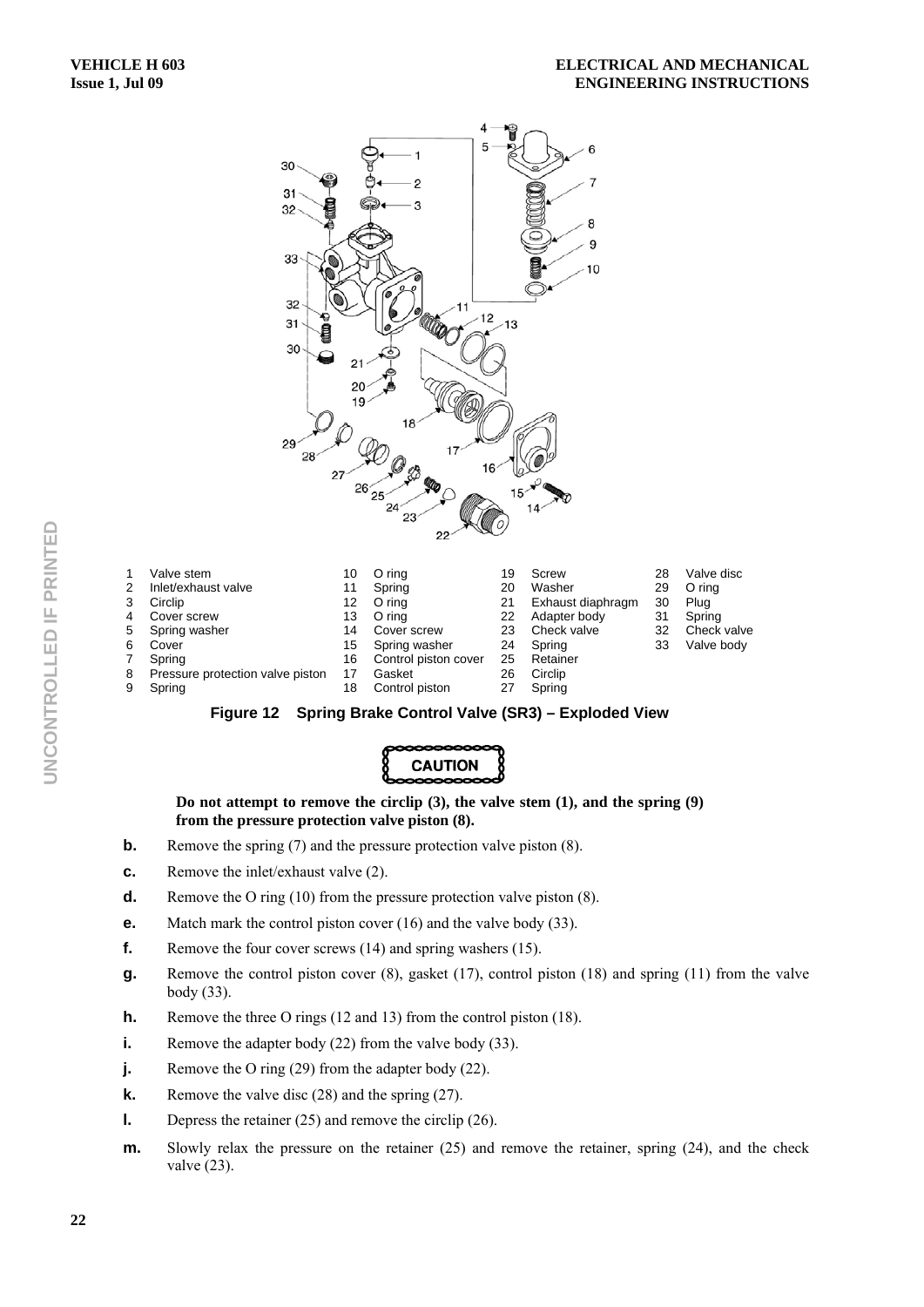- **n.** Remove the screw (19), washer (20), and exhaust diaphragm (21) from the valve body (33).
- **o.** Remove the two plugs (30) from the valve body (33).
- **p.** Remove the two springs (31) and check valves (32) from the valve body (33).
- **55. Cleaning and inspection.** Clean and inspect the valve as follows:
	- **a.** Wash all metal parts in a suitable solvent and then dry them.
	- **b.** Replace all the rubber parts.
	- **c.** Inspect all the parts for excessive wear or deterioration (replace them as necessary).
	- **d.** Inspect the valve seats for nicks or burrs (replace them as necessary).
- **56.** Reassembly. Reassemble the valve as follows (Figure 12):
	- **a.** Lubricate all the O rings, O ring grooves, piston bores and metal-to-metal moving surfaces with grease XG-315.
	- **b.** Assemble a spring (31) to each of the check valves (32) with a twisting motion.
	- **c.** Fit the spring (31) complete with the check valve (32) into their respective bores in the valve body (33) and install plugs (30).
	- **d.** Fit the check valve (23) and spring (24) into the adapter body (22).
	- **e.** Fit the retainer (25) into the adaptor body (22)
	- **f.** Depress the retainer (25), fit the circlip (26) and release the retainer.
	- **g.** Insert the valve disc (28) into the valve body (33).

#### **NOTE**

The flat side of the valve, with the four 'ears' protruding, rests against the inlet and exhaust valve seat.

- **h.** Install the spring (27). Ensure that the spring is aligned and rests evenly on the four 'ears' of the valve disc.
- **i.** Install the O ring (29) in its proper groove on the adapter body (22).
- **j.** Correctly align the spring (27) in the recess at the end of the adapter body (22).
- **k.** Install the adapter body (22) into the valve body (33) and tighten it to 15 to 19 N.m.
- **l.** Install the three O rings (12 and 13) in their respective grooves on the control piston (18).
- **m.** Position the spring (11) and the control piston (18) into the valve body (33).
- **n.** Fit the control piston cover (16), complete with new gasket (17), in the orientation marked during disassembly.
- **o.** Install the spring washers (15) and screws (14) and tighten the screws to 5 to 7 N.m.
- **p.** Install the exhaust diaphragm (21), washer (20), and screw (19) in the control piston exhaust port and tighten the screw to 2 N.m.
- **q.** Install the inlet/exhaust valve (2) into the valve body (33).
- **r.** Install the O ring (10) in the respective groove of the pressure protection valve piston (8).
- **s.** Install the pressure protection valve piston (8) complete with the valve stem (1) circlip (3) and O ring (10) into the valve body (33).
- **t.** Position the spring (7) and cover (6) on top of the pressure protection valve piston (8).
- **u.** Secure the cover (6) with the spring washers (5) and cover screws (4).
- **v.** Tighten the screws to 2 to 3 N.m.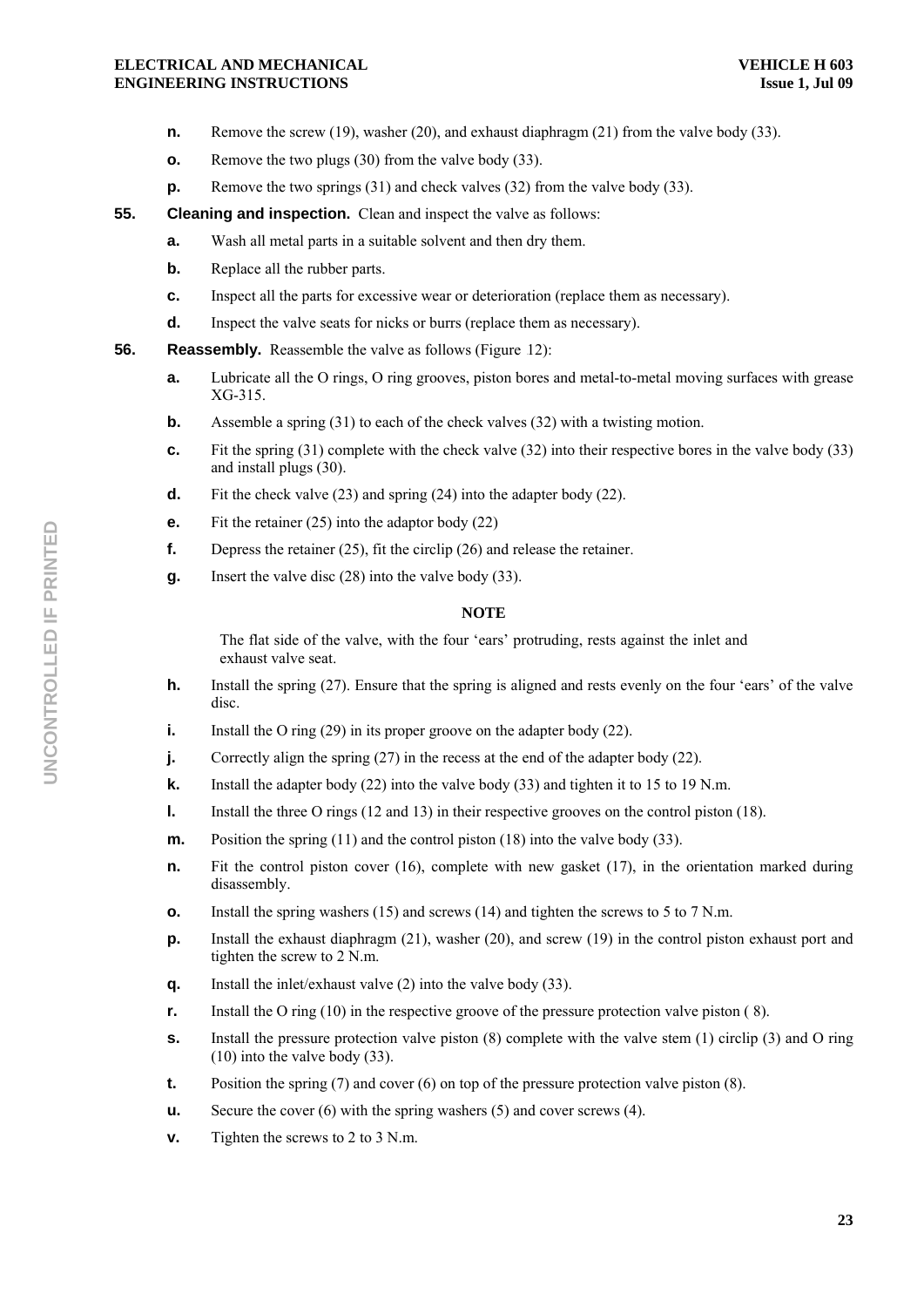# **Spring Brake Control Valve (ABV3082)**

**57.** Disassembly. Disassemble the spring brake control valve as follows (Figure 13):



| Valve stem                     | 11 | Spring               | 21 | Exhaust diaphragm              | 31 | O ring inner |
|--------------------------------|----|----------------------|----|--------------------------------|----|--------------|
| Inlet/exhaust valve            | 12 | O ring               | 22 | Adapter body check valve       | 32 | Circlip      |
| Circlip                        | 13 | O ring               | 23 | O ring                         | 33 | Spring       |
| Cover screw                    | 14 | Cover screw          | 24 | Check valve                    | 34 | Valve disc   |
| Spring washer                  | 15 | Spring washer        | 25 | Spring                         | 35 | O ring       |
| Cover                          | 16 | Control piston cover | 26 | O ring                         | 36 | Valve body   |
| Spring                         | 17 | Gasket               | 27 | Pressure protection piston 'B' | 37 | Check valve  |
| Pressure protection piston 'A' | 18 | Control piston       | 28 | Spring                         | 38 | Spring       |
| Spring                         | 19 | Screw                | 29 | O ring retainer                | 39 | Plug         |
| O ring                         | 20 | Washer               | 30 | O ring outer                   |    |              |
|                                |    |                      |    |                                |    |              |



| pooooooooooo<br>{ CAUTION<br>booooooooooooo |  |
|---------------------------------------------|--|
|                                             |  |
|                                             |  |
|                                             |  |
|                                             |  |

## **Take care when removing the cover as it is spring loaded.**

**a.** Remove the four cover screws (4), spring washers (5) from the cover (6) and remove the cover (6) from the valve body (36).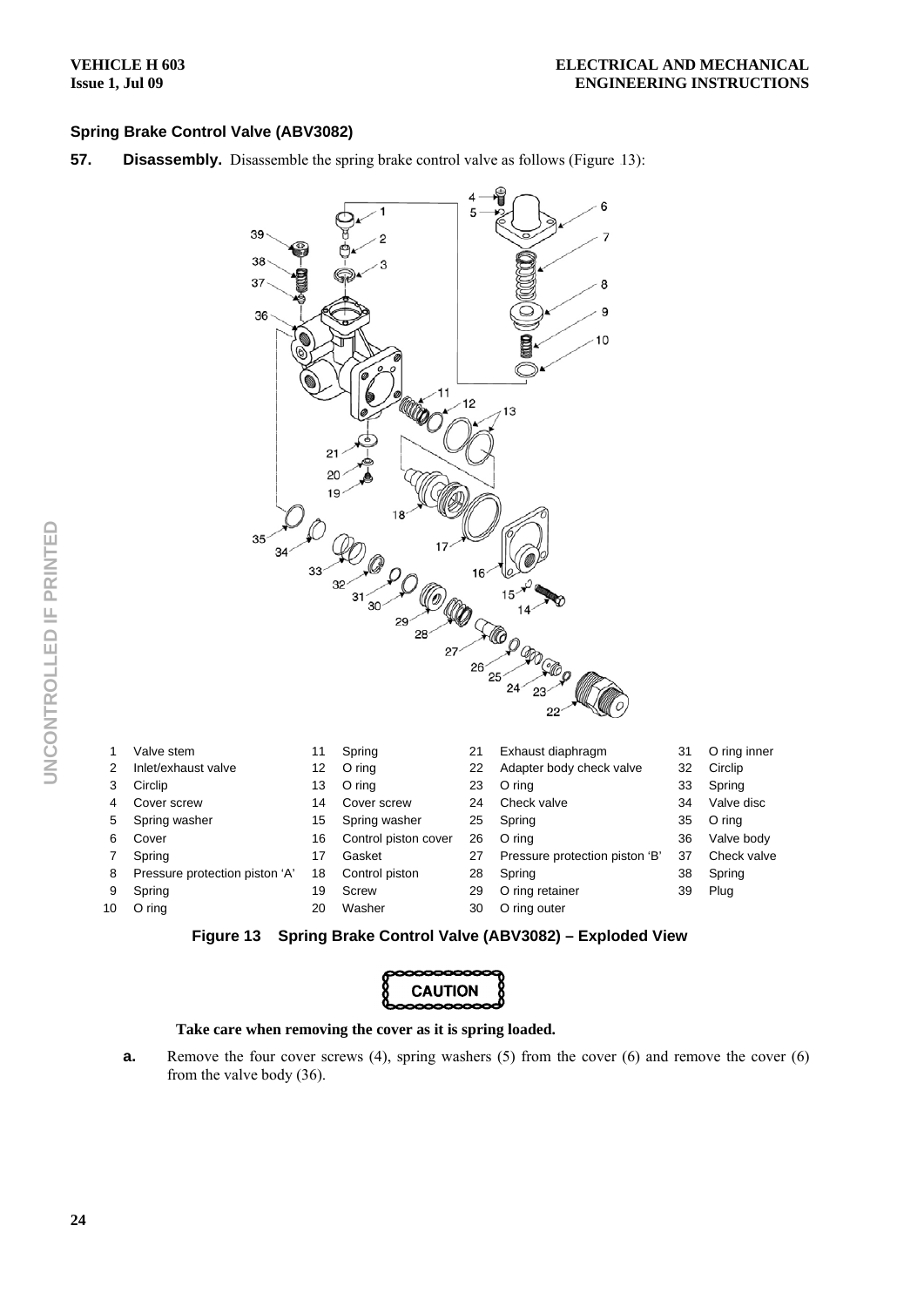

**Do not attempt to remove the circlip (3), spring (9) and valve stem (1) from the pressure protection piston 'A' (8).** 

- **b.** Remove the spring (7) and the pressure protection piston 'A' (8) complete with the valve stem (1), the circlip (3) and the O ring (10) from the valve body (36).
- **c.** Remove the inlet/exhaust valve (2) from the valve body (36)
- **d.** Remove the O ring (10) from the from the pressure protection piston 'A' (8).
- **e.** Match mark the control piston cover (16) and the valve body (36).
- **f.** Remove the four cover screws (14) and spring washers (15).
- **g.** Remove the control piston cover (16), gasket (17), control piston (18), and spring (11) from the valve body (36).
- **h.** Remove the three O rings (12 and 13) from the control piston (18).



**This plug is located at the rear of the valve, immediately above the mounting nipple. Do not interfere with the socket-head plug in the side of the body.** 

- **i.** Remove the plug (39) from the valve body (36).
- **j.** Remove the spring (38) and the check valve (37) from the valve body (36).
- **k.** Remove the screw (19), washer (20) and exhaust diaphragm (21) from the valve body (36).
- **l.** Remove the adapter body check valve (22) from the valve body (36).
- **m.** Extract the valve disc (34) and spring (33) from the valve body (36).
- **n.** Remove the O ring (35) from the adapter body check valve (22).
- **o.** Place the adapter body check valve (22) in a vice (gripped by the hexagon area only).

# **WARNING**

# **Take care when dismantling the adapter, as the components are spring loaded.**

- **p.** Depress the O ring retainer (29) and remove the circlip (32).
- **q.** Slowly release the pressure on the O ring retainer (29) and remove the O ring retainer, spring (28), pressure protection piston 'B' (27), spring (25), and check valve (24) from the adapter body check valve (22).
- **r.** Remove the O ring outer (30) and O ring inner (31) from the O ring retainer (29).
- **s.** Remove the O ring (26) from the pressure protection piston 'B' (27).
- **t.** Remove the O ring (23) from the check valve (24).
- **58.** Cleaning and inspection. Clean and inspect the valve as follows:
	- **a.** Wash all the metal parts in a suitable solvent and dry them.
	- **b.** Replace all the rubber parts.
	- **c.** Inspect all the parts for excessive wear or deterioration (replace them as necessary).
	- **d.** Inspect the valve seats for nicks or burrs (replace them as necessary).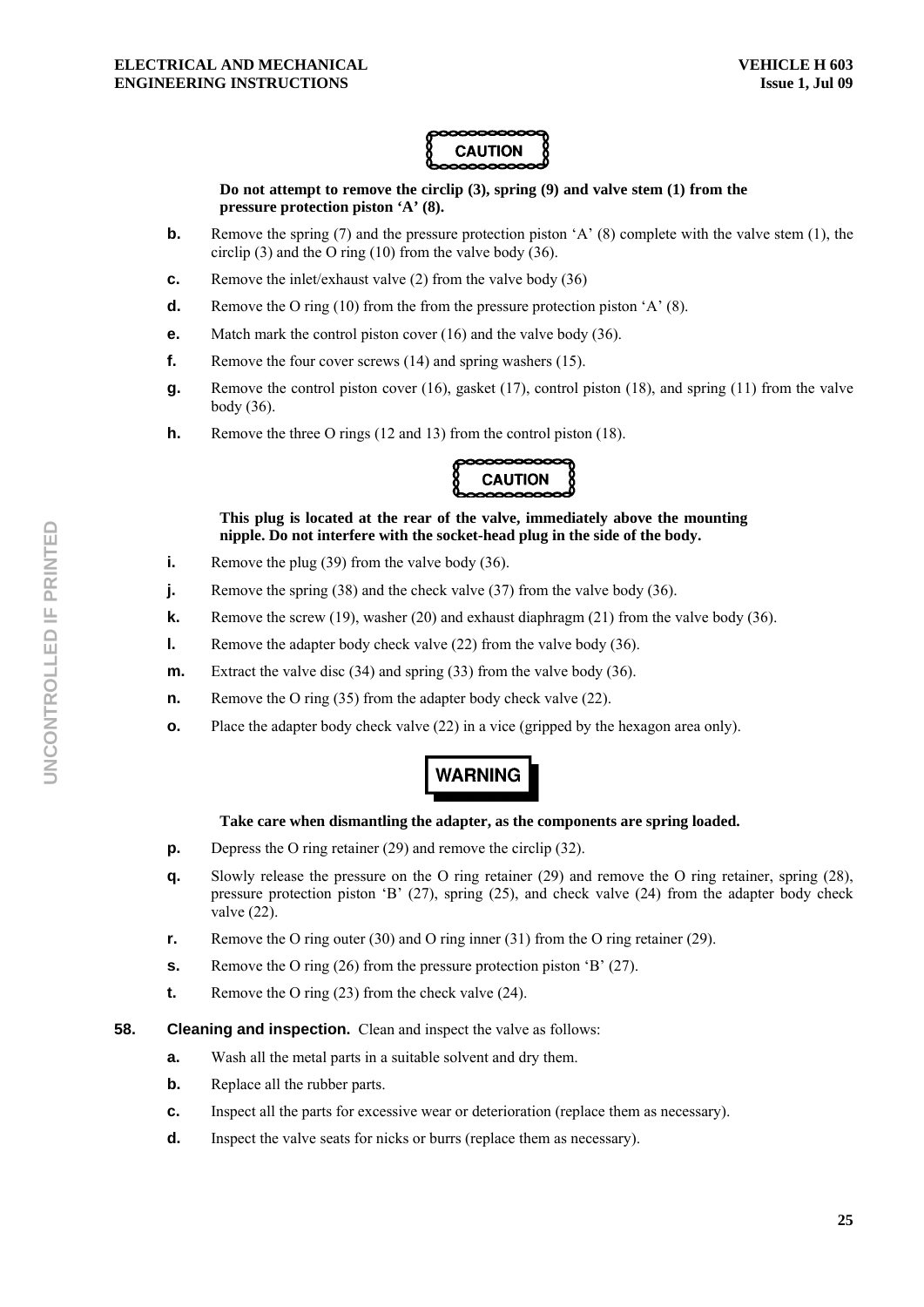# **59.** Reassembly. Reassemble the spring brake valve as follows (Figure 13):

**CAUTION** 

#### **Do not lubricate the O ring (23) on the check valve (24).**

- **a.** Lubricate all the O rings (except Item 23), O ring grooves, piston bores and metal-to-metal moving surfaces with grease XG-315.
- **b.** Assemble the spring (38) to the check valve (37) with a twisting motion.
- **c.** Fit the check valve(37) and spring (38) into its bore in the valve body (36) and install the plug (39).
- **d.** Position the valve disc (34) into the valve body (36).

#### **NOTE**

The flat side of the valve disc, with the four 'ears' protruding, rests against the inlet and exhaust valve seat.

- **e.** Install the spring (33) ensuring that the spring is aligned and rests evenly on the four 'ears' of the valve disc (34).
- **f.** Place the adapter body check valve (22) in a vice (gripped by the hexagon area) with the largest threaded connection facing upwards.
- **g.** Place a new non-lubricated O ring (23) in the groove in the seating area of the check valve (24).
- **h.** Slide the spring (25) over the check valve (24).
- **i.** Place a new lubricated O ring (26) in the groove in the pressure protection piston 'B' (27) and place the assembled check valve onto the piston.
- **j.** Insert the assembled pressure protection piston 'B' (23, 24, 25, 26, and 27) into the adapter body check valve (22).
- **k.** Insert the spring (28) into the adapter body check valve (22), ensuring that it seats correctly on the pressure protection piston 'B' (27).
- **l.** Place the O ring inner (31) and O ring outer (30) onto the O ring retainer (29), and slide the retainer into the adapter body check valve (22).
- **m.** Depress the O ring retainer (29) and fit the circlip (32).
- **n.** Install the O ring (35) in its proper groove in the adapter body check valve (22).
- **o.** Correctly align the spring (35) into the recess of the adapter body check valve (22).
- **p.** Install the adapter body check valve (22) and tighten it to 23 to 34 N.m.
- **q.** Install the three O rings (12 and 13) in their respective grooves on the control piston (18).
- **r.** Position the spring (11) and the control piston (18) in the valve body (36).
- **s.** Fit the control piston cover (16), complete with a new gasket (17), in the orientation marked during disassembly.
- **t.** Fit the spring washers (15) onto the screws (14) and secure the control piston cover (16) to the valve body (36). Tighten the screws to 5 to 7 N.m.
- **u.** Install the exhaust diaphragm (21), washer (20) and screw (19) in the control piston exhaust port. Tighten the screw to 2 N.m.
- **v.** Install the O ring (10) in the respective groove of the pressure protection piston 'A' (8).
- **w.** Install the inlet/exhaust valve (2) onto the pressure protection piston 'A' (8).
- **x.** Install the assembled pressure protection piston 'A' (2 and 8) in the valve body (36).
- **y.** Position the spring (7) and cover (6) on top of the pressure protection piston 'A' (8) and secure the cover with the four round-headed cover screws (4) and spring washers (5). Tighten the screws to 2 to 3 N.m.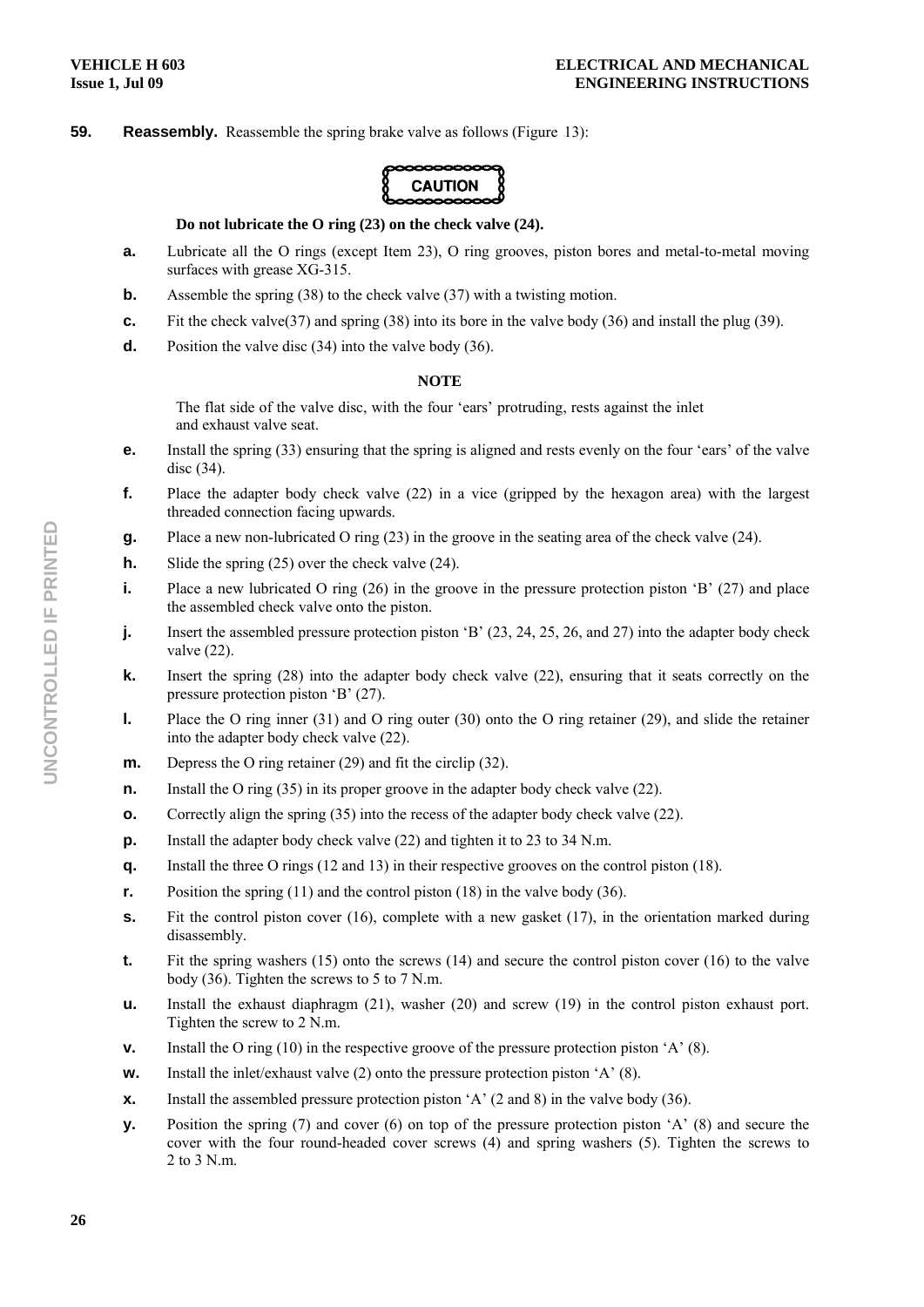#### **Yard Release Valve**

- **60.** Removal. Remove the yard release valve as follows (Figures 14 and 15):
	- **a.** Chock and/or hold the trailer by a means other than the air brakes and drain all reservoirs.
	- **b.** Drive the button roll pin out with a punch and remove the button.
	- **c.** Disconnect the air lines, remove the panel mounting nut and remove the valve.







### **Figure 15 Yard Release Valve – Exploded View**

- **61.** Installation. Install the yard release valve as follows (Figures 14 and 15):
	- **a.** Install the valve in the mounting bracket, securing it with the panel mounting nut.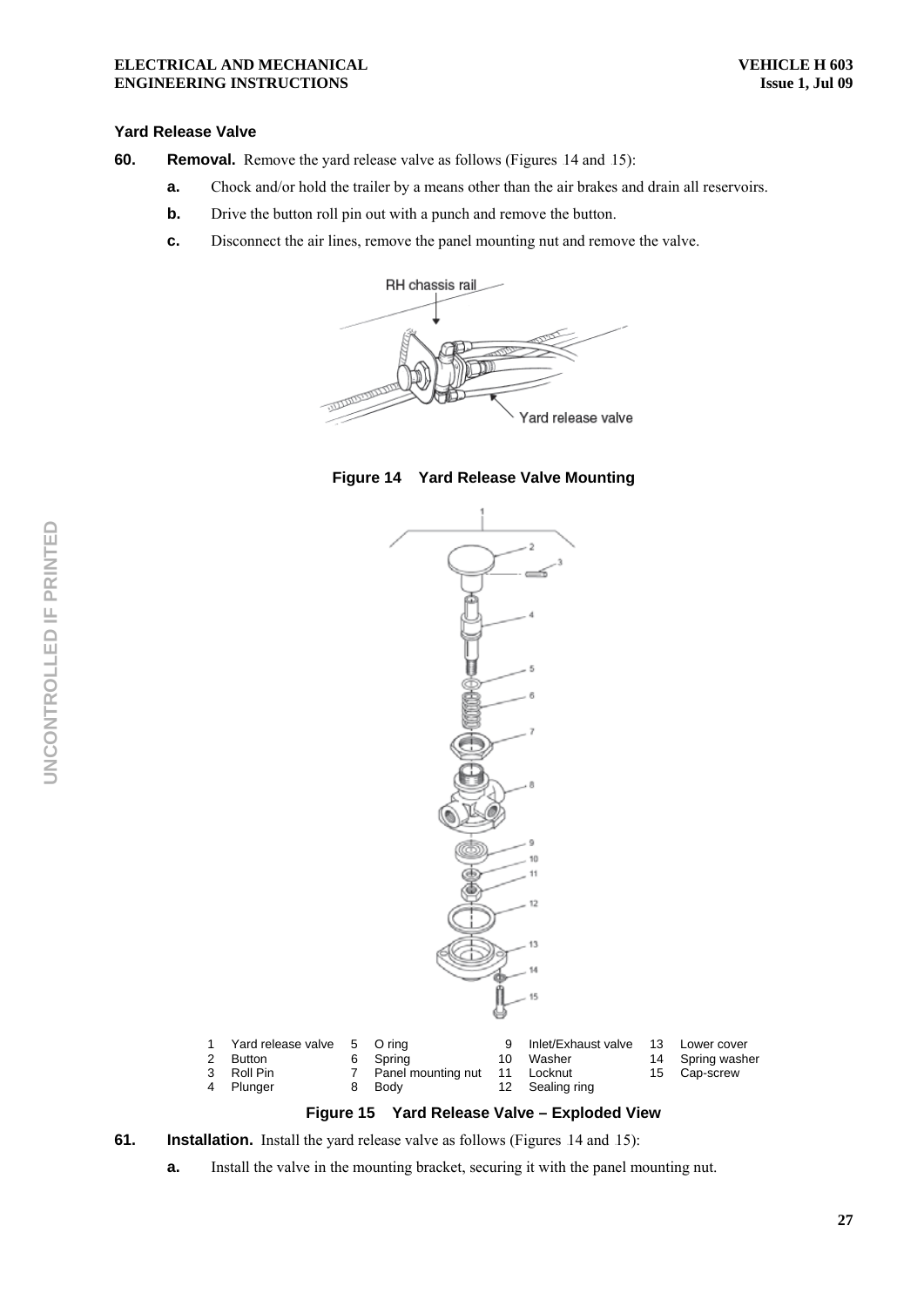- **b.** Re-connect the air lines.
- **c.** Install the button. Secure the button to the plunger by installing the roll pin.
- **62. Disassembly.** Disassemble the yard release valve as follows (Figure 15):
	- **a.** Remove the two cap-screws (15), spring washers (14), and remove the lower cover (13).
	- **b.** Remove the sealing ring (12).
	- **c.** Holding the plunger (4) with a small punch through the roll pin hole, remove the locknut (11) and washer  $(10)$ .
	- **d.** Remove the inlet/exhaust valve (9), plunger (4), and spring (6).
	- **e.** Remove the O ring (5) from the plunger.
- **63.** Reassembly. Reassemble the yard release valve as follows (Figure 15):
	- **a.** Lubricate all the O rings, O ring grooves and metal-to-metal moving surfaces with grease XG–315.
	- **b.** Fit the O ring (5) and spring (6) to the plunger (4).
	- **c.** Fit the plunger (4) into the body (8) and fit the inlet/exhaust valve (9).
	- **d.** Holding the plunger (4) with a small punch through the roll pin hole, fit the washer (10) and the locknut  $(11)$ .
	- **e.** Fit the sealing ring (12) and the lower cover (13).
	- **f.** Secure the cover with the two cap-screws (15) and the spring washers (14).

# **Brake Power Chamber**

- **64.** Removal. Remove the brake power chamber as follows:
	- **a.** Disconnect the air line at the brake power chamber.
	- **b.** Remove the clevis pin from the clevis assembly.
	- **c.** Remove the two hexagon nuts and washers securing the brake power chamber.
	- **d.** Remove the brake power chamber from the mounting bracket.
- **65. Installation.** Install the brake power chamber as follows:
	- **a.** Fit the power chamber to the mounting bracket and secure it with the two lock washers and hexagon nuts.
	- **b.** Connect the power chamber to the slack adjuster.
	- **c.** Connect the air line to the power chamber.
- **66.** Disassembly. Disassemble the brake power chamber as follows (Figure 16):
	- **a.** Remove the clevis (9) and locknut (8).
	- **b.** Secure the power chamber in a suitable press with the pushrod (3) facing downwards.

# **WARNING**

**Take care when removing the cover as it is spring loaded.** 

# **Do not apply excessive pressure to the cover.**

**c.** Apply light pressure to the end cover (1) with the press and remove the screws (6) and then the clamp (7).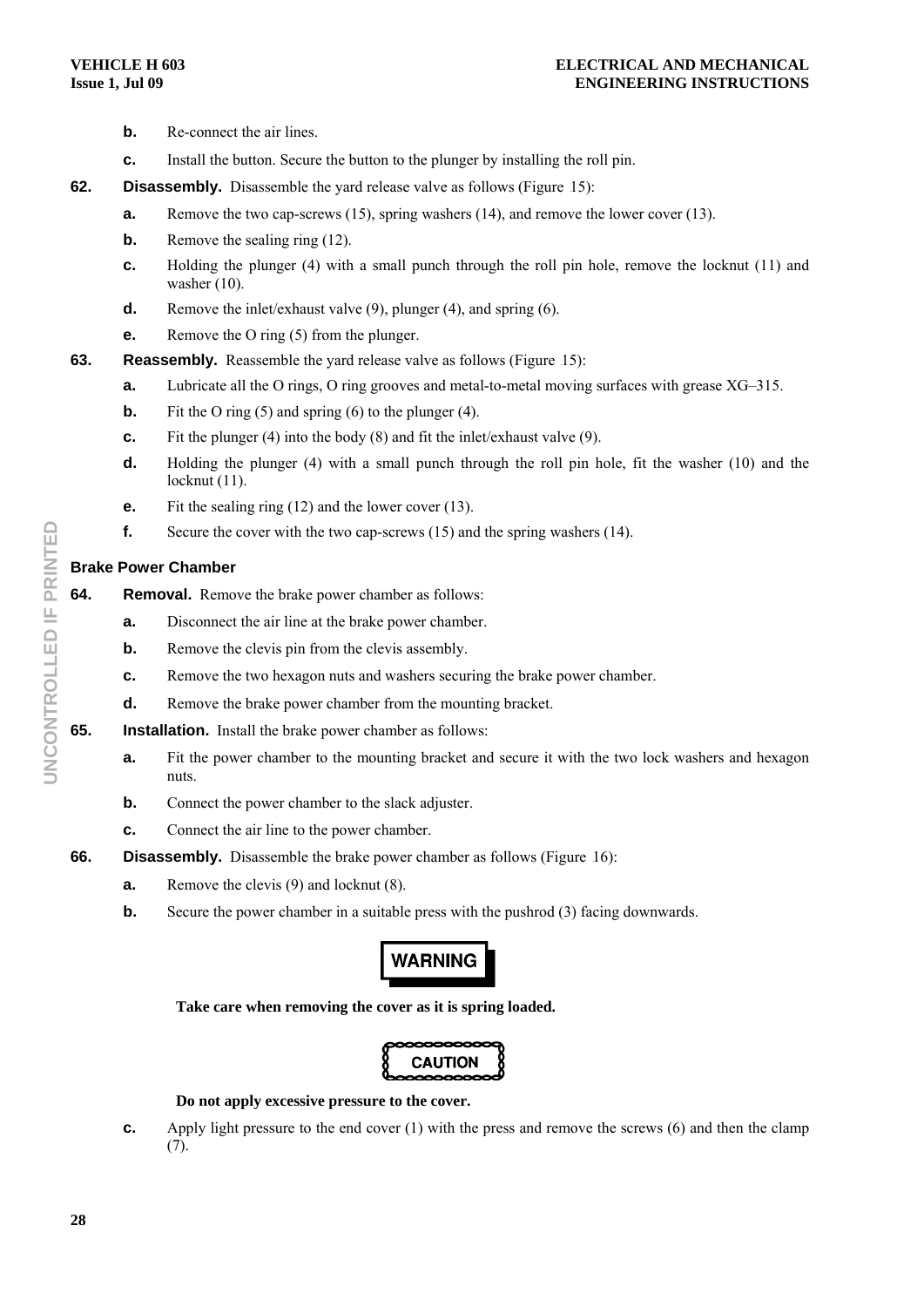

# **Figure 16 Brake Power Chamber – Exploded View**

- **d.** Slowly release the press until the spring (4) is fully extended.
- **e.** Remove the cover (1), diaphragm (2), pushrod (3) and spring (4) from the chamber (5).
- **67. Cleaning and Inspection.** Clean and inspect the brake power chamber as follows:
	- **a.** Clean all metal components in a suitable solvent, ensuring all rust and scale is removed from the diaphragm sealing surfaces. Blow them dry.
	- **b.** Inspect the diaphragm for perishing or damage to the sealing edge (replace if necessary).
	- **c.** Inspect the rear cover including the threaded boss for damage (replace if necessary).
	- **d.** Inspect the chamber for cracks or damage (replace as necessary).
- **68.** Reassembly. Reassemble the brake power chamber as follows (Figure 16):
	- **a.** Apply a light film of grease XG–315 to the pushrod (3) and the edge of the diaphragm (2).
	- **b.** Assemble the spring (4), pushrod (3), diaphragm (2), and cover (1) into the chamber (5) and insert them into a suitable press.
	- **c.** Compress the components until the cover (1) and chamber (5) come into contact.

# **NOTE**

Ensure the diaphragm is correctly sealed between the cover and the chamber.

- **d.** Fit the clamp (7) and secure it with the two screws (6).
- **e.** Remove the press.
- **f.** Fit the clevis.

# **Spring Brake Chamber**

**69.** Removal. Remove the spring brake chamber as follows:

# **WARNING**

**Never attempt to 'cage' any spring brake which shows signs of structural damage or significant corrosion. Handle damaged spring brakes with extreme caution.** 

- **a.** Remove the plastic plug from the spring brake chamber housing.
- **b.** Remove the release tool from the chamber body and insert it into the spring brake chamber, passing it through to the centre of the spring brake pressure plate.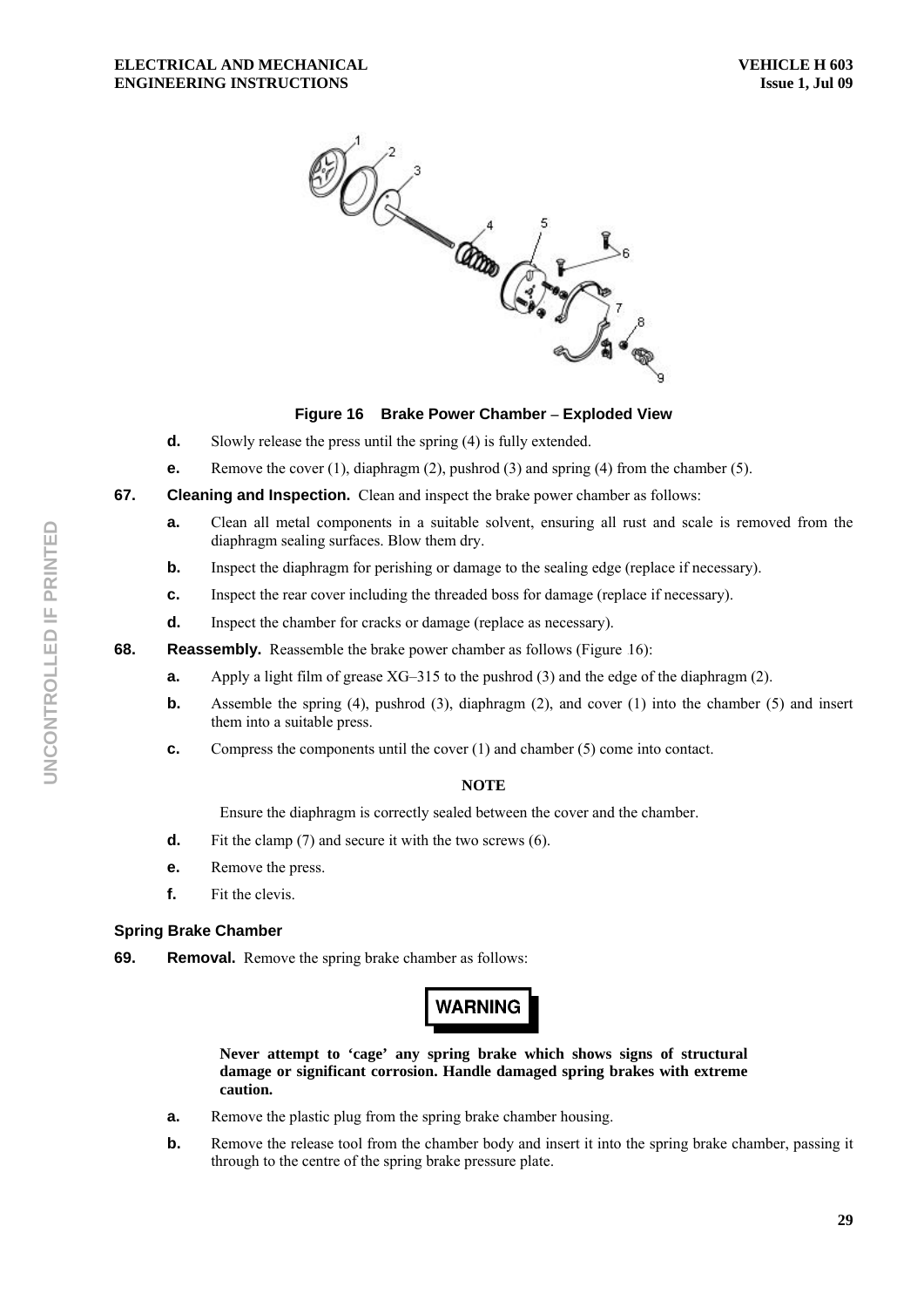Prior to inserting the release tool into the chamber, fit the flat washer and nut to the end of the tool.

- **c.** Rotate the release tool 90° either way to engage the lugs into the pressure plate. Pull the tool to ensure that the lugs are properly engaged in the pressure plate.
- **d.** Tighten the nut onto the release tool and continue turning, withdrawing the release tool from the housing. This compresses the spring brake compression spring and releases the brake.
- **e.** Tag and remove the two air hoses from the brake chamber.
- **f.** Remove the cotter pin connecting the clevis assembly to the slack adjuster.
- **g.** Remove the two nuts and bolts from the mounting bracket and remove the spring brake chamber.
- **70.** Installation. Install the spring brake chamber as follows:
	- **a.** Ensure that the spring brake compression spring is fully caged by the release tool.
	- **b.** Attach the two hose stems to the chamber adapter housing.
	- **c.** Fit the brake chamber to the axle mounting bracket and secure it with the respective hexagon nuts and washers.
	- **d.** Connect the clevis to the slack adjuster.
	- **e.** Connect the two air hoses, ensuring that they are connected to the correct ports.
	- **f.** Remove the release tool from the spring brake chamber housing and return it to its stowage boss.
	- **g.** Fit the plastic plug into the spring brake housing.
	- **h.** Check the brake adjustment and adjust as required (Para 24.).

**71.** Service Brake Disassembly. Disassemble the service brake chamber as follows (Figure 17):

# **WARNING**

**Before repairs are carried out to the brake chambers, ensure that the spring brake compression spring is fully caged.** 

**Extremely high spring pressures exist within the spring brake chamber.** 

**The spring brake chamber shall not be disassembled.** 

- **a.** Match mark the spring brake chamber (1), the service brake housing (10) and the clamp (6) to facilitate the correct alignment on reassembly.
- **b.** Remove the clevis (12) and the hexagon nut (11) from the pushrod (8).
- **c.** Remove the vent tube (3) and the two vent tube elbows (2).
- **d.** Remove the clamp screws (5), clamp screw nuts (4), and clamps (6).
- **e.** Remove the service brake housing (10), service brake return spring (9), pushrod (8) and the service brake diaphragm (7).
- **72. Cleaning and inspection.** Clean and inspect the chamber as follows:
	- **a.** Thoroughly wash all the metal components in a suitable solvent and blow them dry with compressed air.
	- **b.** Inspect the clevis for any wear or damage and replace it if necessary.
	- **c.** Inspect the pushrod for bends or excessive wear and replace it as necessary.
	- **d.** Inspect the pressed metal housings for evidence of cracks or metal fatigue around the mounting studs and the clamping flange and replace it if any cracks or metal fatigue are found.
	- **e.** Inspect the spring brake housing for wear or cracks, particularly around the clamping flange and the rear face and replace it if any wear, cracking or other damage is evident.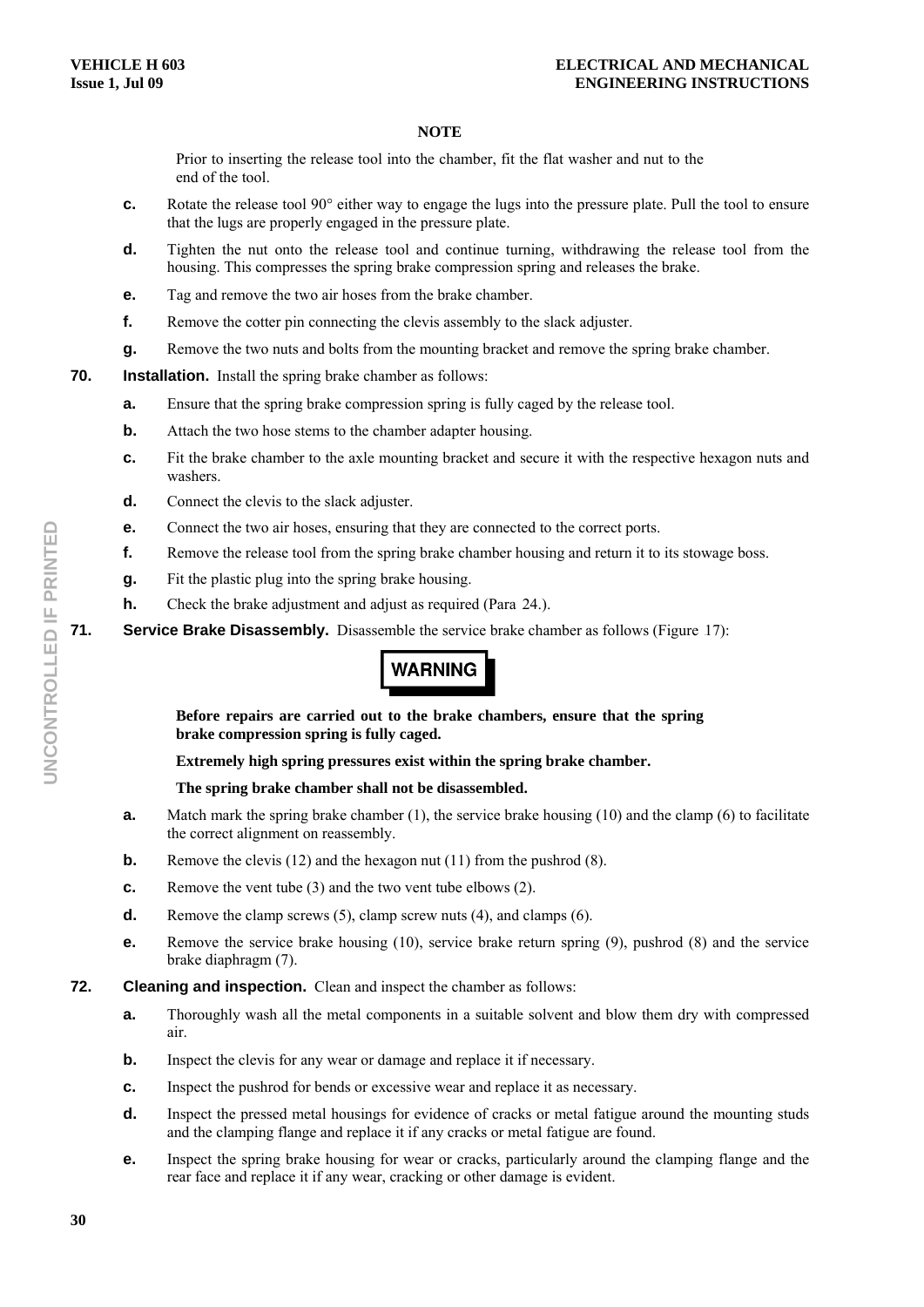

DE(EMEI)3662-2

- 
- 2 Vent tube elbow 8 Pushrod<br>3 Vent tube 9 Service b 3 Vent tube 9 Service brake return spring<br>4 Clamp screw nuts 10 Service brake housing
- 4 Clamp screw nuts 10 Service brake housing

Clamp

- 
- 5 Clamp screws 11 Hexagon nut<br>6 Clamp 12 Clevis
	-

#### **Figure 17 Brake Chamber – Exploded View**

- **f.** Inspect the spring for functionality and replace it if necessary.
- **g.** Inspect the clamps, screws and nuts for wear or damage and replace them if any damage exists.

#### **NOTE**

It is good practice to replace the diaphragm during overhaul if possible. Do not refit an old diaphragm if it is not fit for purpose.

- **h.** Inspect the diaphragm for any signs of perishing or other damage. Inspect the outer edge for build up of rust and scale, remove the rust and scale if the diaphragm is otherwise usable. Replace the diaphragm if any flaws are found.
- **73.** Reassembly. Reassemble the service brake chamber as follows (Figure 17):
	- **a.** Apply a light film of grease XG–315 to the adapter pushrod and the edge of the diaphragm.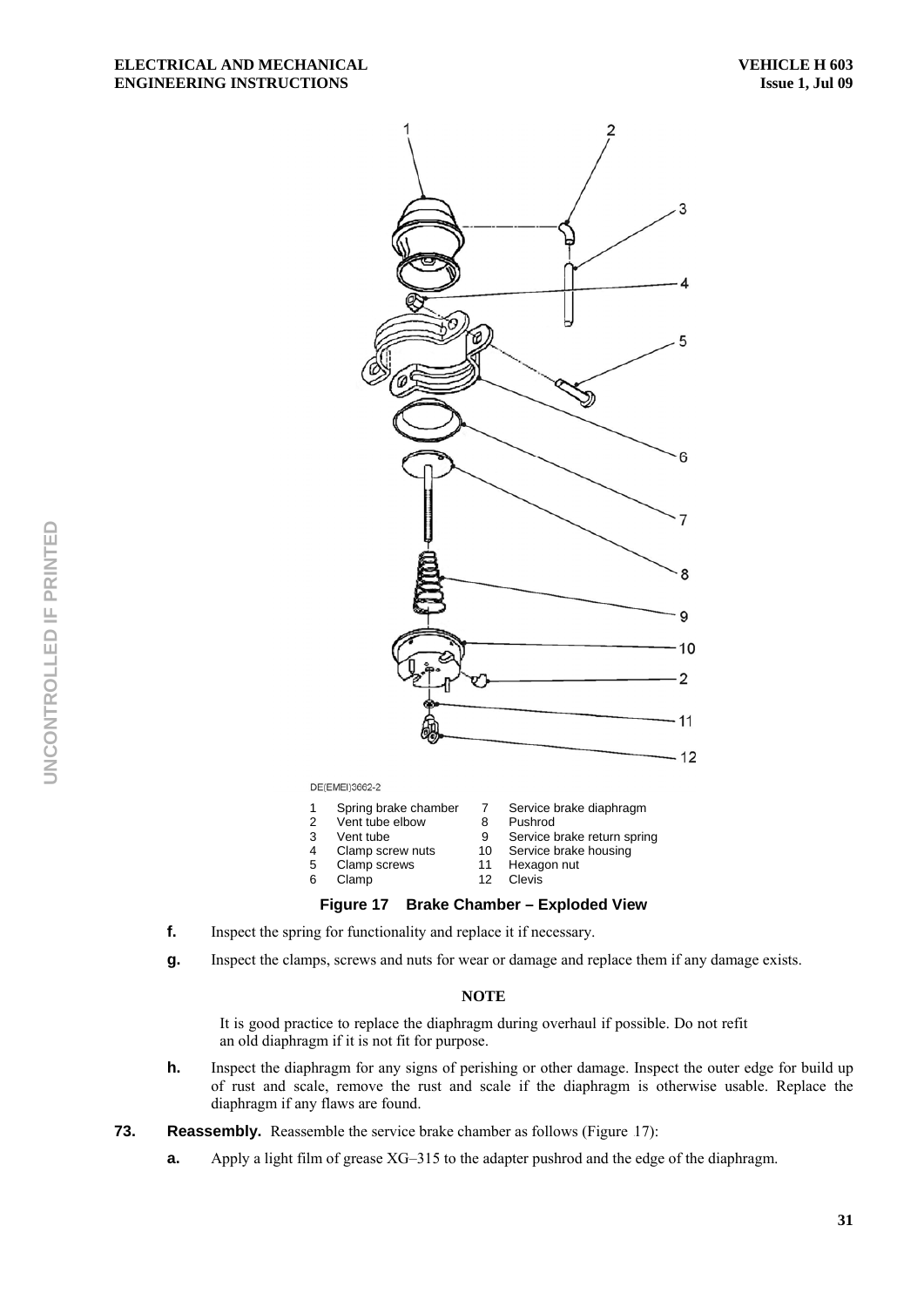**b.** Fit the service brake diaphragm (7) into the spring brake chamber (1).

#### **NOTE**

Ensure that a light film of lubricant has been applied to the outer edge of the diaphragm.

- **c.** Place the pushrod (8) in position on the service brake diaphragm (7) and slide the service brake return spring (9) in position on the pushrod.
- **d.** Slide the service brake housing (10) over the pushrod (8) and align it with the spring brake chamber (1).
- **e.** Fit the clamp (6) in position ensuring that it is correctly aligned and secure using the clamp screws (5) and clamp screw nuts (4). Tighten the clamp screw nuts to 35 N.m.
- **f.** Fit the hexagon nut (11) and the clevis (12) to the pushrod.
- **g.** Fit the vent tube elbows (2) and the vent tube (3).

### **Brake Shoes – Version 1, 2 and 3**

- **74.** Removal. Remove the brake shoes as follows (Figure 18):
	- **a.** Remove the spring brake chamber (ref Para 69.).
	- **b.** Remove the wheel hub and brake drum assembly (ref Para 29.).
	- **c.** Move the slack adjuster and camshaft into the fully released position.
	- **d.** Remove the two circlips (3) securing the brake shoe anchor pins (11).
	- **e.** Slide the two anchor pins from the brake shoe mountings. Remove the brake shoes (6) and separate them from the return spring (7).
- **75.** Installation. Install the brake shoes as follows (Figure 18)
	- **a.** Fit the return spring (7) to the two brake shoes (6) and slide the brake onto the mounting plates.
	- **b.** Fit the brake shoe anchor pins (11) and circlips (3).
	- **c.** Fit the brake drum and hub assembly (ref Para 35.).
	- **d.** Fit the spring brake chamber (ref Para 70.).

# **Brake Camshaft and Mountings – Version 1, 2 and 3**

- **76. Removal.** Remove the brake camshaft and mountings as follows (Figure 19):
	- **a.** Remove the brake shoes (Ref Para 74).
	- **b.** Remove the retaining clips (Figure 18, Item 8) and camshaft rollers (Figure 18, Item 9) from the brake shoes.
	- **c.** Remove the slack adjuster retaining circlip (1) and the flat washer (2) from the inner end of the camshaft (17).
	- **d.** Slide the slack adjuster (3) from the camshaft splines.
	- **e.** Remove the circlip (1 near 13) and washer (2) from the camshaft (17).
	- **f.** Slide the camshaft (17) from its mountings.
	- **g.** Remove the four hex bolts (5), hex nuts (11) and lock washers (10) securing the two housing (6) to the camshaft bracket (12).
	- **h.** Remove the housing (6), nylon bushing (8) and the two O rings (7).
	- **i.** Remove the two seals (13) from the brake mounting plate.
	- **j.** If worn, remove and discard the bronze bushing (14).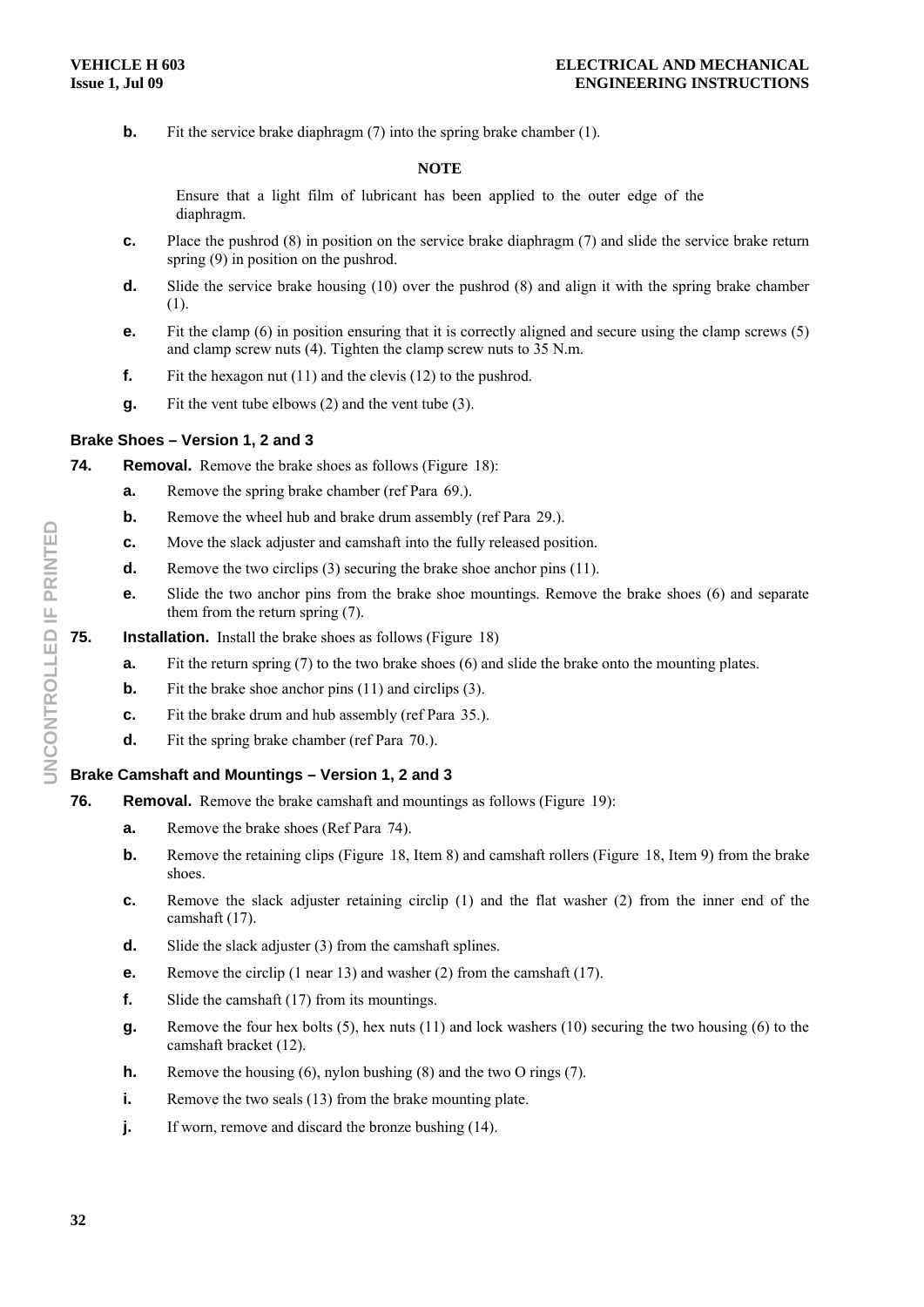

# **Figure 18 Wheel Brake Assembly – Version 1, 2 & 3**

# **77. Cleaning and inspection.** Clean and inspect the brake assembly as follows:

- **a.** Remove all grease nipples, noting their location. Refit them after cleaning.
- **b.** Thoroughly wash all the metal components in a suitable solvent and blow them dry with compressed air.
- **c.** Inspect all parts for wear or damage and replace where necessary.
- **78.** Reassembly. Reassemble the wheel brake assembly as follows (Figure 19):
	- **a.** Fit the new bronze bushing (14) to the brake mounting plate.

# **NOTE**

Ensure that the seals are correctly fitted and facing in the correct direction. The lip of the outer seal faces into the brake mounting plate to prevent grease entering the brake assembly. The lip of the inner seal faces towards the centre line of the trailer. This allows excess grease to escape thus preventing dirt and moisture ingress.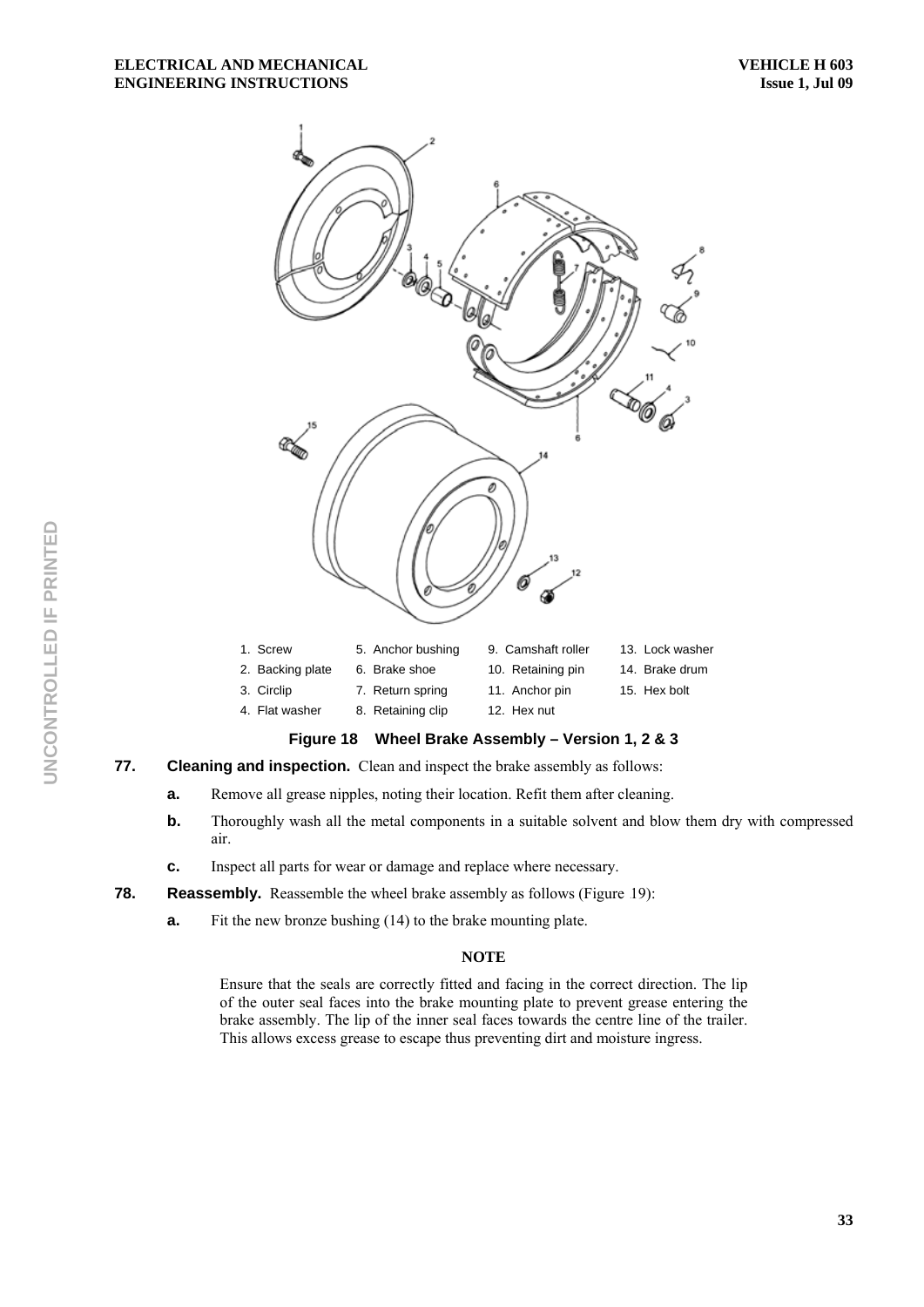



**b.** Fit the two seals (13) to the brake mounting plate.

### **NOTE**

Do not tighten the nylon bush mounting nuts until instructed.

- **c.** Install the nylon bush (8), the two O rings (7) and the two housing (6) to the camshaft bracket and hold them in place with the hex bolts (5), lock washers (10) and hex nuts (11).
- **d.** Fit the camshaft (17) through the bronze bushing (14) in the brake mounting plate.
- **e.** Slide the flat washer (2) and circlip (1) onto the camshaft (17) as it passes through the bronze bushing.
- **f.** Fit the camshaft (17) through the nylon bushing (8).
- **g.** Ensure the circlip (1) is seated correctly in the groove in the camshaft.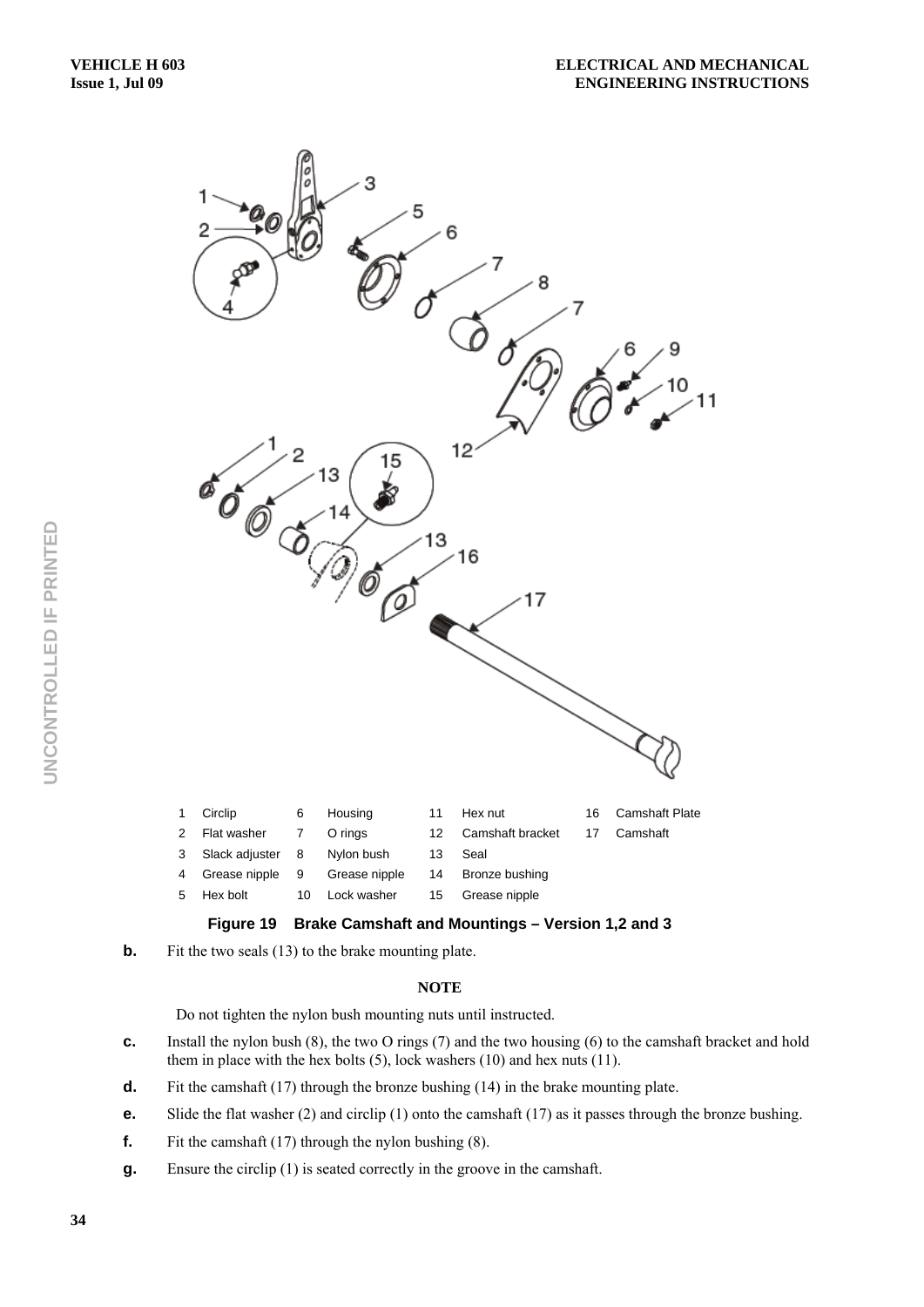- **h.** Tighten the four hex nuts (11) and check for free rotation of the camshaft.
- **i.** Fit the slack adjuster (3) on to the camshaft, ensuring that the adjusting screw is facing away from the spring brake mounting plate.
- **j.** Fit the flat washer (2) and the circlip (1) to the inner end of the camshaft.
- **k.** Lubricate all grease nipples and ensure that the camshaft operates freely.
- **l.** Rotate the camshaft to the fully released position.
- **m.** Fit the camshaft rollers (Figure 18, Item 9) and the retaining clips (Figure 18, Item 8) to the brake shoes Figure 18, Item  $6$ ).
- **n.** Install the brake shoes, wheel hub, brake drum assembly, spring brake chamber and test and adjust the brake system (ref Para 24).

#### **Brake Shoes – Version 4**

**79.** Removal. Remove the brake shoes as follows (Figure 20):



4. Brake shoe 5. Spring 6. Nut

#### **Figure 20 Wheel Brake Assembly – Version 4**

- **a.** Remove the spring brake chamber (ref Para 69.).
- **b.** Remove the wheel hub and brake drum assembly (ref Para 29.).
- **c.** Move the slack adjuster and camshaft into the fully released position.
- **d.** Remove the hex bolts (1), flat washers (2) and nuts (6) securing the anchor pins (3).
- **e.** Slide the two anchor pins from the brake shoe mountings; remove the brake shoes (4) and separate them from the return spring (5).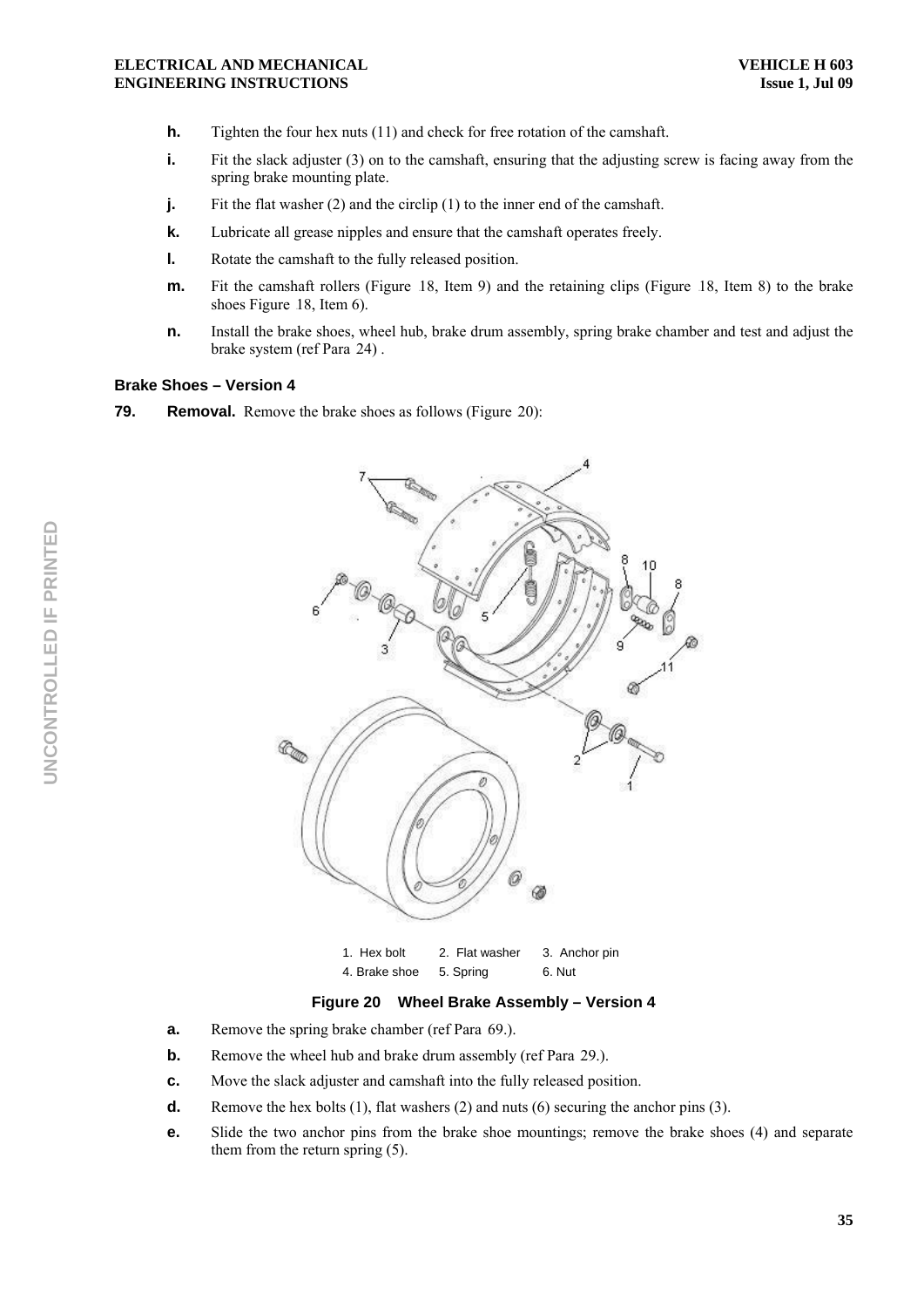- **80.** Installation. Install the brake shoes as follows (Figure 20)
	- **a.** Fit the return spring (5) to the brake shoes (4) and slide the replacement brake shoes onto the mounting plates.
	- **b.** Fit the brake shoe anchor pins (3) and fit the bolts (2), flat washers (1) and nuts (6).
	- **c.** Fit the brake drum and hub assembly (ref Para 35.).
	- **d.** Fit the spring brake chamber (ref Para 70.).

### **Brake Camshaft and Mountings – Version 4**

- **81. Disassembly.** Disassemble the brake camshaft and mountings as follows:
	- **a.** Remove the wheel brake shoes (ref Para 79).
	- **b.** Disassemble the cam roller mechanisms as follows (Figure 20):
		- **(1)** Remove the two bolts (1) and nuts (11.
		- **(2)** Remove the retaining plates (8), compression spring (9), and camshaft roller (10).
	- **c.** Disassemble the camshaft as follows (Figure 21):
		- **(1)** Remove the circlip (1) and the washer (2) from the inner end of the camshaft (15).
		- **(2)** Slide the slack adjuster (4) from the camshaft splines.
		- **(3)** Remove the circlip (22) securing the camshaft to the camshaft pivot in the brake anchor plate from its groove.
		- **(4)** Slide the camshaft from its mountings whilst sliding the circlip and washers (16 and 21) from the camshaft.
		- **(5)** Remove the four bolts (6) securing the plates (7 and 13) to the mounting bracket (14).
		- **(6)** Remove the plates (7 and 13), bush (10), seals (8 and 12), and the O rings (9 and 11).
		- **(7)** Remove the two camshaft seals (17 and 20) from the brake mounting plate.
		- **(8)** If it is worn, press the bush (19) from the brake mounting plate and discard it.
- **82.** Cleaning and inspection. Clean and inspect the brake assembly as follows:
	- **a.** Remove all grease nipples, noting their location, and install them after cleaning.
	- **b.** Thoroughly wash all the metal components in a suitable solvent and blow them dry with compressed air.
	- **c.** Inspect all parts for wear or damage and replace where necessary.
- **83.** Reassembly. Reassemble the brake camshaft and mountings as follows (Figure 21):
	- **a.** If removed, press the new bush (19) into the brake mounting plate.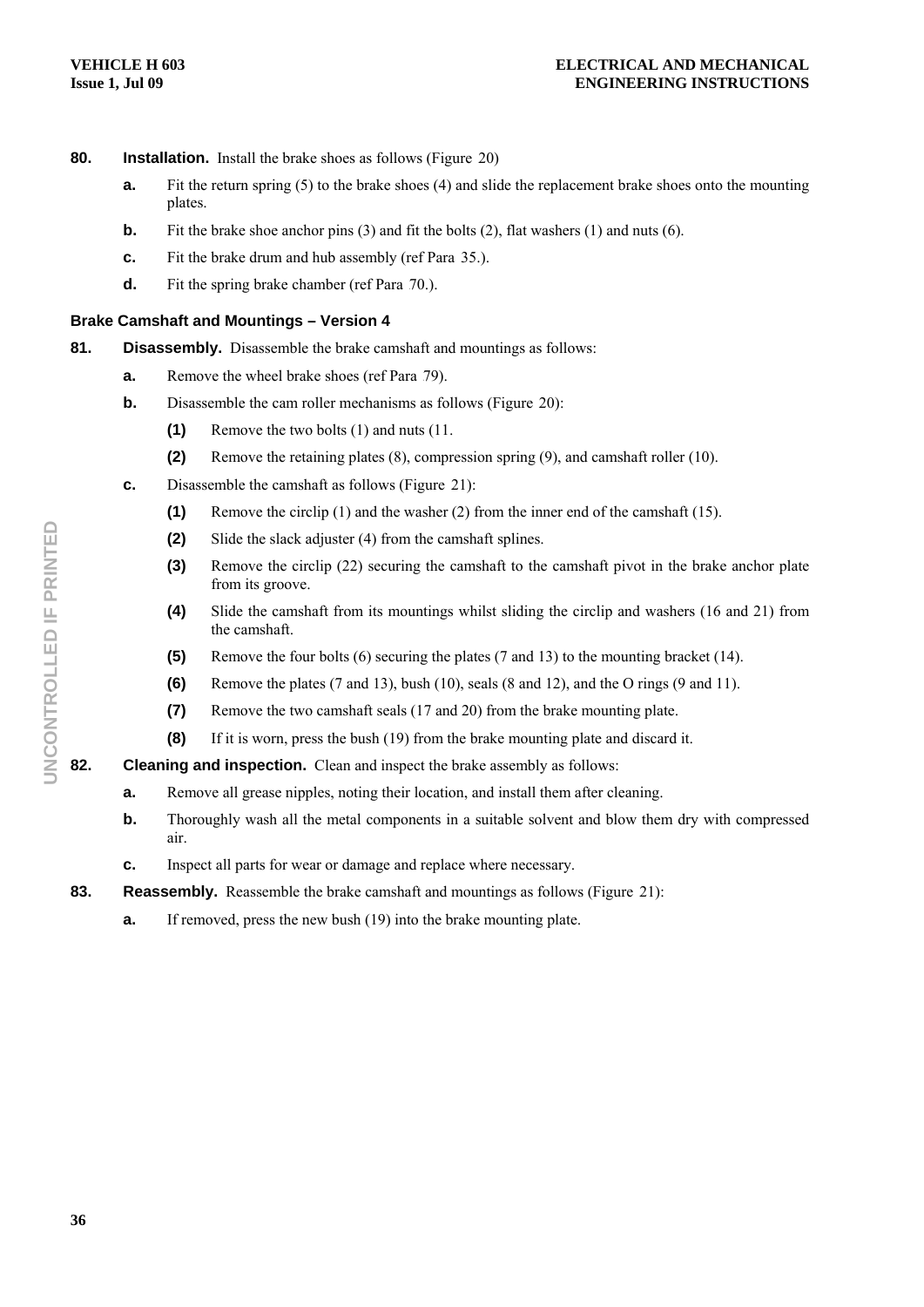



The lip of the outer seal faces into the brake mounting plate to prevent grease entering the brake assembly. The lip of the inner seal faces towards the centre line of the trailer. This allows excess grease to escape preventing dirt and moisture ingress.

- **b.** Fit new camshaft seals (17 and 20) to the camshaft pivot in the brake mounting plate.
- **c.** Install the bush (10), seals (8 and 12) and O rings (9 and 11) into the housing plates (7 and 13).

#### **NOTE**

Do not tighten the bolts until instructed.

- **d.** Fit the housing plates to the mounting bracket (14) and loosely fit the four bolts (6).
- **e.** Fit the washer (16) to the camshaft (15).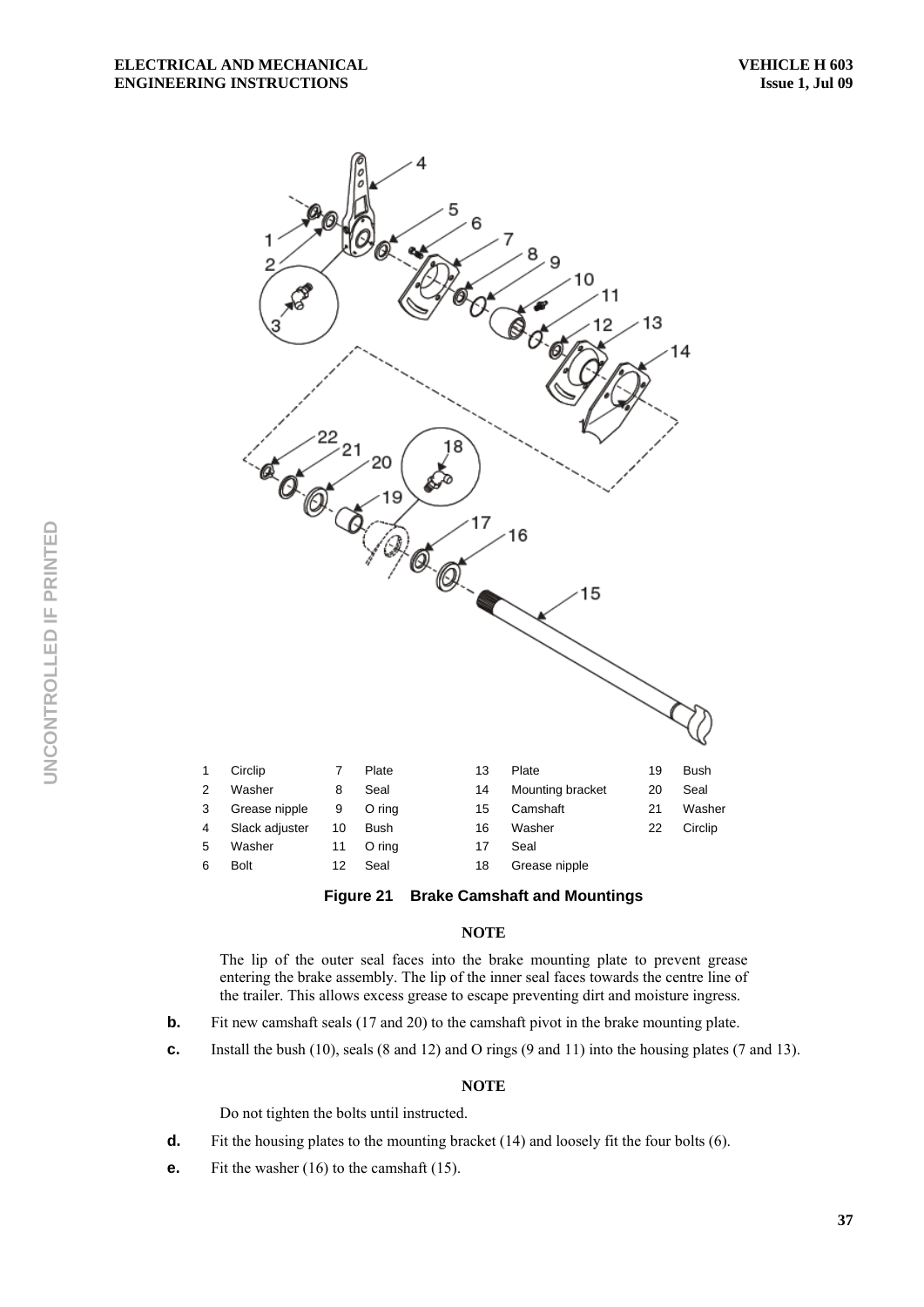- **f.** Fit the camshaft (15) through the bushing (19) in the brake mounting plate.
- **g.** Fit the flat washer (21) and the circlip (22) to secure the camshaft (15) to the brake mounting plate.
- **h.** Fit the camshaft through the bush (10).
- **i.** Ensure the circlip (22) is seated correctly in the groove in the camshaft.
- **j. Tighten the four bolts and check for free rotation of the camshaft.**

#### **NOTE**

Ensure that the adjusting screw is facing away from the spring brake mounting plate.

**k.** Fit the washer (5) and the slack adjuster (4) to the camshaft.

#### **NOTE**

- **l.** Ensure that the circlip locates correctly in its groove in the camshaft.
- **m.** Fit the washer (2) and the circlip (1) on the camshaft.
- **n.** Lubricate all grease nipples and ensure that the camshaft operates freely.
- **o.** Rotate the camshaft to the fully released position.
- **p.** Reassemble the cam roller mechanisms to the brake shoes by installing the rollers, retaining plates, springs, nuts and bolts (Figure 20).
- **q.** Install the brake shoes, the wheel hub, brake drum assembly, the spring brake chamber, and adjust and test the brakes (ref Para 24).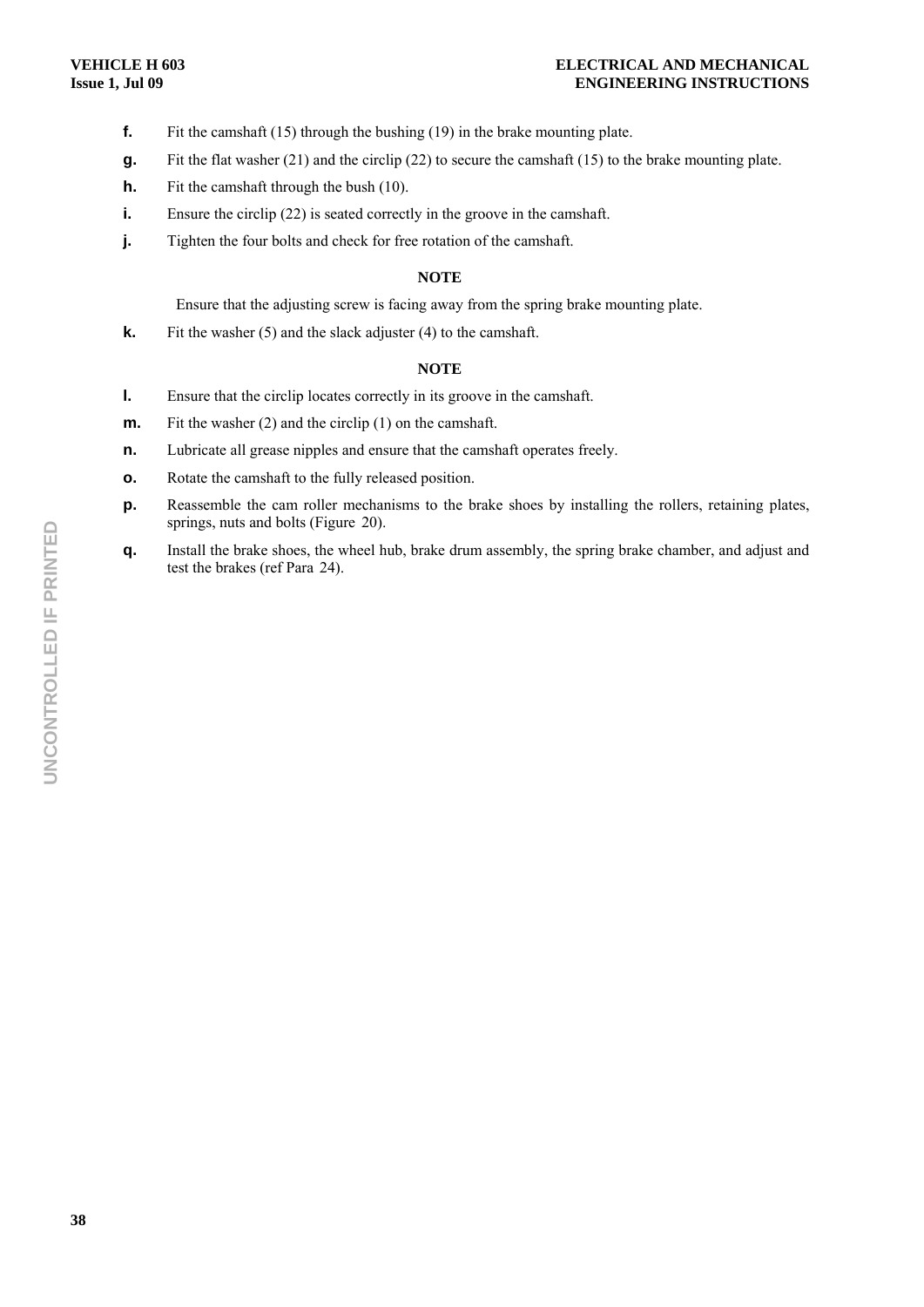# **Brake System Fault Finding**

| <b>Serial</b>              | Symptom                                           | <b>Probable Cause</b>                                  | <b>Action</b>                                           |
|----------------------------|---------------------------------------------------|--------------------------------------------------------|---------------------------------------------------------|
| 1                          | Insufficient braking                              | a. Mechanical components damaged                       | a. Check for damaged parts, replace as<br>required      |
|                            |                                                   | b. Worn brake linings                                  | b. Replace the brake linings                            |
|                            |                                                   | c. Low pressure in the brake system                    | c. Check the supply pressure from the towing<br>vehicle |
|                            |                                                   | d. Reservoir drain cock open                           | d. Close the drain cock                                 |
|                            |                                                   | e. Brakes require adjusting                            | e. Adjust the brakes                                    |
| $\overline{2}$             | Brakes apply too slowly                           | a. Brakes require adjusting or lubrication             | a. Adjust the brakes; lubricate brake<br>components     |
|                            |                                                   | b. Relay valve faulty                                  | b. Replace the valve                                    |
|                            |                                                   | c. Blocked or restricted air lines/hoses               | c. Clear the blockage. Replace air line or hose         |
|                            |                                                   | d. Leaking brake chamber diaphragm                     | d. Replace the brake chamber                            |
| 3                          | Brakes release too slowly                         | a. Brakes require adjusting or lubrication             | a. Adjust the brakes; lubricate brake<br>components     |
|                            |                                                   | b. Relay valve faulty                                  | b. Replace the valve                                    |
|                            |                                                   | c. Blocked or restricted air lines/hoses               | c. Clear the blockage. Replace air line or hose         |
| 4<br>Brakes do not release |                                                   | a. Brake shoe return spring weak or<br>broken.         | a. Replace the spring                                   |
|                            |                                                   | b. Spring brake chamber diaphragm faulty               | b. Replace the brake chamber                            |
|                            |                                                   | c. Faulty spring brake control valve or relay<br>valve | c. Replace the faulty valve                             |
| 5                          | Brakes grab or are erratic                        | a. Grease on brake linings                             | a. Replace the brake shoes and hub seal                 |
|                            |                                                   | b. Faulty brake chambers                               | b. Replace the faulty brake chambers                    |
|                            |                                                   | c. Eccentric brake drum(s)                             | c. Replace the brake drum(s)                            |
|                            |                                                   | d. Loose brake lining                                  | d. Replace the brake shoes                              |
|                            |                                                   | e. Brake shoe return spring broken or weak             | e. Replace the spring                                   |
| 6                          | Uneven braking                                    | a. Grease on brake linings                             | a. Replace the brake shoes and hub seal                 |
|                            |                                                   | b. Eccentric brake drum(s)                             | b. Replace the brake drum(s)                            |
|                            |                                                   | c. Brake chamber diaphragm leaking                     | c. Replace the brake chamber.                           |
| 7                          | Spring brake does not hold                        | a. Power spring broken                                 | a. Replace the brake chamber                            |
|                            |                                                   | b. Brakes require adjusting                            | b. Adjust the brakes                                    |
|                            |                                                   | c. Faulty SR-3 or ABV3802 valve                        | c. Replace the valve                                    |
| 8                          | Brakes drag after spring<br>brakes have been used | a. Low spring brake hold-off air pressure              | a. Check the air pressure in the system                 |
|                            |                                                   | b. Leaking air lines                                   | b. Repair leaks                                         |
| 9                          | Spring brakes will not<br>release                 | a. Insufficient air pressure                           | a. Check the air pressure in the system                 |
|                            |                                                   | b. Faulty SR-3 or ABV3802 valve                        | b. Replace the valve                                    |
|                            |                                                   | c. Spring brake chamber diaphragm faulty               | c. Replace the brake chamber                            |

# **Table 3 Brake System Fault Finding**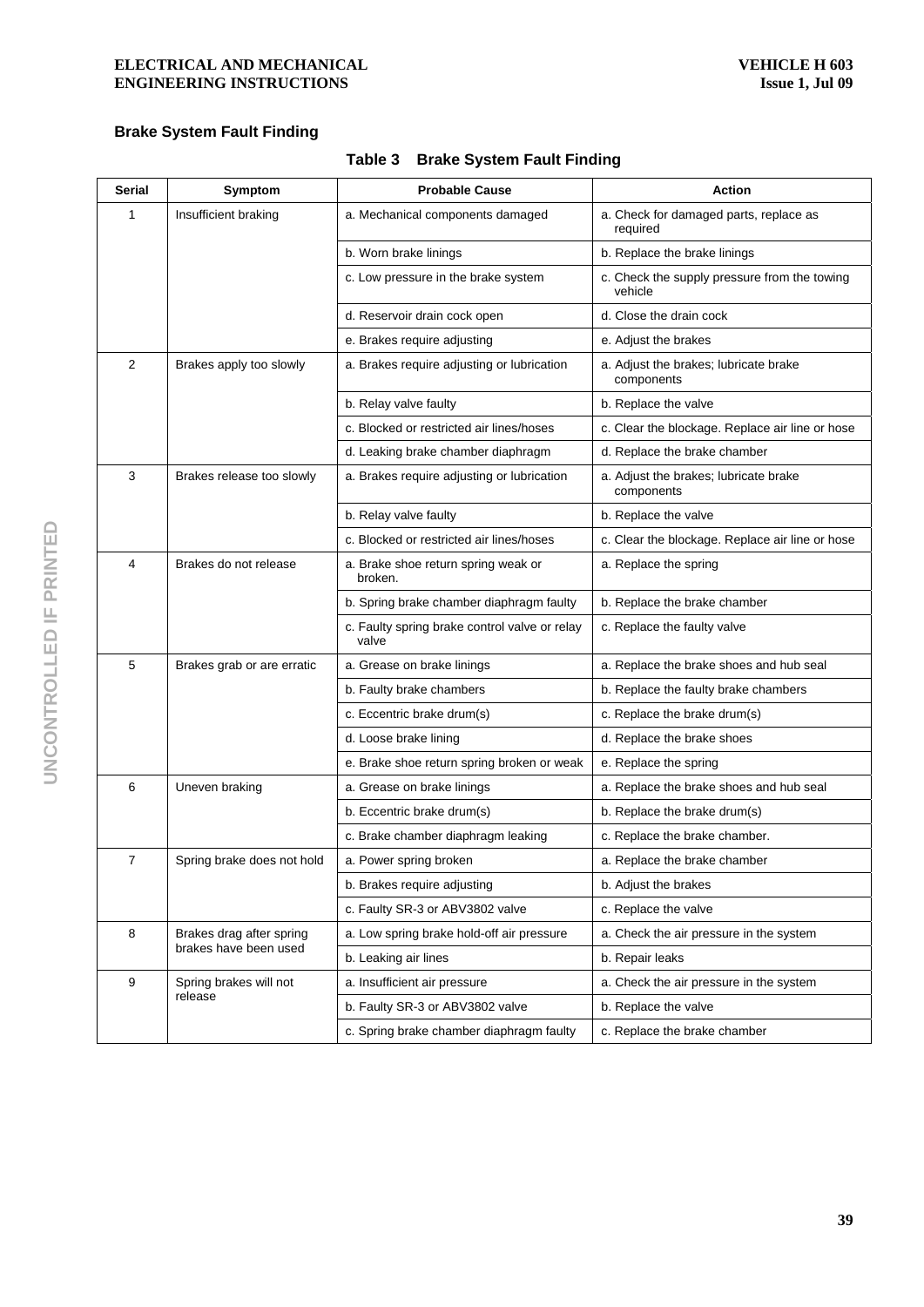# **ELECTRICAL**

# **Repairs**

- 84. Carry out repairs to, and replacement of, electrical components using standard workshop techniques.
- **85.** When carrying out repairs to the electrical system ensure that the following points are observed:
	- **a.** A 6 mm white loop wire is to be fitted to plug pins 'D' & 'L'.
	- **b.** A 4 mm blue loop wire is to be fitted to plug pins 'C' & 'H'.
	- **c.** All wiring is to be installed in soft conduit.
- **86.** Electrical wiring diagrams are shown in Figures 22, 23 and 24.



**Figure 23 Electrical Circuit Diagram – Version 2 & 3**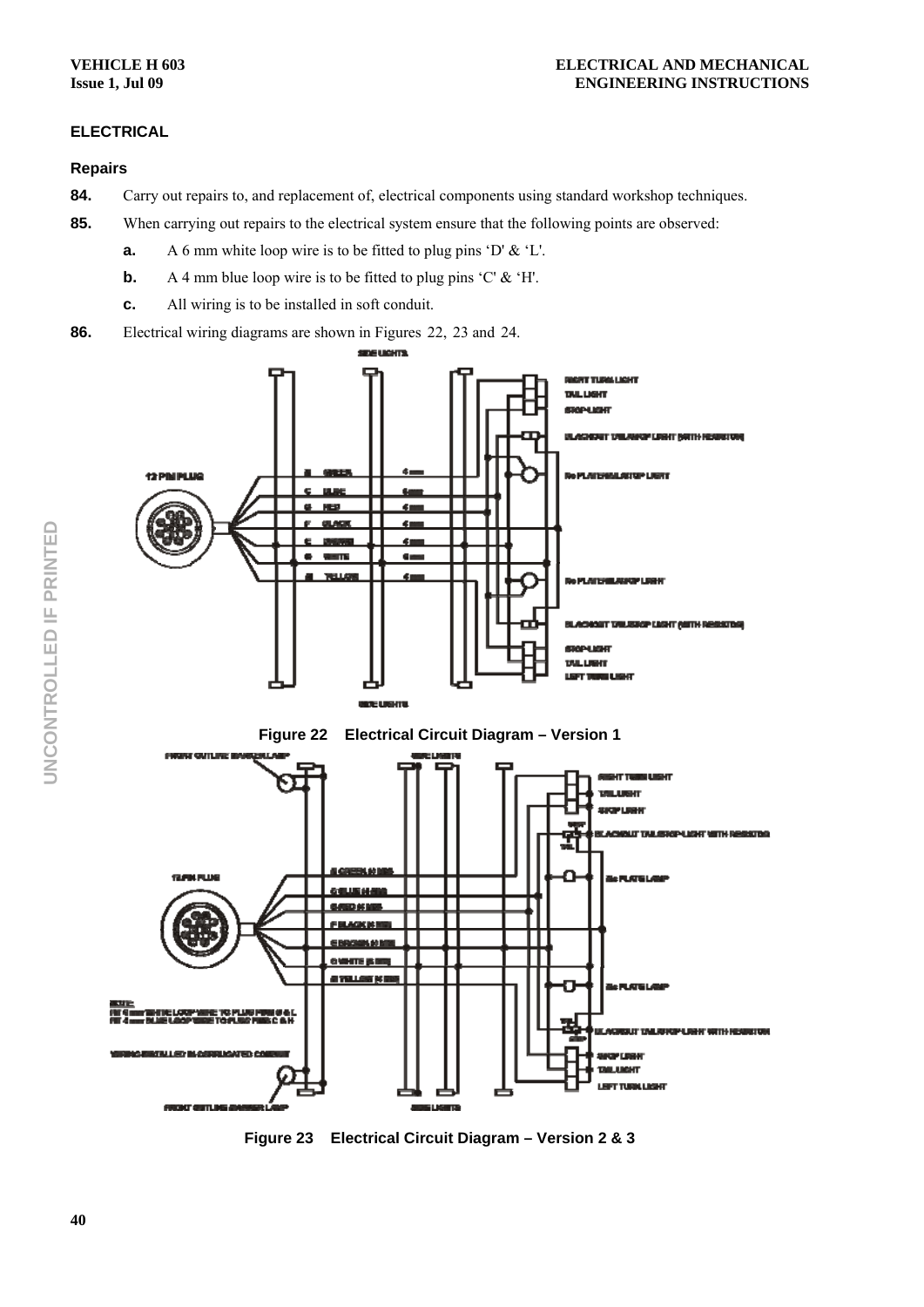

**Figure 24 Electrical Circuit Diagram – Version 4** 

# **Electrical System Specifications**

87. The electrical system specifications are detailed in Table 4.

**Table 4 Electrical System Specifications** 

| <b>Serial</b> | <b>Description</b>            | <b>Specification</b> |  |  |
|---------------|-------------------------------|----------------------|--|--|
|               | System voltage                | $24$ V dc            |  |  |
| 2             | Blackout module voltage       | $12V$ dc             |  |  |
| 3             | Blackout stop lamp resistor   | 3 300 Ohm 1/4 Watt   |  |  |
| 4             | Blackout marker lamp resistor | 680 Ohm 1/4 Watt     |  |  |
| 5             | Connector plug                | 12-pin NATO          |  |  |

# **FRAME ASSEMBLY**

# **Drawbar Assembly**

**88.** Removal. Remove the drawbar assembly as follows (Figure 25):

- **a.** Disconnect the brake air lines and electrical harness from the drawbar assembly.
- **b.** Remove the drawbar leg (8) or fold it into the raised position.
- **c.** Remove the Nyloc nuts (5) from the two pivot bolts (1). Remove the two bolts and pivot shafts (2).
- **d.** Remove the four tapered rubber bushes (3) and lift the drawbar clear of the dolly.
- **89.** Installation. Install the drawbar assembly as follows (Figure 25):
	- **a.** Position the drawbar pivots into the dolly frame and support it in this position.
	- **b.** Fit the four tapered bushes (3).
	- **c.** Fit the pivot shaft (2) and the pivot bolt (1) from the outer side of each pivot. Fit the large flat washer (4) with a new Nyloc nut (5) and tighten the nut to 500 N.m.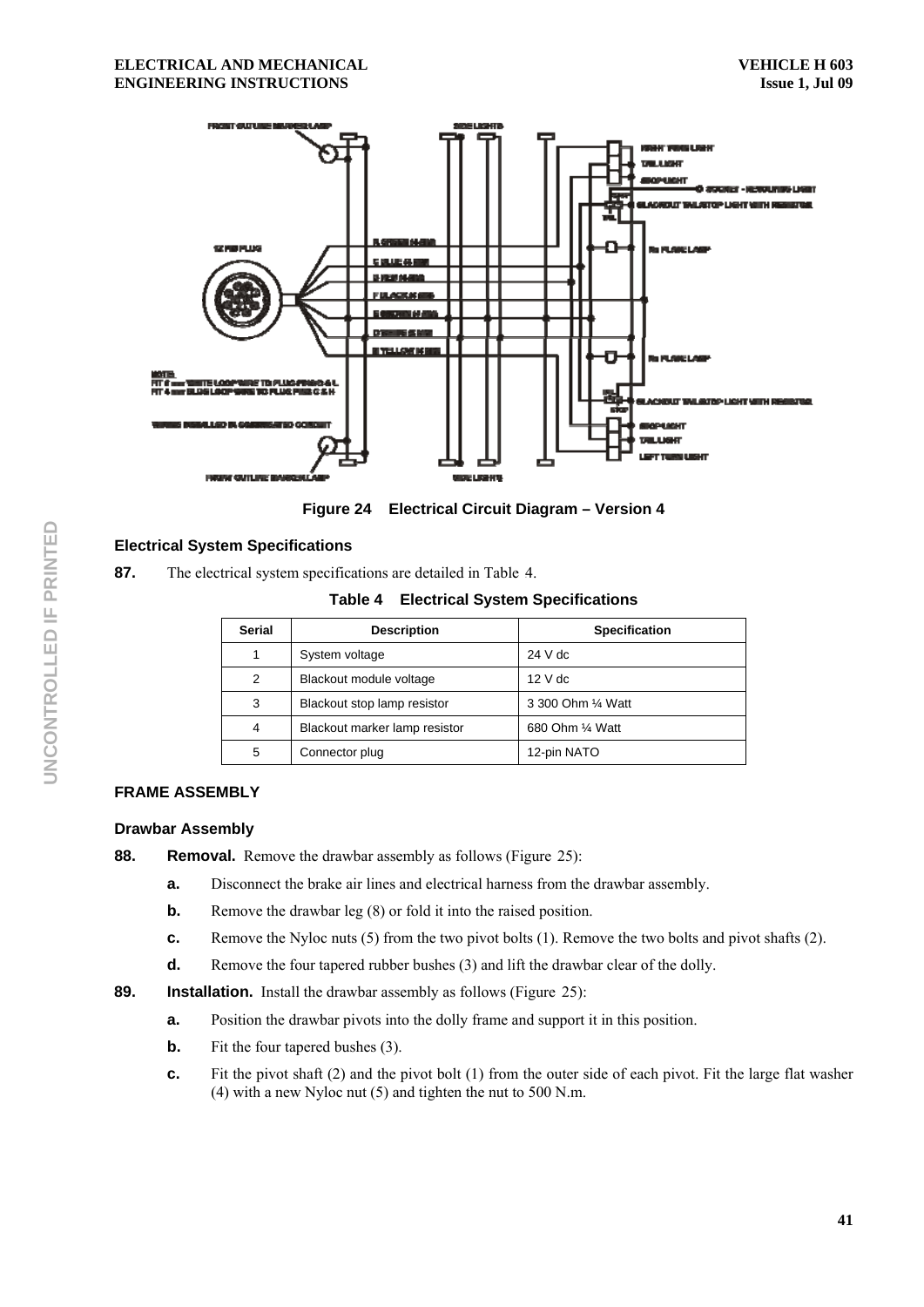

**Figure 25 Dolly Converter Frame** 

# **Landing Legs**

- **90.** Removal. Remove the landing legs as follows:
	- **a.** Remove the safety chains from the lower legs and lower the legs.
	- **b.** Remove the bolts connecting the interconnecting drive shaft between the two support legs and remove the shaft.
	- **c.** Remove the bolts from the stabiliser bracket and junction box mounting plates.
	- **d.** Disconnect the leg support strut.



#### **Ensure that the leg is correctly supported.**

- **e.** Support the main frame and remove the ten hexagon-headed bolts securing the leg to the main frame.
- **f.** Lift the leg clear of the trailer frame.
- **91.** Installation. Install the landing legs as follows:
	- **a.** Fit the landing leg to the mounting bracket and secure it with the ten hexagon-headed bolts.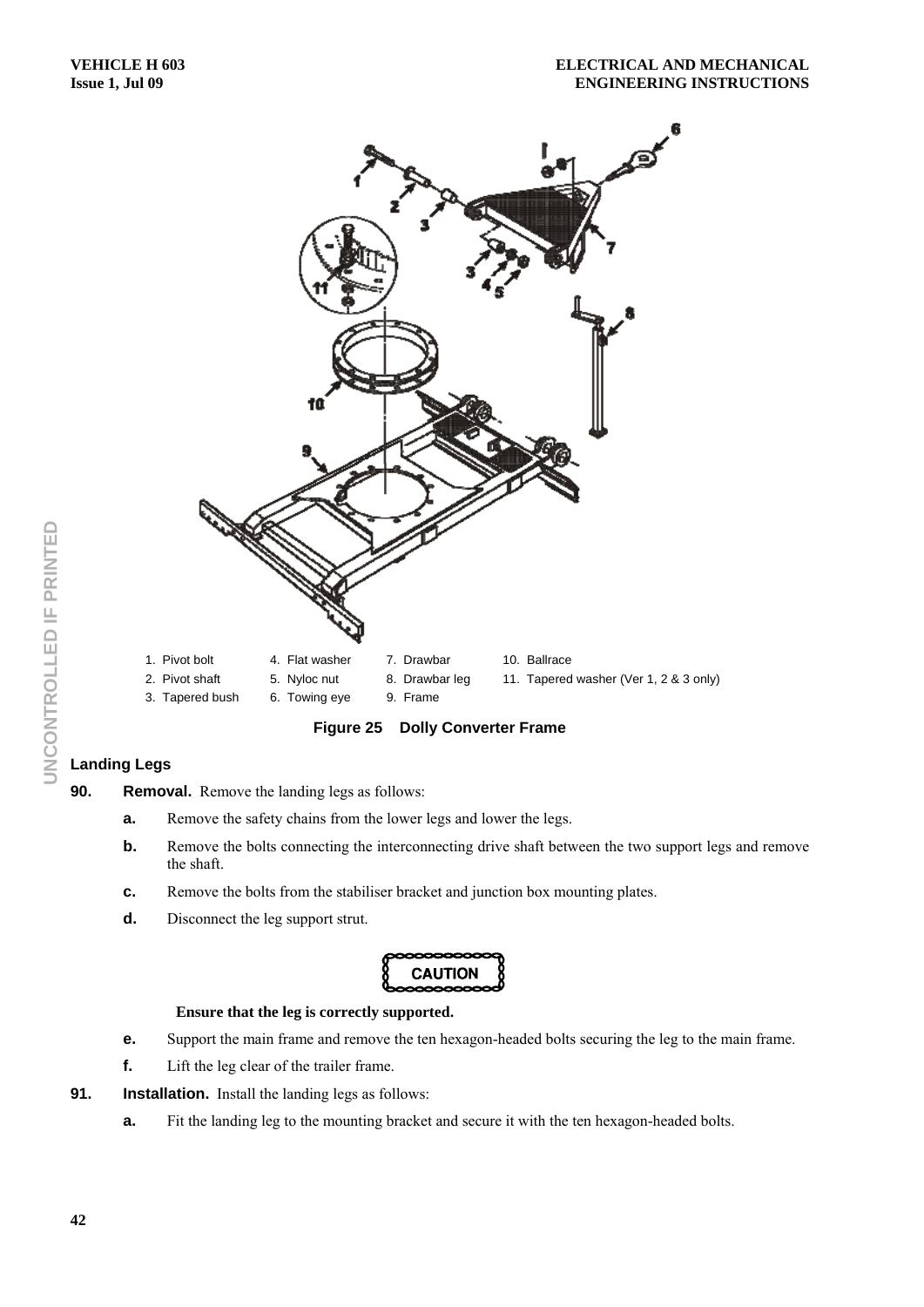Ensure that the drive shaft is engaged with the interconnecting shaft.

- **b.** Fit the leg support strut.
- **c.** Fit the interconnecting drive shaft inside the beaver tail and secure it with the bolts.
- **d.** Ensure that the legs are raised to the fully raised position and fit the safety chains to the lower legs.

#### **Spare Wheel Winch Assembly**

**92.** Removal. Remove the spare wheel assembly as follows:

- **a.** Remove the spare wheel from the winch assembly.
- **b.** Remove the four hexagon nuts, securing the mounting bracket to the trailer frame. Lift the winch assembly clear of the bracket.
- **93. Disassembly.** Disassemble the spare wheel winch assembly as follows (Figure 26):



**Figure 26 Spare Wheel Winch – Exploded View**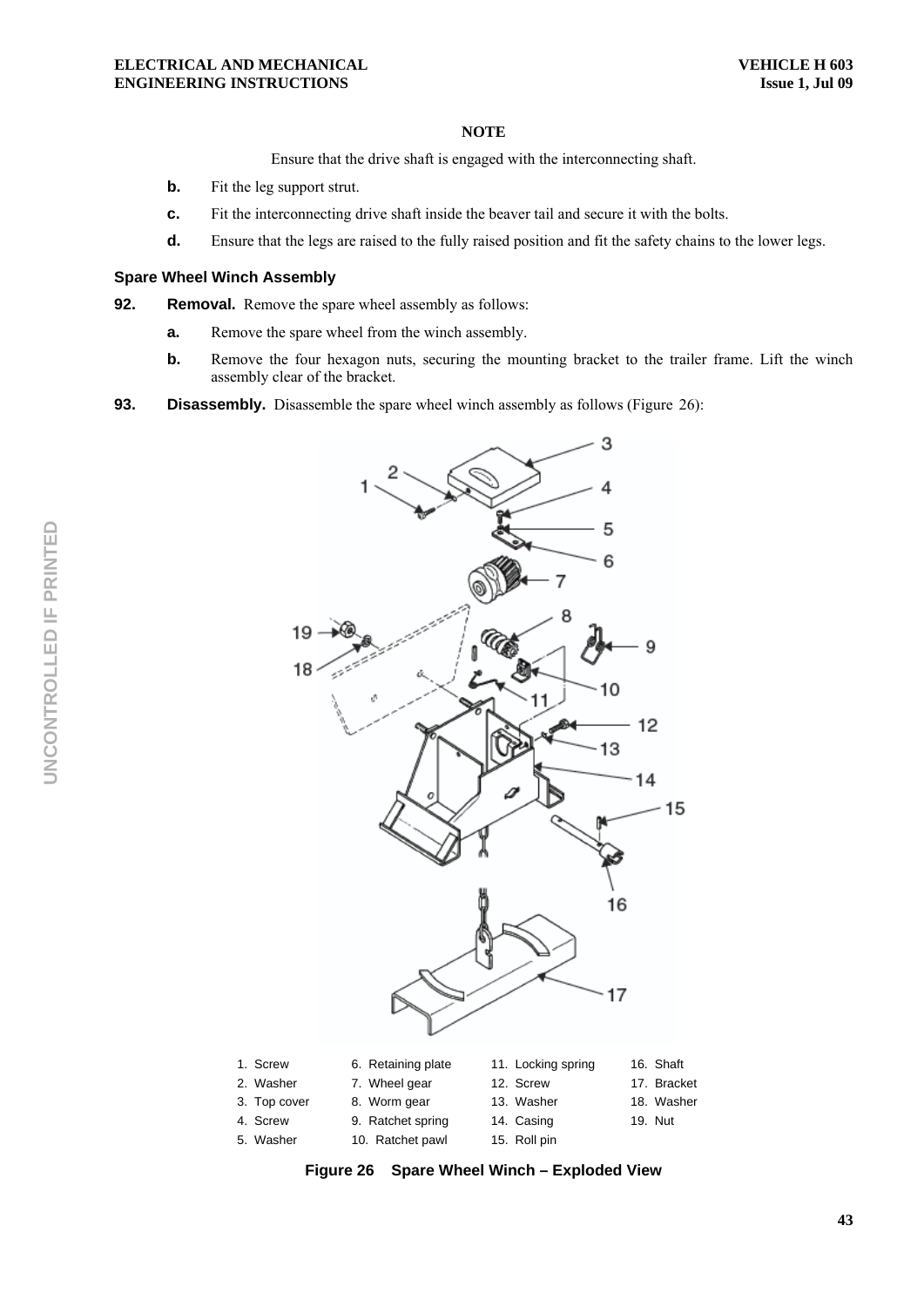- **a.** Remove the two screws (1) securing the top cover (3) and remove the top cover.
- **b.** Disconnect the lift chain from the casing by spreading the split link.
- **c.** Remove the two screws (4) securing the retaining plate (6) to the casing (14) and remove the retaining plate.
- **d.** Lift the wheel gear (7) from the casing (14) and disengage the lift chain.
- **e.** Remove the screw (12) securing the ratchet pawl (10) to the casing (14) and remove the ratchet pawl and the ratchet spring (10).
- **f.** Using a suitable parallel punch and hammer, drive the two roll pins (15) from the shaft (16). Remove the shaft from the assembly.
- **g.** Remove the worm gear (8) from the casing (14).
- **h.** Remove the locking spring (11) from the locking pawl.

The locking pawl is welded to the casing and should only be removed if absolutely necessary.

# **94. Cleaning and Inspection.**

- **a.** Clean all components in a suitable solvent and dry them.
- **b.** Inspect the worm and wheel gear for damage or wear to the gear teeth.
- **c.** Inspect the worm gear for damage or wear to the ratchet teeth.
- **d.** Inspect the two springs for evidence of wear or cracking.
- **e.** Replace components as required.
- **95.** Reassembly. Reassemble the spare wheel winch assembly as follows (Figure 26):
	- **a.** If they are not already in place, fit the locking pawls and weld the pivot to the casing.
	- **b.** Fit the locking spring (11).
	- **c.** Place the worm gear (8) in position in the casing (14). Fit the shaft (16) and the two roll pins (15).
	- **d.** Fit the ratchet pawl (10) and secure it with the screw (12).
	- **e.** Fit the lift chain through the assembly leaving a loop large enough to fit the wheel gear (7).
	- **f.** Position the wheel gear (7) through the chain loop and fit it into the casing (14). Fit the retaining plate (6) and secure with the two screws (4) and washers (5).
	- **g.** Place sufficient grease XG-291 into the casing and around the gears to ensure proper lubrication.
	- **h.** Fit the lift chain into the winch assembly and secure it to the casing with the split link.
	- **i.** Fit the top cover (3) and secure it with the two screws (1) and washers (2).

#### **96. Installation**

- **a.** Fit the winch and mounting bracket assembly in position on the trailer frame and secure it in place.
- **b.** Fit the four spring washers and hexagonal nuts and tighten the nuts.
- **c.** Fit the spare wheel to the lifting frame. Wind the spare wheel up and secure it in position.

#### **Towing Lunette**

**97. Inspection Standard.** The towing lunette is manufactured to strict specifications with maximum allowable wear limits (Table 5). Towing eyes which are worn beyond the wear limits are to be removed and discarded, they are not to be recovered by welding.